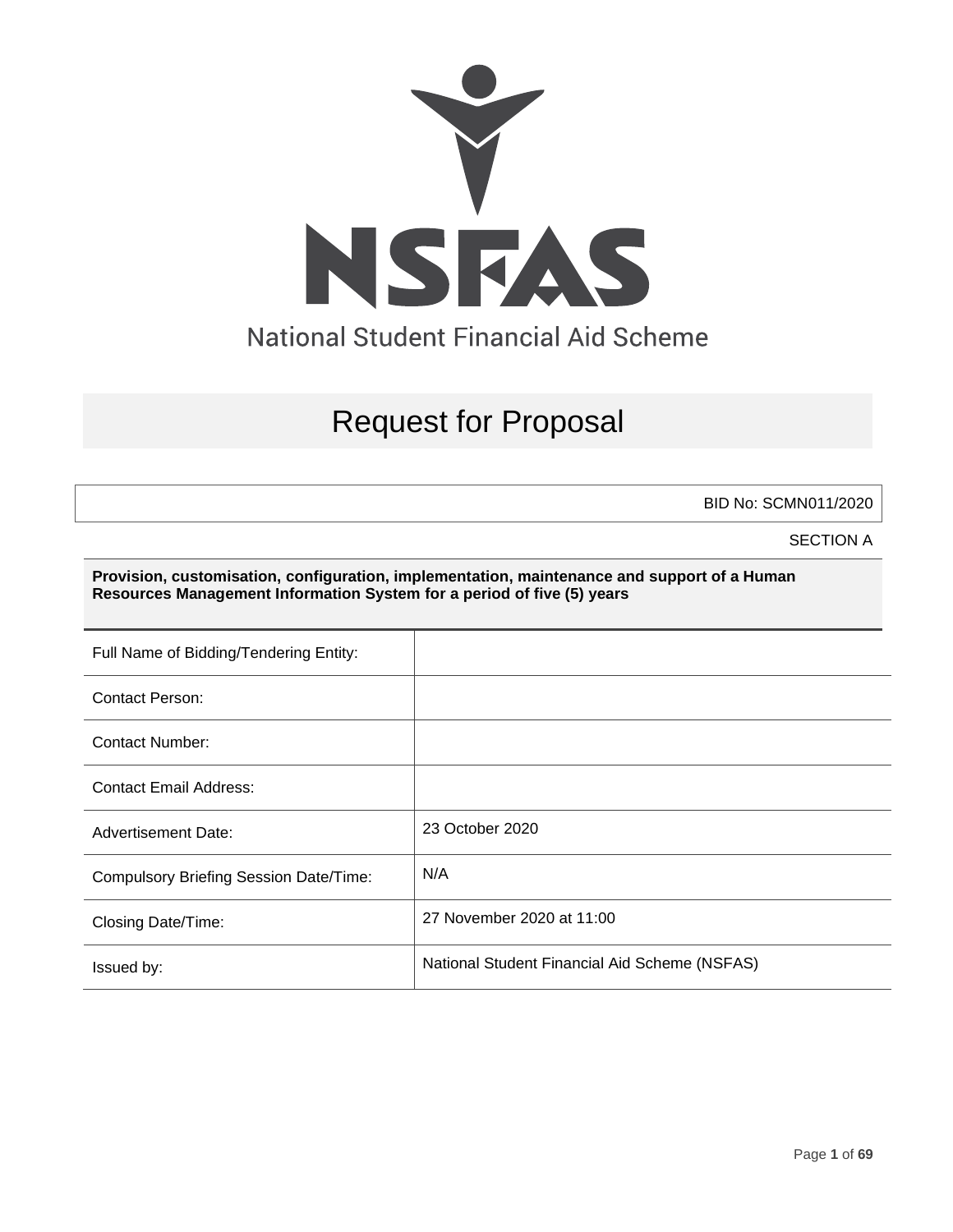

# **Bidder's Authorised Signatory:**

Initials and Surname: Signature: Signature:

Please indicate whether it is the original or copy, tick the applicable block **ORIGINAL COPY NUMBER SUBMITTED:**

..…………………………………………… ..……………………………………………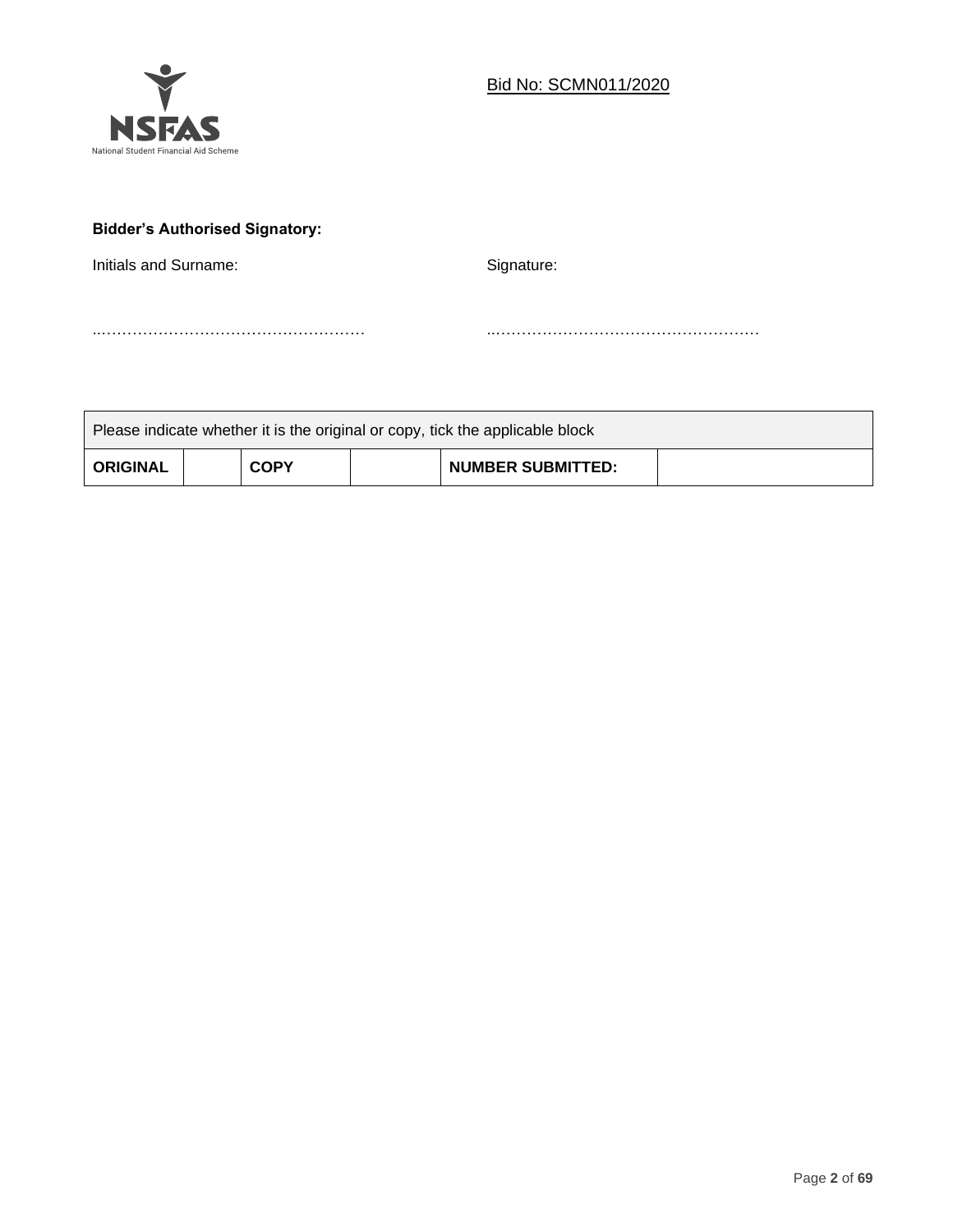

| Conclusion of the procurement process and final notification to the successful bidder                                                                                                                                               |
|-------------------------------------------------------------------------------------------------------------------------------------------------------------------------------------------------------------------------------------|
| Broad-based Black Economic Empowerment (BBBEE) Act, 2003 (Act No. 53 of 2003) and BBBEE<br>Amended Act, 2013 (Act No. 46 of 2013) and the Codes of Good Practice issued thereunder by the<br>Department of Trade and Industry (DTI) |
| Written offer in a prescribed or stipulated form in response to an invitation by NSFAS for the<br>provision of goods, works or services                                                                                             |
| Organization with whom NSFAS will conclude a contract and potential service level agreement<br>subsequent to the final award of the contract based on this Request for Bid                                                          |
| Team members who fill the non-administrative positions against which the experience will be<br>measured.                                                                                                                            |
| Department of Trade and Industry                                                                                                                                                                                                    |
| <b>Exempted Micro Enterprise</b>                                                                                                                                                                                                    |
| <b>Qualifying Small Enterprise</b>                                                                                                                                                                                                  |
| National Student Financial Aid Scheme                                                                                                                                                                                               |
| <b>General Conditions of Contract</b>                                                                                                                                                                                               |
| Original document signed in ink, or Copy of original document signed in ink<br>Original Bid                                                                                                                                         |
| To comply with the principle of originally certified, a document must be both stamped and signed in<br>original ink by a commissioner of oaths.                                                                                     |
| Supply Chain Management                                                                                                                                                                                                             |
| Service Level Agreement                                                                                                                                                                                                             |
| <b>Terms of Reference</b>                                                                                                                                                                                                           |
|                                                                                                                                                                                                                                     |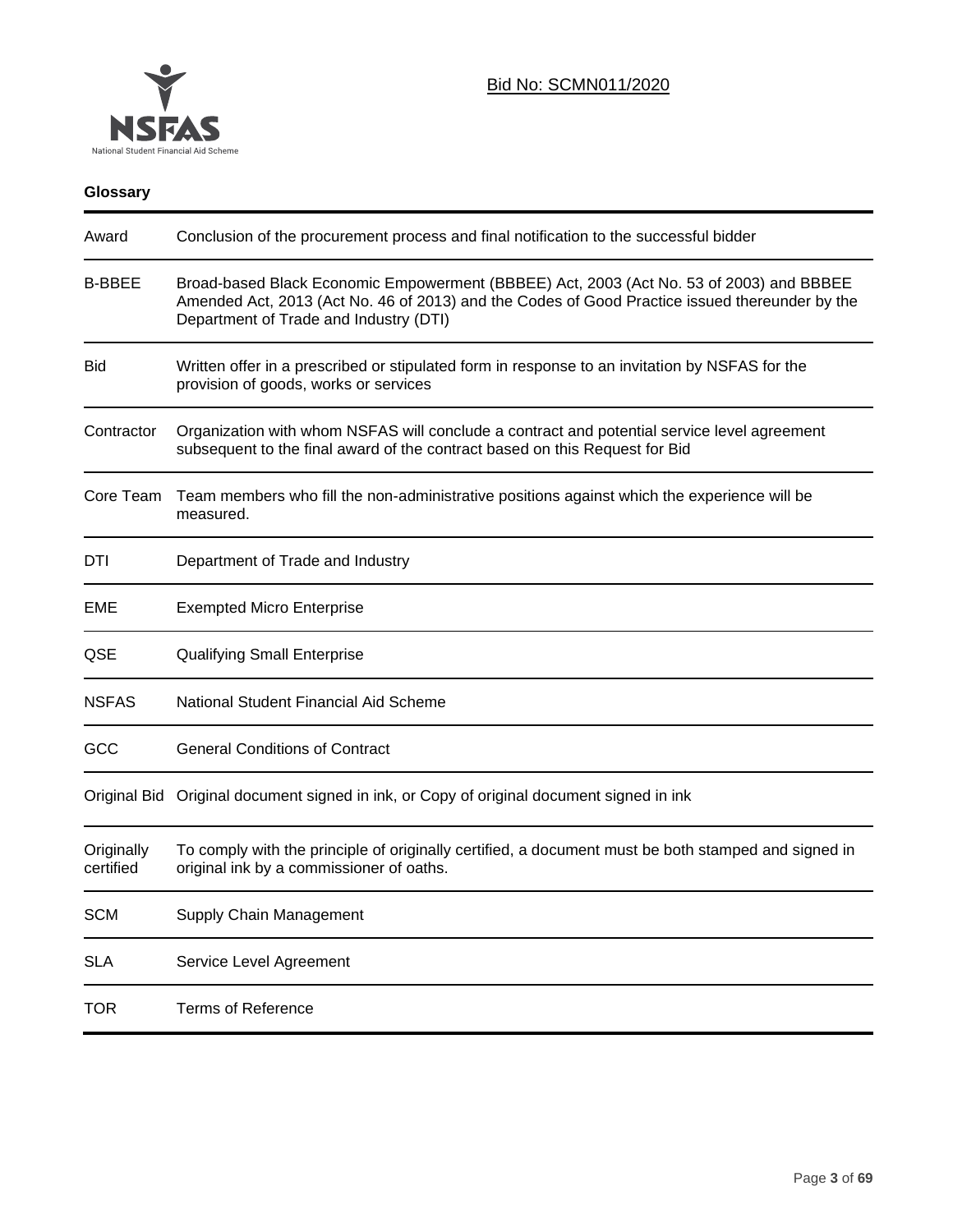

### **Documents in this Bid Document Pack**

Bidders are to ensure that they have received all pages 1 to 69 of this document, which consist of the following sections:

### **SECTION A**

#### **Note: Documents in this section must be completed and returned or supplied with bids as prescribed.**

- □ Section A1: SBD1: Invitation to Bid
- $\Box$  Section A2: Executive Summary and Bid submission conditions and Instructions
- □ Section A3: Terms of Reference

#### **SECTION B**

**Note: Documents in this section must be completed and returned or supplied with bids as prescribed.**

- **B** Section B1: Pricing schedule (SBD 3)
- □ Section B2: Declaration of Interest (SBD 4)
- Section B3: Preference Points Claim form in terms of the PPFA 2017 regulations (SBD 6.1)
- □ Section B4: Declaration of bidder's past SCM practices (SBD 8)
- □ Section B5: Certificate of Independent Bid Determination (SBD 9)
- □ Section B6: General Conditions of Contract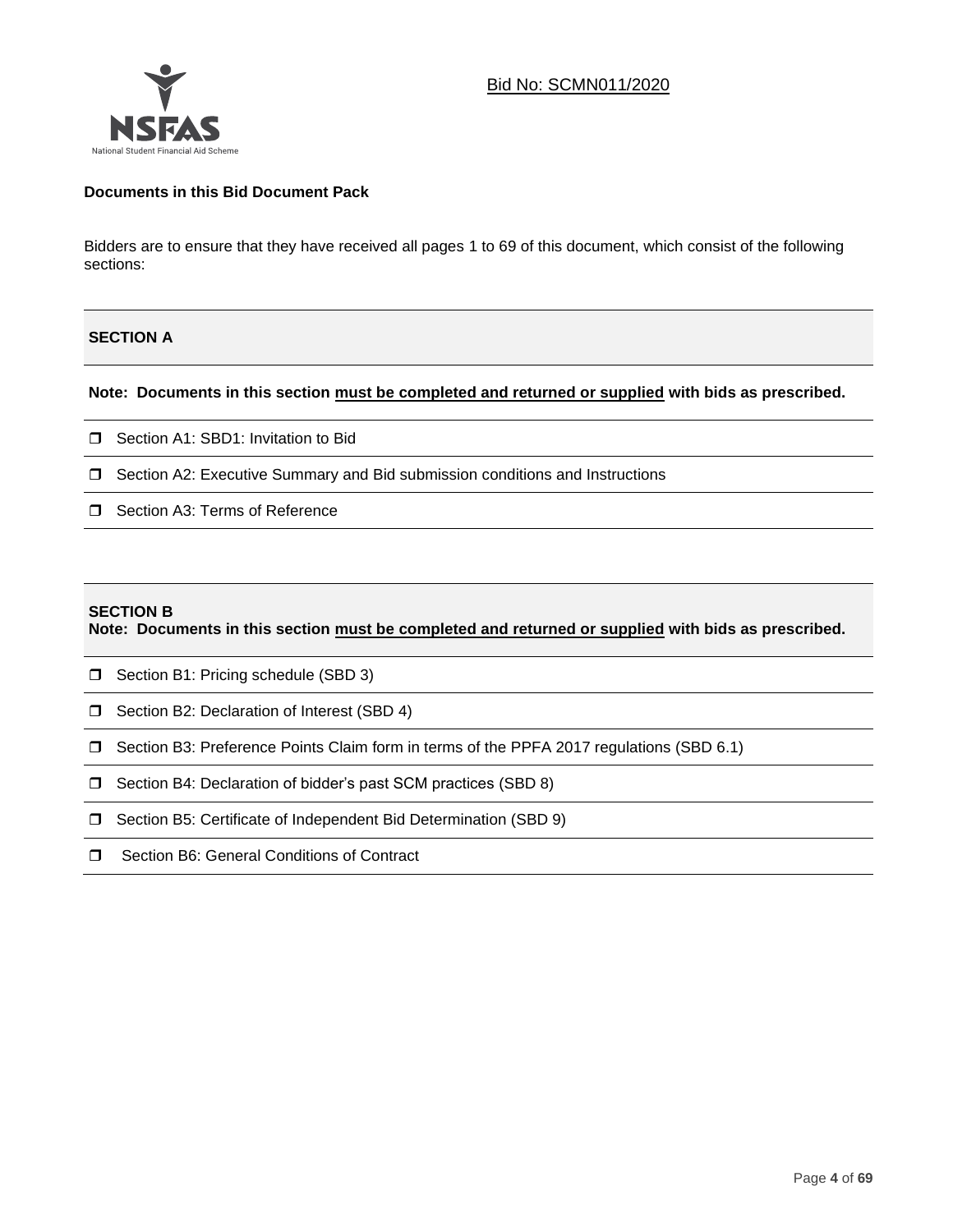

#### **SECTION A 1 PART A INVITATION TO BID (SBD1)**

|                                                                                                                                                                                             |                              |                    |                       |                                                           |                         | YOU ARE HEREBY INVITED TO BID FOR REQUIREMENTS OF THE NATONAL STUDENT FINANCIAL AID SCHEME (NSFAS)      |                      |              |                              |  |
|---------------------------------------------------------------------------------------------------------------------------------------------------------------------------------------------|------------------------------|--------------------|-----------------------|-----------------------------------------------------------|-------------------------|---------------------------------------------------------------------------------------------------------|----------------------|--------------|------------------------------|--|
| <b>BID NUMBER:</b>                                                                                                                                                                          |                              | SCMN011/2020       |                       | <b>CLOSING DATE:</b>                                      |                         | 27 November 2020                                                                                        | <b>CLOSING TIME:</b> |              | 11:00AM                      |  |
| Provision, customisation, configuration, implementation, maintenance and support of a Human<br>Resources Management Information System for a period of five (5) years<br><b>DESCRIPTION</b> |                              |                    |                       |                                                           |                         |                                                                                                         |                      |              |                              |  |
| BID RESPONSE DOCUMENTS MAY BE DEPOSITED IN THE BID BOX SITUATED AT (STREET ADDRESS)                                                                                                         |                              |                    |                       |                                                           |                         |                                                                                                         |                      |              |                              |  |
|                                                                                                                                                                                             | NSFAS Office, 10 Brodie Road |                    |                       |                                                           |                         |                                                                                                         |                      |              |                              |  |
| 1st Floor, House Vincent Building                                                                                                                                                           |                              |                    |                       |                                                           |                         |                                                                                                         |                      |              |                              |  |
| Wynberg, Cape Town                                                                                                                                                                          |                              |                    |                       |                                                           |                         |                                                                                                         |                      |              |                              |  |
| 7801                                                                                                                                                                                        |                              |                    |                       |                                                           |                         |                                                                                                         |                      |              |                              |  |
| <b>BIDDING PROCEDURE ENQUIRIES MAY BE DIRECTED TO</b>                                                                                                                                       |                              |                    |                       |                                                           |                         | <b>TECHNICAL ENQUIRIES MAY BE DIRECTED TO:</b>                                                          |                      |              |                              |  |
| <b>CONTACT PERSON</b>                                                                                                                                                                       |                              | <b>SCM</b>         |                       |                                                           | <b>CONTACT PERSON</b>   |                                                                                                         |                      | <b>SCM</b>   |                              |  |
| <b>TELEPHONE NUMBER</b>                                                                                                                                                                     |                              | 021 763 3200       |                       |                                                           | <b>TELEPHONE NUMBER</b> |                                                                                                         |                      | 021 763 3200 |                              |  |
| <b>FACSIMILE NUMBER</b>                                                                                                                                                                     |                              | N/A                |                       |                                                           | <b>FACSIMILE NUMBER</b> |                                                                                                         |                      | N/A          |                              |  |
| <b>E-MAIL ADDRESS</b>                                                                                                                                                                       |                              |                    | SCM@NSFAS.ORG.ZA      |                                                           | <b>E-MAIL ADDRESS</b>   |                                                                                                         |                      |              | SCM@NSFAS.ORG.ZA             |  |
| <b>SUPPLIER INFORMATION</b>                                                                                                                                                                 |                              |                    |                       |                                                           |                         |                                                                                                         |                      |              |                              |  |
| NAME OF BIDDER                                                                                                                                                                              |                              |                    |                       |                                                           |                         |                                                                                                         |                      |              |                              |  |
| POSTAL ADDRESS                                                                                                                                                                              |                              |                    |                       |                                                           |                         |                                                                                                         |                      |              |                              |  |
| STREET ADDRESS                                                                                                                                                                              |                              |                    |                       |                                                           |                         |                                                                                                         |                      |              |                              |  |
| <b>TELEPHONE NUMBER</b>                                                                                                                                                                     |                              | CODE               |                       |                                                           |                         | <b>NUMBER</b>                                                                                           |                      |              |                              |  |
| <b>CELLPHONE NUMBER</b>                                                                                                                                                                     |                              |                    |                       |                                                           |                         |                                                                                                         |                      |              |                              |  |
| <b>FACSIMILE NUMBER</b>                                                                                                                                                                     |                              | <b>CODE</b>        |                       |                                                           |                         | <b>NUMBER</b>                                                                                           |                      |              |                              |  |
| <b>E-MAIL ADDRESS</b>                                                                                                                                                                       |                              |                    |                       |                                                           |                         |                                                                                                         |                      |              |                              |  |
| VAT REGISTRATION NUMBER                                                                                                                                                                     |                              |                    |                       |                                                           |                         |                                                                                                         |                      |              |                              |  |
| <b>SUPPLIER</b><br><b>COMPLIANCE STATUS</b>                                                                                                                                                 |                              | <b>SYSTEM PIN:</b> | <b>TAX COMPLIANCE</b> |                                                           | <b>OR</b>               | CENTRAL SUPPLIER<br><b>DATABASE No:</b>                                                                 | MAAA                 |              |                              |  |
| <b>B-BBEE STATUS</b><br>LEVEL VERIFICATION                                                                                                                                                  |                              |                    |                       | <b>TICK APPLICABLE BOX]</b>                               | <b>AFFIDAVIT</b>        | <b>B-BBEE STATUS LEVEL SWORN</b>                                                                        |                      |              | <b>[TICK APPLICABLE BOX]</b> |  |
| <b>CERTIFICATE</b>                                                                                                                                                                          |                              |                    | $\Box$ Yes            | $\Box$ No                                                 |                         |                                                                                                         |                      | $\Box$ Yes   | $\Box$ No                    |  |
|                                                                                                                                                                                             |                              |                    |                       | <b>ORDER TO QUALIFY FOR PREFERENCE POINTS FOR B-BBEE]</b> |                         | [A B-BBEE STATUS LEVEL VERIFICATION CERTIFICATE/ SWORN AFFIDAVIT (FOR EMES & QSEs) MUST BE SUBMITTED IN |                      |              |                              |  |
| 1                                                                                                                                                                                           | ARE YOU THE                  |                    |                       |                                                           |                         |                                                                                                         | $\neg$ Yes           |              | $\Box$ No                    |  |
| <b>ACCREDITED</b>                                                                                                                                                                           |                              |                    |                       |                                                           | $\overline{2}$          | ARE YOU A FOREIGN                                                                                       |                      |              |                              |  |
| $\Box$ Yes<br>$\Box$ No<br>BASED SUPPLIER FOR THE GOODS<br><b>IF YES, ANSWER THE</b><br>REPRESENTATIVE IN SOUTH<br><b>QUESTIONNAIRE BELOW 1</b><br><b>/SERVICES/WORKS OFFERED?</b>          |                              |                    |                       |                                                           |                         |                                                                                                         |                      |              |                              |  |
| AFRICA FOR THE GOODS<br>/SERVICES /WORKS OFFERED?                                                                                                                                           |                              |                    |                       | [IF YES ENCLOSE PROOF]                                    |                         |                                                                                                         |                      |              |                              |  |
|                                                                                                                                                                                             |                              |                    |                       |                                                           |                         |                                                                                                         |                      |              |                              |  |
| <b>QUESTIONNAIRE TO BIDDING FOREIGN SUPPLIERS</b>                                                                                                                                           |                              |                    |                       |                                                           |                         |                                                                                                         |                      |              |                              |  |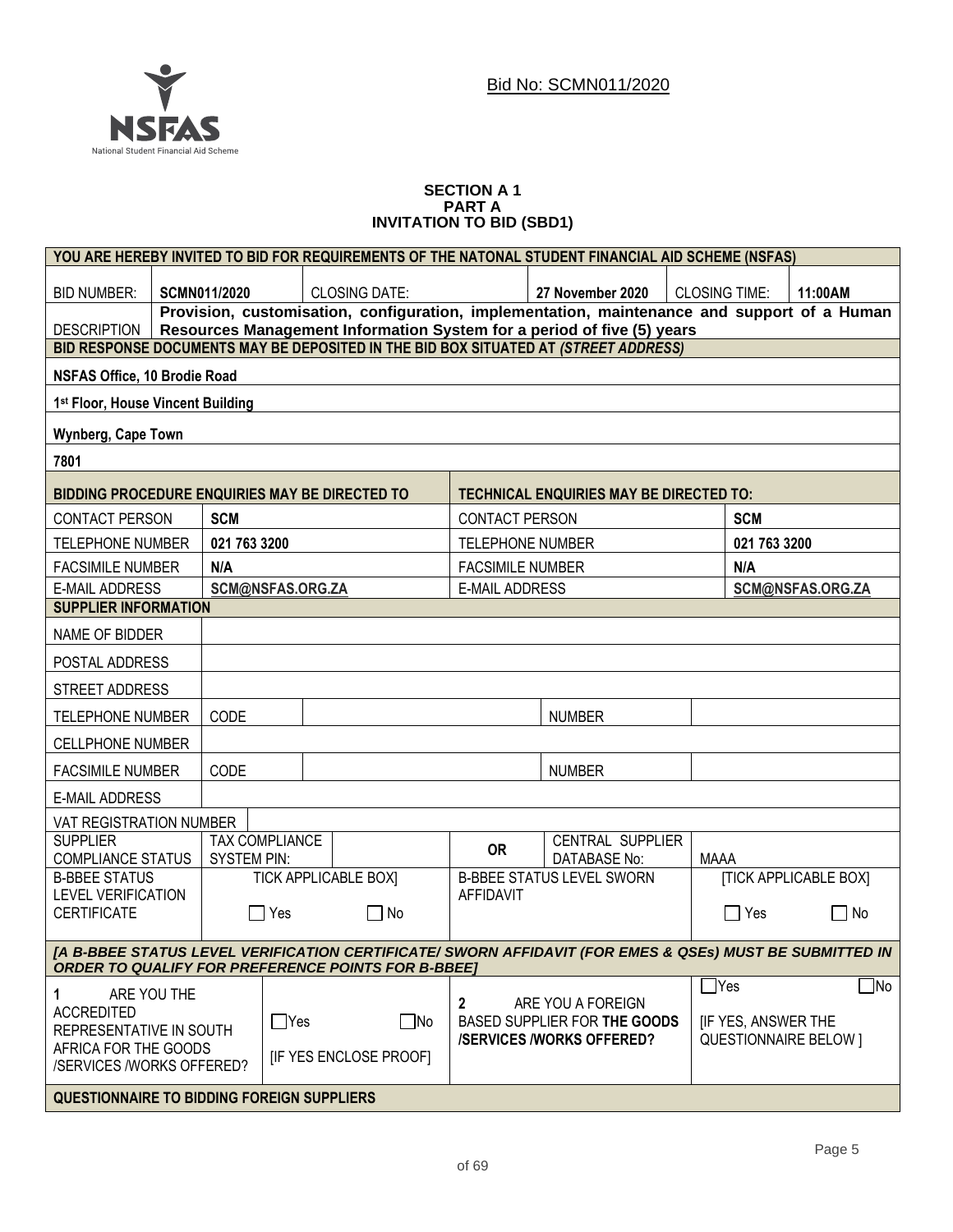

| IS THE ENTITY A RESIDENT OF THE REPUBLIC OF SOUTH AFRICA (RSA)?                                                                                                                                                                                                                     | $\Box$ YES $\Box$ NO |
|-------------------------------------------------------------------------------------------------------------------------------------------------------------------------------------------------------------------------------------------------------------------------------------|----------------------|
| DOES THE ENTITY HAVE A BRANCH IN THE RSA?                                                                                                                                                                                                                                           | $\Box$ YES $\Box$ NO |
| DOES THE ENTITY HAVE A PERMANENT ESTABLISHMENT IN THE RSA?                                                                                                                                                                                                                          | $\Box$ YES $\Box$ NO |
| DOES THE ENTITY HAVE ANY SOURCE OF INCOME IN THE RSA?                                                                                                                                                                                                                               | $\Box$ YES $\Box$ NO |
| IS THE ENTITY LIABLE IN THE RSA FOR ANY FORM OF TAXATION?<br>IF THE ANSWER IS "NO" TO ALL OF THE ABOVE, THEN IT IS NOT A REQUIREMENT TO REGISTER FOR A TAX COMPLIANCE STATUS<br>SYSTEM PIN CODE FROM THE SOUTH AFRICAN REVENUE SERVICE (SARS) AND IF NOT REGISTER AS PER 2.3 BELOW. | $\Box$ YES $\Box$ NO |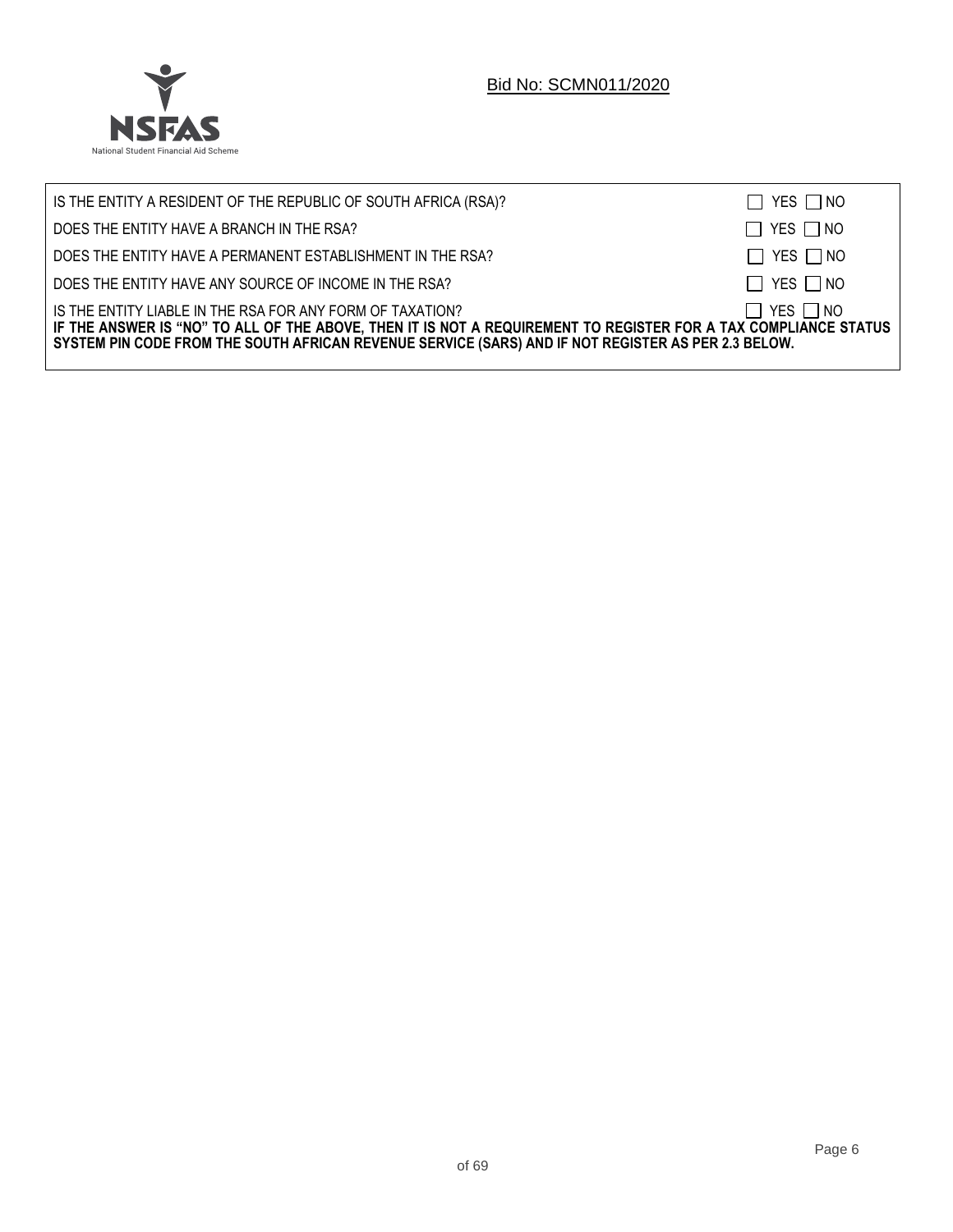

# **PART B TERMS AND CONDITIONS FOR BIDDING**

|               | 1. BID SUBMISSION:                                                                                   |
|---------------|------------------------------------------------------------------------------------------------------|
|               | 1.1. BIDS MUST BE DELIVERED BY THE STIPULATED TIME TO THE CORRECT ADDRESS. LATE BIDS WILL NOT BE     |
|               | ACCEPTED FOR CONSIDERATION.                                                                          |
|               | 1.2. ALL BIDS MUST BE SUBMITTED ON THE OFFICIAL FORMS PROVIDED-(NOT TO BE RE-TYPED) OR IN THE MANNER |
|               | PRESCRIBED IN THE BID DOCUMENT.                                                                      |
|               | 1.3. THIS BID IS SUBJECT TO THE PREFERENTIAL PROCUREMENT POLICY FRAMEWORK ACT, 2000 AND THE          |
|               | PREFERENTIAL PROCUREMENT REGULATIONS, 2017, THE GENERAL CONDITIONS OF CONTRACT (GCC) AND, IF         |
|               | APPLICABLE, ANY OTHER SPECIAL CONDITIONS OF CONTRACT.                                                |
|               | 1.4. THE SUCCESSFUL BIDDER WILL BE REQUIRED TO FILL IN AND SIGN A WRITTEN CONTRACT FORM (SBD7).      |
|               |                                                                                                      |
| 2.            | <b>TAX COMPLIANCE REQUIREMENTS</b>                                                                   |
| 2.1           | BIDDERS MUST ENSURE COMPLIANCE WITH THEIR TAX OBLIGATIONS.                                           |
| $2.2^{\circ}$ | BIDDERS ARE REQUIRED TO SUBMIT THEIR UNIQUE PERSONAL IDENTIFICATION NUMBER (PIN) ISSUED BY SARS TO   |
|               | ENABLE THE ORGAN OF STATE TO VERIFY THE TAXPAYER'S PROFILE AND TAX STATUS.                           |
| 2.3           | APPLICATION FOR TAX COMPLIANCE STATUS (TCS) PIN MAY BE MADE VIA E-FILING THROUGH THE SARS WEBSITE    |
|               | WWW.SARS.GOV.ZA.                                                                                     |
| 2.4           | BIDDERS MAY ALSO SUBMIT A PRINTED TCS CERTIFICATE TOGETHER WITH THE BID.                             |
| 2.5           | IN BIDS WHERE CONSORTIA / JOINT VENTURES / SUB-CONTRACTORS ARE INVOLVED, EACH PARTY MUST SUBMIT A    |
|               | SEPARATE TCS CERTIFICATE / PIN / CSD NUMBER.                                                         |
| 2.6           | WHERE NO TCS PIN IS AVAILABLE BUT THE BIDDER IS REGISTERED ON THE CENTRAL SUPPLIER DATABASE (CSD),   |
|               | A CSD NUMBER MUST BE PROVIDED.                                                                       |
| 2.7           | NO BIDS WILL BE CONSIDERED FROM PERSONS IN THE SERVICE OF THE STATE, COMPANIES WITH DIRECTORS WHO    |
|               | ARE PERSONS IN THE SERVICE OF THE STATE, OR CLOSE CORPORATIONS WITH MEMBERS PERSONS IN THE           |
|               | SERVICE OF THE STATE."                                                                               |
|               | NB: FAILURE TO PROVIDE / OR COMPLY WITH ANY OF THE ABOVE PARTICULARS MAY RENDER THE BID INVALID.     |
|               |                                                                                                      |

SIGNATURE OF BIDDER: **2008** 

CAPACITY UNDER WHICH THIS BID IS SIGNED: …………………………………………… (Proof of authority must be submitted e.g. company resolution)

DATE: …………………………………………...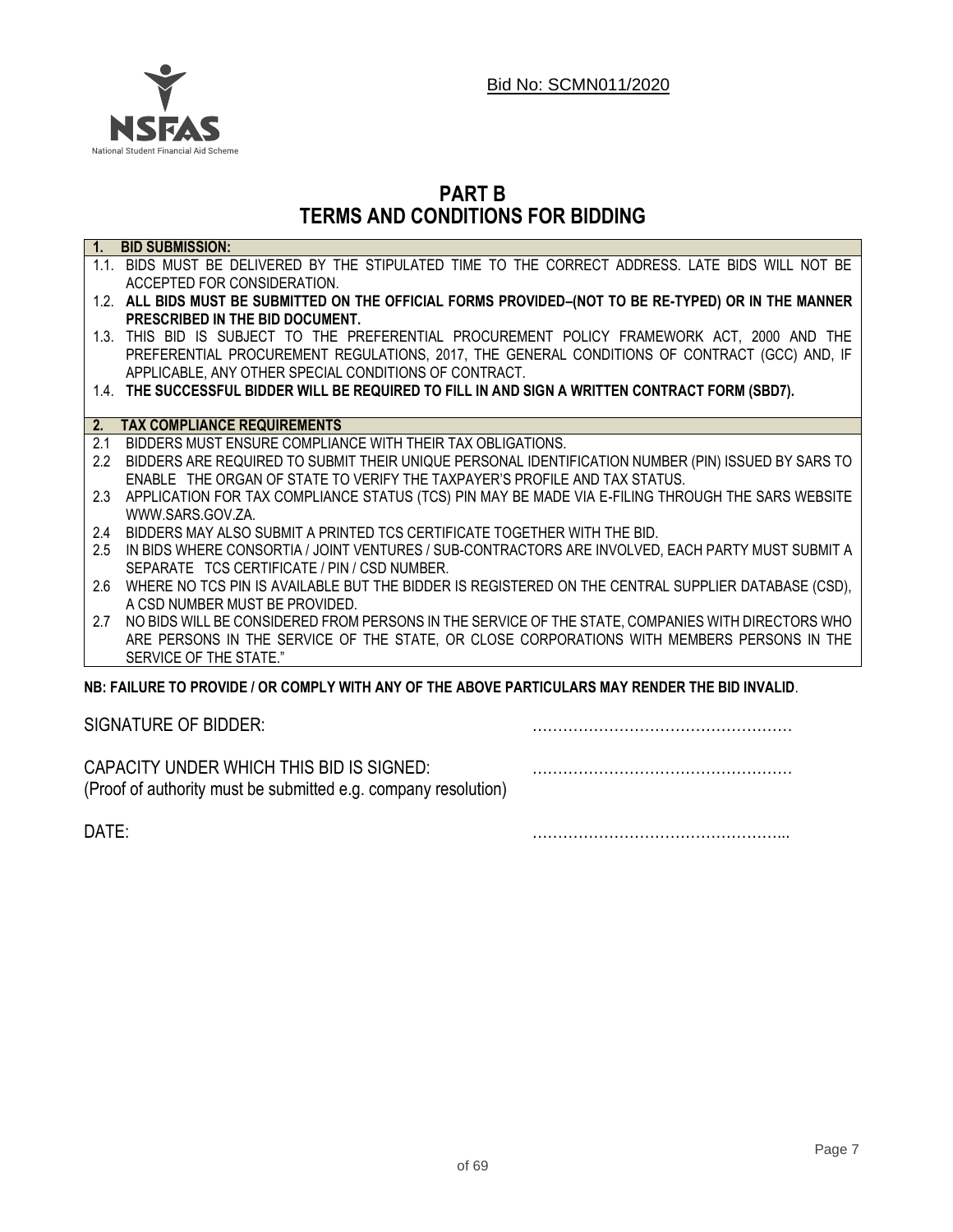

### **Executive Summary**

The National Student Financial Aid Scheme (NSFAS) is a statutory body providing financial aid to eligible students who wish to study at public universities and Technical Vocational Education and Training (TVET) colleges. NSFAS is mandated to manage and distribute funds in accordance with the provisions of the NSFAS Act (Act 56 of 1999).

### **Fraud and Corruption**

All providers are to take note of the implications of contravening the Prevention and Combating of Corrupt Activities Act, Act No 12 of 2004 and any other Act applicable.

## **Clarifications / Additional information / Rights / Appeals**

### **Clarification**

Any clarification required by a bidder regarding the meaning or interpretation of the TOR, or any other aspect concerning the bid, are to be requested in writing by email from scm@nsfas.org.za. The bid number should be mentioned in all correspondence. Telephonic requests for clarification will not be accepted. If appropriate, the clarifying information will be made available to all bidders by e-mail only.

#### **Additional Information**

During the evaluation of the bids, additional information may be requested in writing from bidders, for clarity. Replies to such requests must be submitted, within 5 (five) working days from the date of request, or as otherwise indicated. Failure to comply, may lead to your bid being disregarded.

#### **Rights**

NSFAS reserves the right to appoint more than one (1) service provider. NSFAS further reserves the right to engage with the short-listed bidders for price negotiation and a site inspection where necessary. NSFAS in addition reserves the right to invite the shortlisted for a presentation as part of the bid process. NFAS reserves the right to not select the lowest price. In addition, NSFAS reserves the right to consider the performance of bidders in past contracts/services delivered to NSFAS in the determination of the award outcome. NSFAS reserves the right to award the contract in whole or in parts.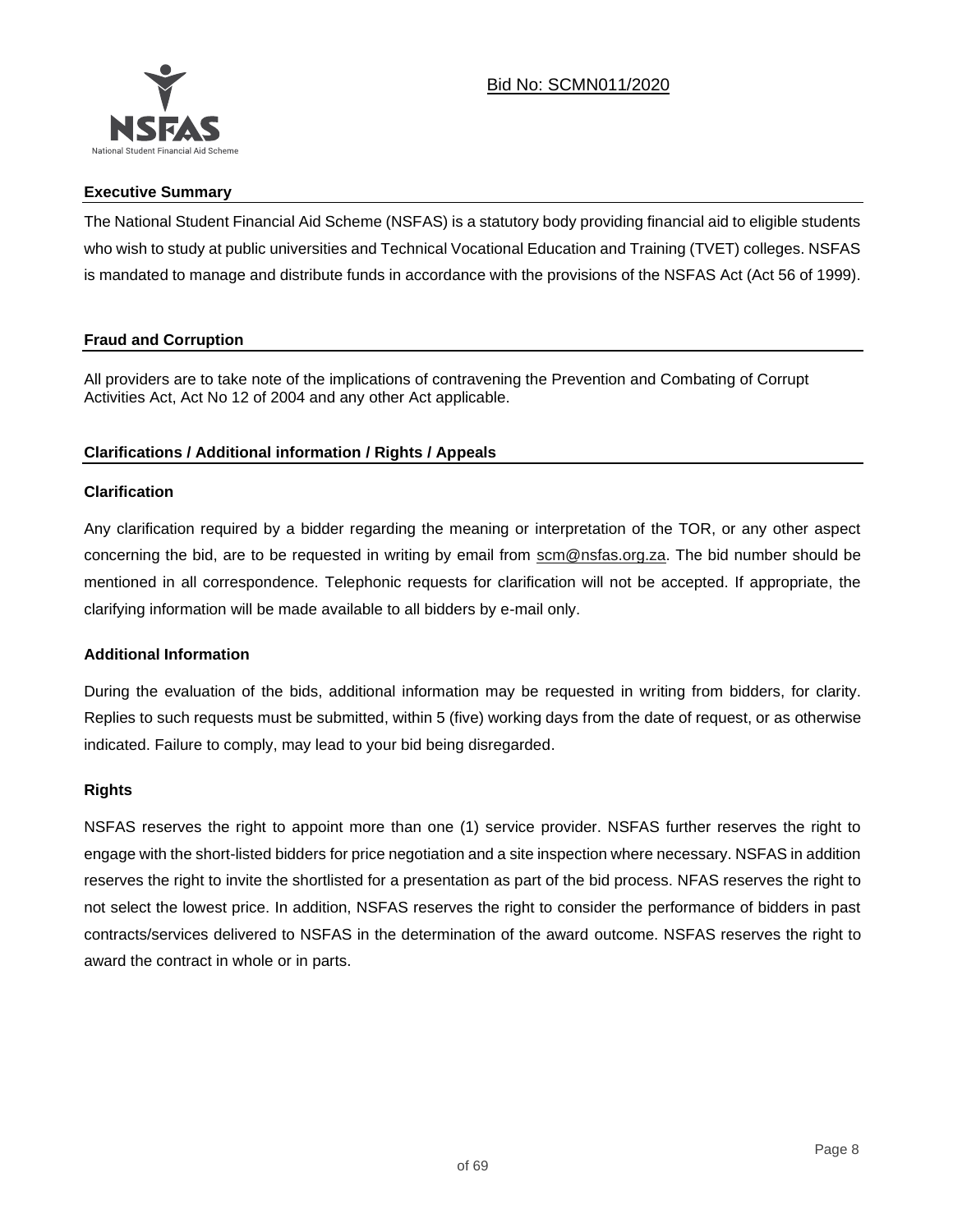

# **Consent**

By responding to this tender, both the entity and its directors provide consent to NSFAS to perform background checks which would include amongst others, the relevant Transunion checks.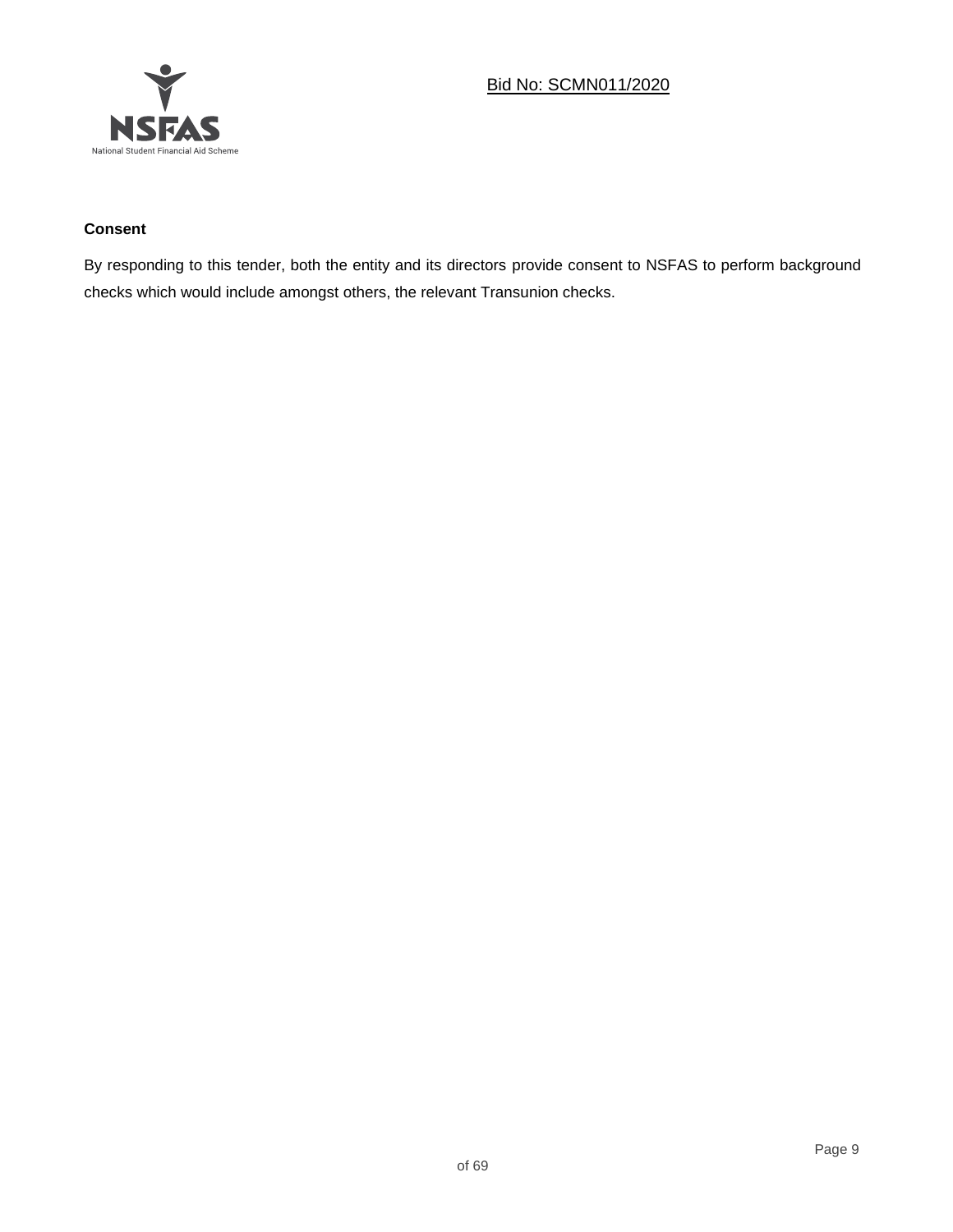

### **Submitting Bids**

**One (1) original and one (1) hard copy**, i.e. two documents must be handed in/delivered to:

The deposit box situated at: 1st Floor, House Vincent Brodie Road Wynberg 7801

Tenders can be delivered and deposited into the tender box between 08:30 and 17:00, Mondays to Fridays and, prior to the closing date, and between 08:30 and 11:00 on the closing date.

No faxed or e-mailed quotations will be accepted. All tenders must be submitted on the official forms (not to be re typed).

## **Only bids that are submitted as one (1) original and one (1) copy will be accepted as valid and responsive.**

The original and copies will be distributed to the bid evaluation committee and must contain the same information; and must all be nearly marked and professionally presented. All bid documents should be referenced.

Respondents should ensure that tender documents are delivered to NSFAS before the closing date and time to the correct physical address. If the tender document is late, it will not be accepted and will be disregarded.

Any tender submitted shall remain valid, irrevocable and open for written acceptance by NSFAS for a period of 120 (one hundred and twenty) days. A tender submitted shall further be deemed to remain valid after the expiry of the above mentioned 120-day period until formal acceptance by NSFAS, unless NSFAS is notified in writing by the tenderer of anything to the contrary (including any further conditions the tender may introduce). Any further conditions that the tenderer may introduce will be considered at the sole discretion of NSFAS.

Bidders must indicate on the cover of each document whether it is the original or a copy. Copies must be numbered, e.g. Copy 1. Bids should be submitted in a sealed envelope, marked with:

- Bid number **SCMN011/2020**
- Closing date and time **27 November 2020 at 11:00**
- The name and address of the bidder

Documents submitted on time by bidders shall not be returned.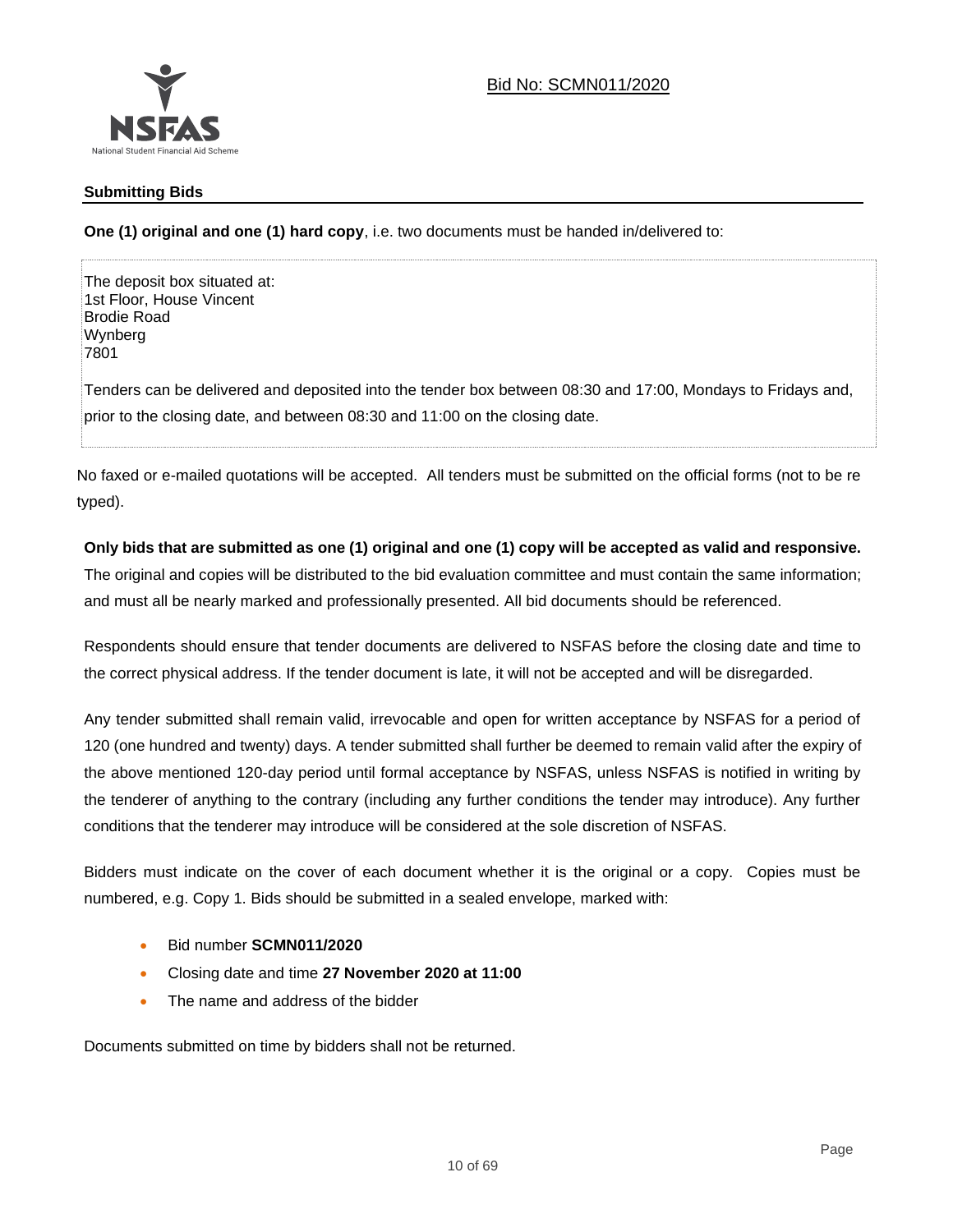

### **LATE BIDS**

Bids received late will not be considered for evaluation purposes. A bid will be considered late if it arrived even one second after 11:00 am or any time thereafter. The tender (bid) box shall be locked at exactly 11:00 am and bids arriving late will not be considered under any circumstances. Bidders are therefore strongly advised to ensure that bids be dispatched allowing enough time for any unforeseen events that may delay the delivery of the bid.

Bids sent to the NSFAS via courier shall be deemed to be received at the date and time of arrival at the NSFAS premises (tender/bid box or reception). Bids received at the physical address after the closing date and time of the bid, shall therefore be deemed to be received late. **Bidders should allow time to access the premises due to security arrangements that need to be observed.**

#### **Response Structure:**

The contents of the **BID/TENDER** document must be as follows, and numbering below, with each schedule punched, placed in a file and separated from the next schedule with a file divider.

Please complete the checklist below to verify your submission of the relevant documents:

| <b>Schedules</b>  | Description                                                                                                  | Submitted<br>(tick box below): |    |  |
|-------------------|--------------------------------------------------------------------------------------------------------------|--------------------------------|----|--|
|                   |                                                                                                              | Yes                            | No |  |
| <b>Schedule 1</b> | Entity registration documentation                                                                            |                                |    |  |
| Schedule 2        | Original Valid Tax Clearance Certificate/tax pin                                                             |                                |    |  |
| Schedule 3        | BBB-EE Certificate / or BBBEE Sworn Affidavit for EME/QSE signed by<br><b>Commissioner of Oaths</b>          |                                |    |  |
| Schedule 4        | National Treasury Central Supplier Database proof of registration<br>(Mandatory requirement)                 |                                |    |  |
| Schedule 5        | Letter from Bank confirming banking details (not older than 3 months from<br>date of closing date of tender) |                                |    |  |
| Schedule 6        | Completed and signed Tender Documents: including the following;<br>SBD <sub>1</sub><br>SBD <sub>4</sub>      |                                |    |  |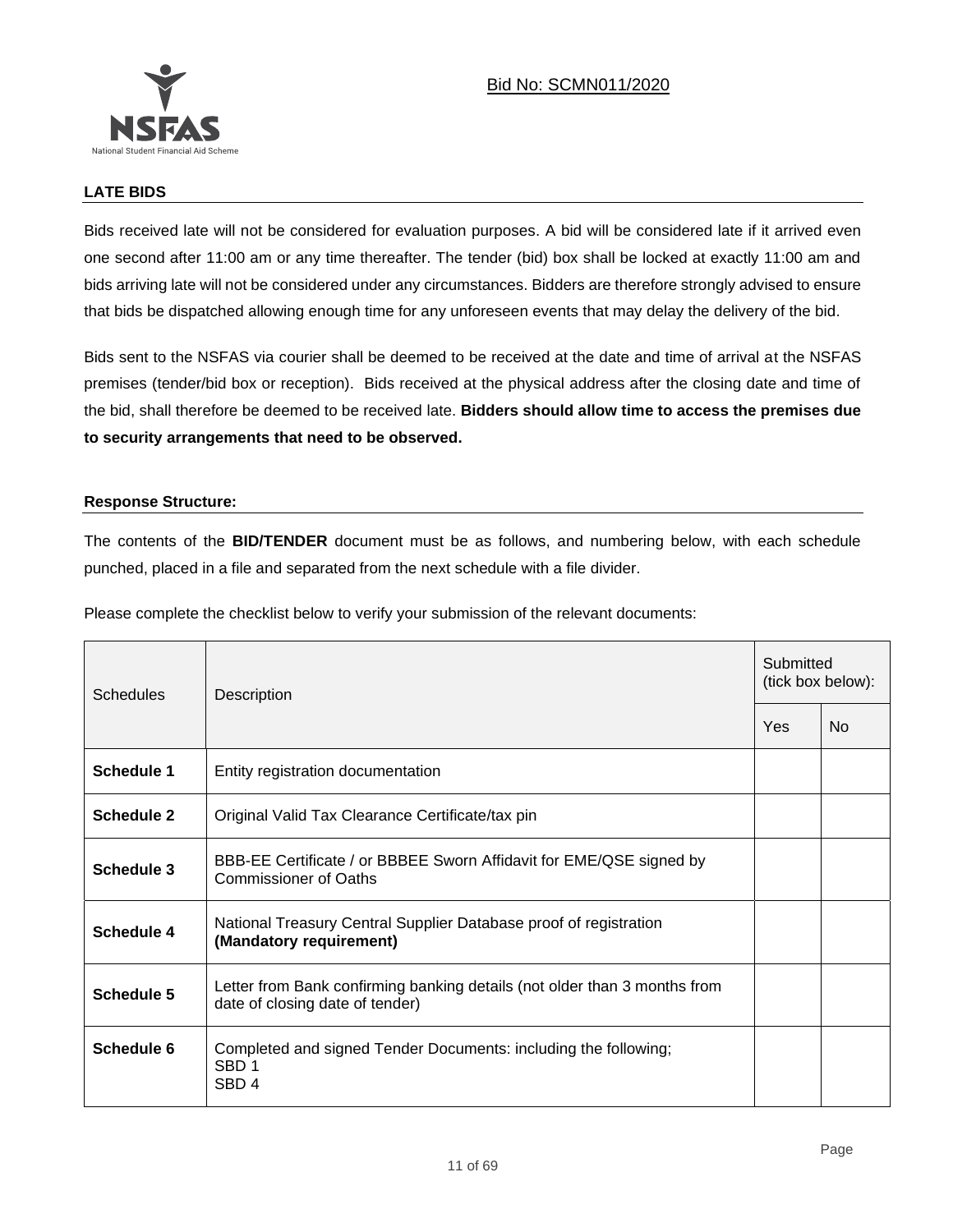

| <b>Schedules</b> | Description                                                                                                                                 | Submitted<br>(tick box below): |           |  |
|------------------|---------------------------------------------------------------------------------------------------------------------------------------------|--------------------------------|-----------|--|
|                  |                                                                                                                                             |                                | <b>No</b> |  |
|                  | SBD 6.1<br>SBD <sub>8</sub><br>SBD <sub>9</sub><br>General Conditions of Contracts (with every page initiated)                              |                                |           |  |
| Schedule 7       | Detailed Bid proposal in response to bid specification requirements                                                                         |                                |           |  |
| Schedule 8       | Consent by the entity and its directors to perform the necessary background<br>checks which includes amongst others, the TransUnion checks. |                                |           |  |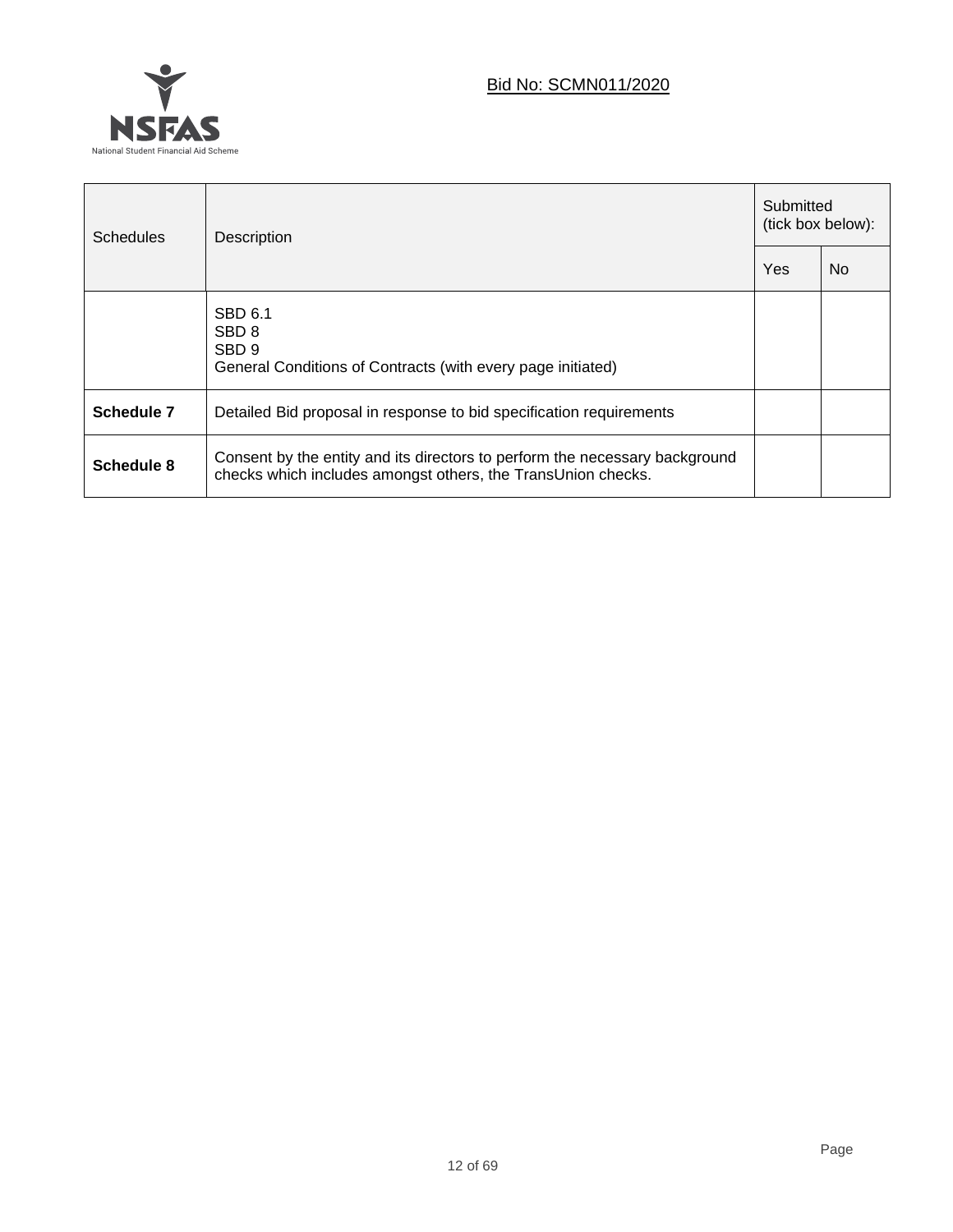

### **Contract Negotiations**

The successful bidder (s) will be required to enter into a written contract/SLA with NSFAS. The final terms and conditions will be negotiated between NSFAS and the successful bidders (s). Should the awarded bidder fail to sign the SLA within a reasonable timeframe deemed by NSFAS, NSFAS reserves the right to cancel the award/contract and award the tender to the 2<sup>nd</sup> placed bidder.

The **GENERAL CONDITIONS OF CONTRACT (GCC)** will form the basis of the contract; however, NSFAS reserves its rights to impose additional terms and conditions at its sole discretion. General Conditions of Contract are obtainable from [www.nsfas.org.za.](http://www.nsfas.org.za/) The General Conditions of Contract must be accepted.

## **Payments**

NSFAS will pay the successful bidder (s) the fees set out in the final contract according to the table of deliverables. No additional amounts will be payable by NSFAS to the successful bidder (s).

The successful bidder (s) shall invoice NSFAS for the services rendered in a reasonable timeframe. The invoices billed to NSFAS must be in relation to the original scope of work/terms of reference.

The invoice must be accompanied by supporting source document(s) containing detailed information, as NSFAS may reasonably require, for the purposes of establishing the specific nature, extent and quality of the services which were undertaken by the successful bidder (s).

No payment will be made to the successful bidder (s) unless an original tax invoice complying with section 20 of the VAT Act, 1991 (Act No 89 of 1991), as amended, has been submitted to NSFAS.

Payment shall be made by bank transfer into the successful bidder (s) back account normally 30 days after receipt of an acceptable, original, valid tax invoice. Money will only be transferred into a South African bank account. (Banking details on a bank letterhead must be submitted as soon as the bid is awarded).

Payments will only be made to the bidder in accordance with the purchase order issued to the awarded bidder. Any services delivered by the bidder outside of the original bid specifications and over and above the purchase order value will not be paid for as NSFAS is not liable for these payments. Should the service provider perform any additional work outside of the tender award and its requirements, NSFAS will not be held liable for such payment to the service provider.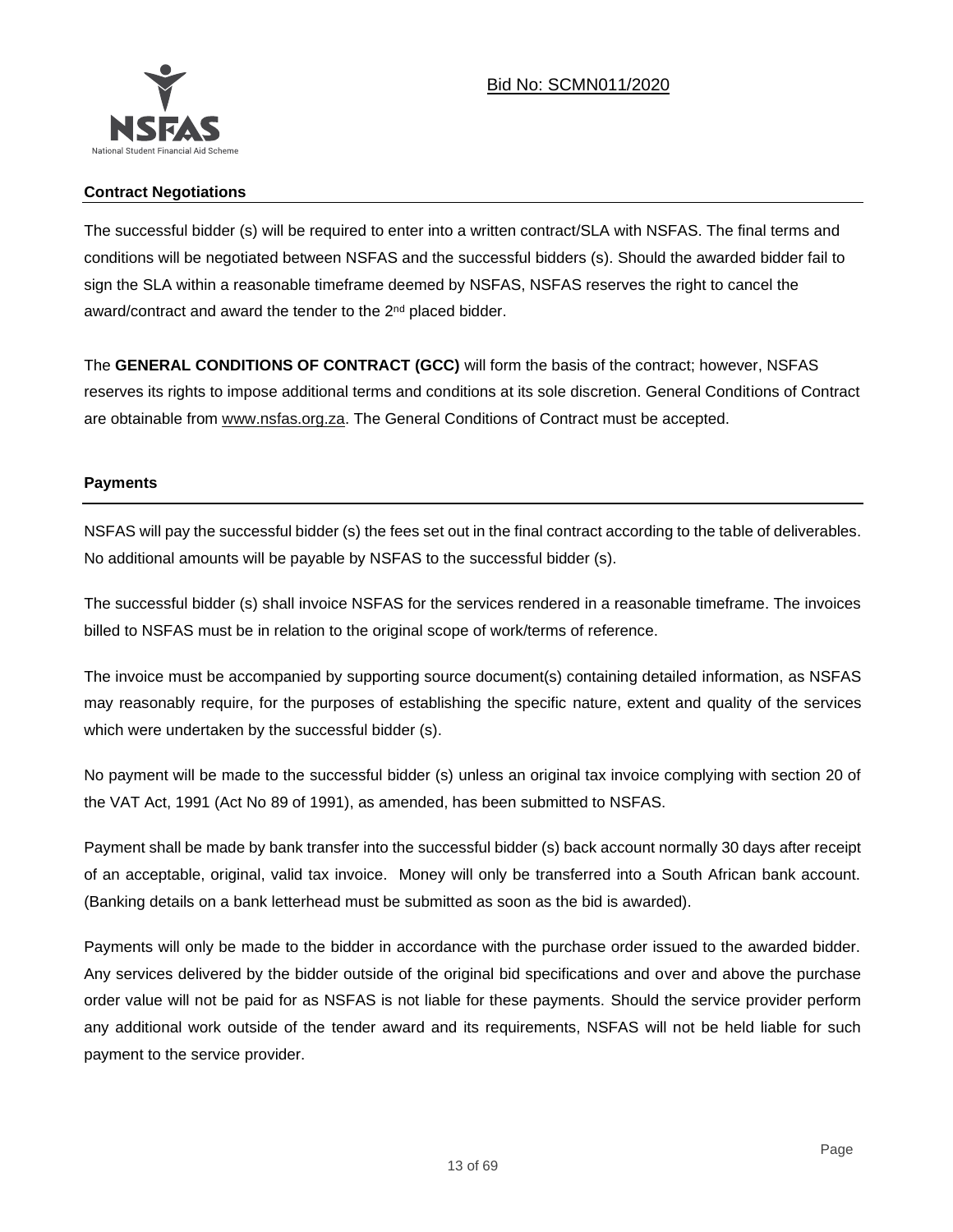

# **1 Purpose**

To procure the services of a suitable service provider for the supply, customisation, configuration, implementation, support and maintenance of a comprehensive, full capability Human Resources Management Information System (HRMIS).

# **2 Background**

The National Student Financial Aid Scheme (NSFAS) is a schedule 3A public services entity operating under the stewardship of the Department of Higher Education, Science and Innovation. The mandate of the NSFAS is to provide financial aid to all eligible public university and Technical and Vocational Education and Training (TVET) college students from poor and working-class families in line with the NSFAS Act (Act No. 56 of 1999).

The Human Resources department of the entity is currently operating without a fully functional Human Resources Management Information System (HRMIS). The system currently in use allows Employee Self Service (ESS) and payroll capabilities only; and does not facilitate effective Human Resources business support and reporting. There is therefore an urgent need to procure an HRMIS to improve the capturing, storing, retrieval and utilisation of employee related data that is easily accessible and can be interpreted for meaningful management decision-making.

# **3 Desired solution**

#### **NSFAS is looking for an HRMIS solution that is:**

- 3.1 Fit for purpose and enable delivery of quality Human Capital Management Services.
- 3.2 Dynamic, Intuitive and user friendly.
- 3.3 Flexible in handling routine changes to data or processes, such as adding a field, creating a report, creating workflow process, with minimal or no outside assistance or fees.
- 3.4 Able to reflect the entity's complex organizational structure in a way that allows access to or reporting of data easily and in a variety of combinations.
- 3.5 Capable of delivering reports by module, including standard management reports as well as the ability to generate ad hoc reports.
- 3.6 Requires limited support from the NSFAS IT department
- 3.7 Able to run on existing hardware infrastructure.

#### **NSFAS requires the appointed service provider to:**

- 3.8 Provide a solution that adheres to industry standards and best practices.
- 3.9 Provide support for relevant technical and legal updates with regards to Human Resources legislation, tax laws and related matters.
- 3.10 Provide the entity with an experienced implementation team that will ensure a seamless and managed data migration transition from the existing systems in use to the proposed solution.
- 3.11 Provide dedicated resources for support to the NSFAS HR department as per an SLA to be agreed upon by both parties.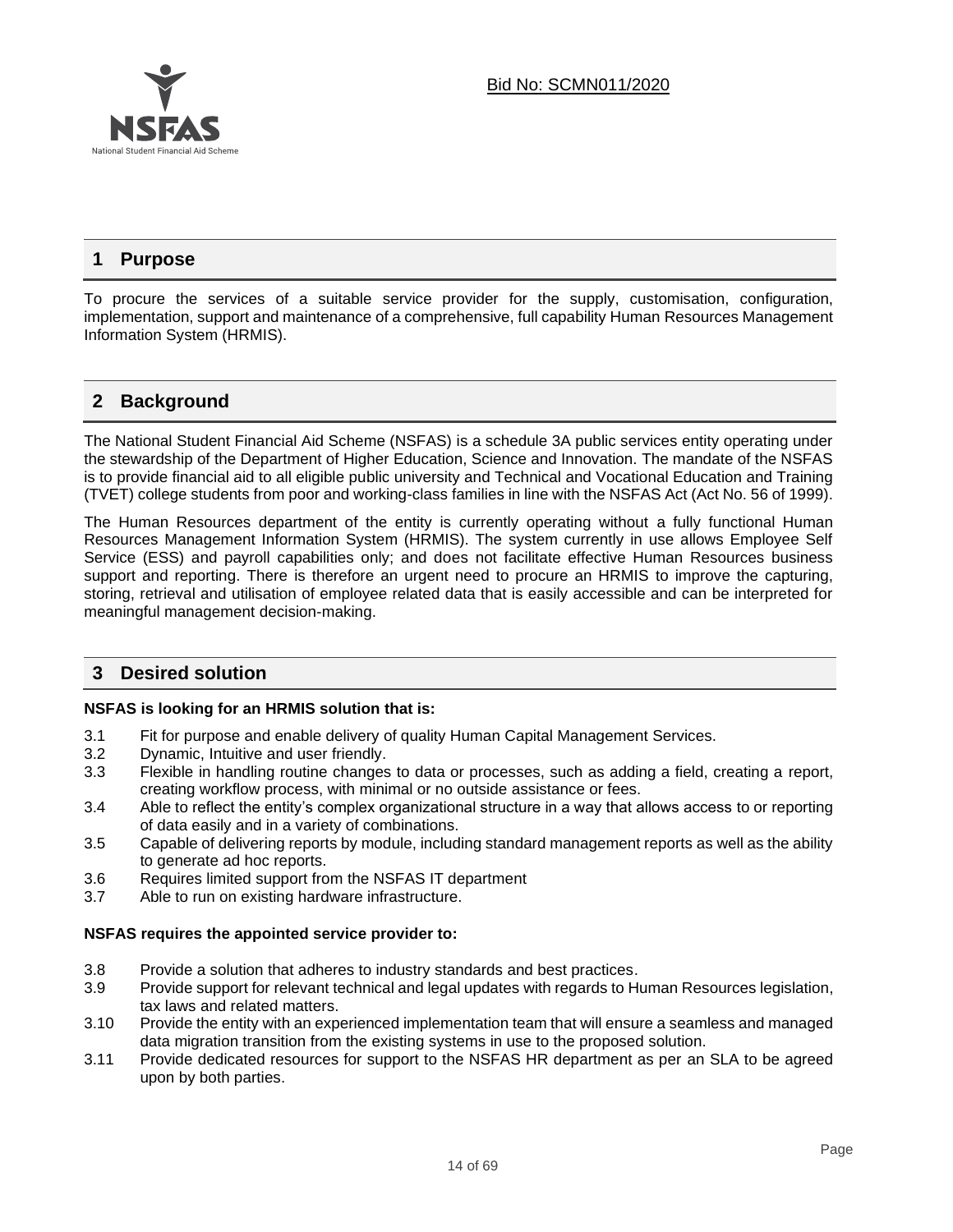

# **4 Mandatory requirements**

All bids must comply with the mandatory requirements and failure to comply with anyone (1) of these requirements will immediately disqualify the bid. Bidders must:

- 4.1 Submit a certification that they are registered vendors of the proposed HRMIS solution.
- 4.2 Have at least five (5) years' experience in the provision, customization, implementation, support maintenance of the proposed HRMIS solution.
- 4.3 Include in their proposal, at least five (5) case stories of HRMIS implementation projects with institutions.
- 4.4 Include the professional resumes (abridged) of the project implementation team.
- 4.5 Submit a high-level project plan detailing the proposed implementation of the project.
- 4.6 A detailed company profile indicating the implementation of HRMIS solutions.
- 4.7 A detailed business proposal on the recommended solution/s being proposed as per the specification requirement. Proposals must indicate the proposed methodology that will be used for provision of the solution and must include the specific stages anticipated for solution delivery and must include detailed information on all the modules / HR components proposed.
- 4.8 Reference letters on a company letterhead from at least three (3) clients where HRMIS solutions have been implemented successfully.

# **5 Functional specifications**

### **The service provider proposal must include information on the following functional specification requirements:**

- 5.1. Core system with optional add on modules.
- 5.2. Multiple user/company management with User/group profiles.
- 5.3. Employee / Manager Self Service, with email notifications and one click integration / hyperlinks.
- 5.4. High levels of security and authentication.
- 5.5. Dynamic, user friendly User Interface with drop and drag functionality.
- 5.6. Workflow functionality
- 5.7. Dashboards and BI capabilities.
- 5.8. Comprehensive audit logs, to be held indefinitely and backed up.
- 5.9. Built in guidelines, processes and policies.
- 5.10. Document upload and storage capability.
- 5.11. Customisability of system modules with integration of business rules and approval workflows.
- 5.12. Training of HR staff and line management (approximately 150 employees). A cost estimate of training per person (approximately 400 employees) in general as well as an option for NSFAS training unit to deal with the training internally (approximately 20 employees).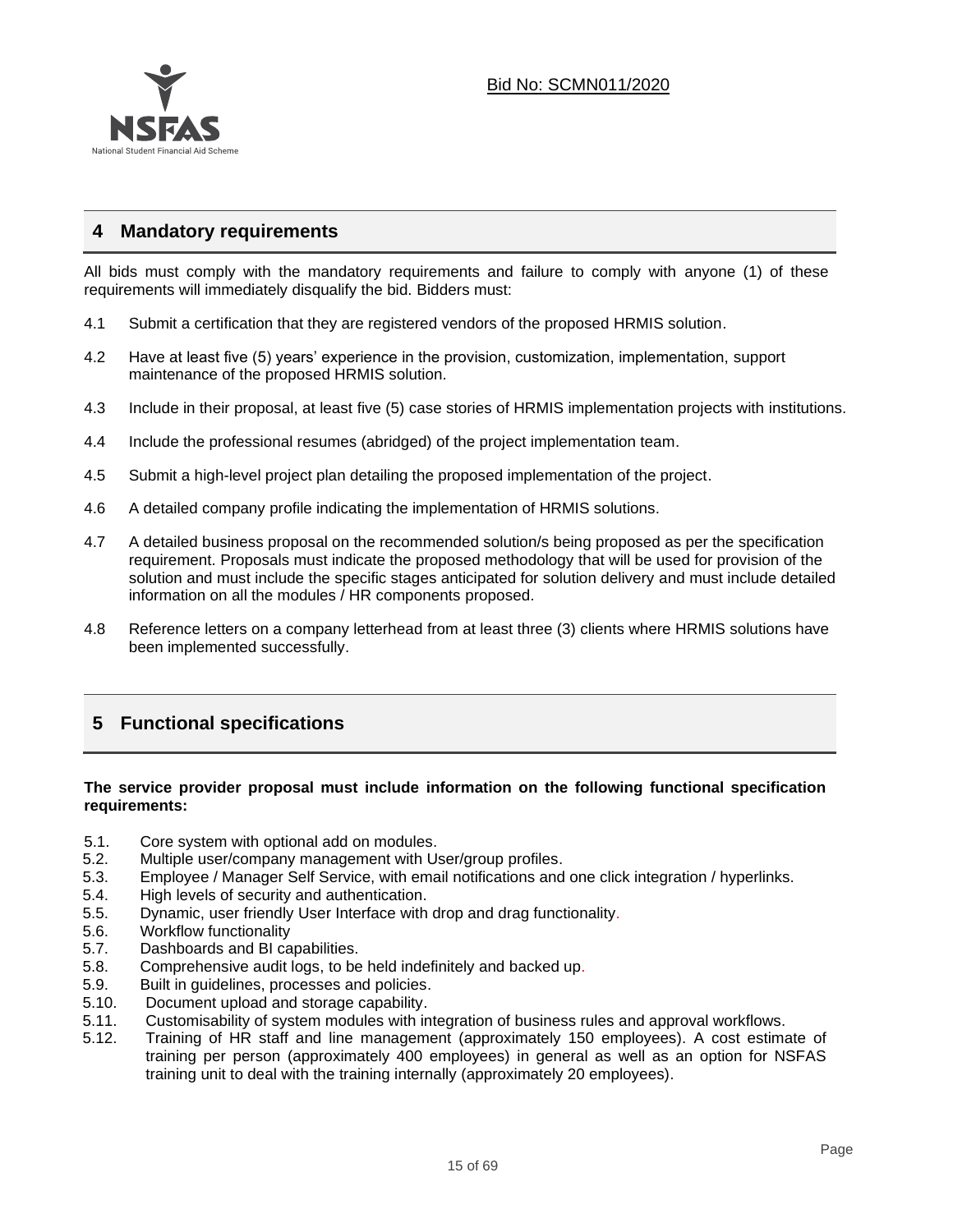

#### **The following modules are required:**

- 5.13. Employee data management (Master File & Employee Record).
- 5.14. Employee and Manager Self Service, including but not limited to, leave management and administration, time and attendance management, overtime management, scheduling and employee cost tracking.
- 5.15. Payroll, including but not limited to integration with ESS and MSS, legislative reporting capability, multiple pay runs per period, e-payslips, banking interface, full data import and export in multiple file types.
- 5.16. Training & Development, including but not limited to Personal Development Plan (PDP) administration and approval, full tracking of learning related records (training/conference/seminar attendance, qualifications, skills development, etc.), training event management, WSP/ATR reporting capability, training budgeting and expenditure management, and service provider records management.
- 5.17. Employee Relations management, including but not limited to tracking of grievances, counselling and disciplinary actions, employee assistance initiatives, Employment Equity (EE) planning and legislative reporting, tracking and management of EE goals and targets, full reporting capability with analytics, tracking of OHAS incidents, Injury on duty reports and investigations, and contractor management.
- 5.18. Recruitment, including but not limited E-recruiting capability, applicant tracking, vacancy and online application management, interview and offer management, onboarding, scarce and critical skills and full recruitment reporting capability.
- 5.19. Performance Management, including but not limited to cascading organisational objectives to employee performance requirements, system-based performance contracting, multiple systembased performance reviews, ability to record and track poor performance, multiple approaches to performance moderation, performance reporting capability and analytics.
- 5.20. Employee off boarding, including but not limited to exit interview management, termination document upload and storage, termination workflow management, employee asset management, termination tracking, reporting and analytics.
- 5.21. Talent Management, including but not limited to talent review administration and management, talent pool data management, competency matrices, succession management, talent management reporting and talent analytics.
- 5.22. Organization and Job Management, including but not limited to structure and position/role management, position movement tracking, workforce planning, job profile/description loading and library, job evaluation administration and tracking, reporting capability and data analytics.
- 5.23. Remuneration and Benefits, including but not limited to salary review and increases management, integration with payroll for single capture capability, tracking of employee benefits participation, benchmarking capability, importing of salary survey data, remuneration and benefits reporting and analytics.

# **6 Technical specifications**

#### **The service provider proposal must include information on the following technical specification requirements:**

6.1. Options for deployment, including cost estimates for each deployment option proposed. Options may include Local installation, Private Cloud solutions, Hybrid solutions or a full cloud solution. Alternatively, must be able to offer Platform as a Service or Software as a Service (PAAS or SAAS), including information related to data storage allocation.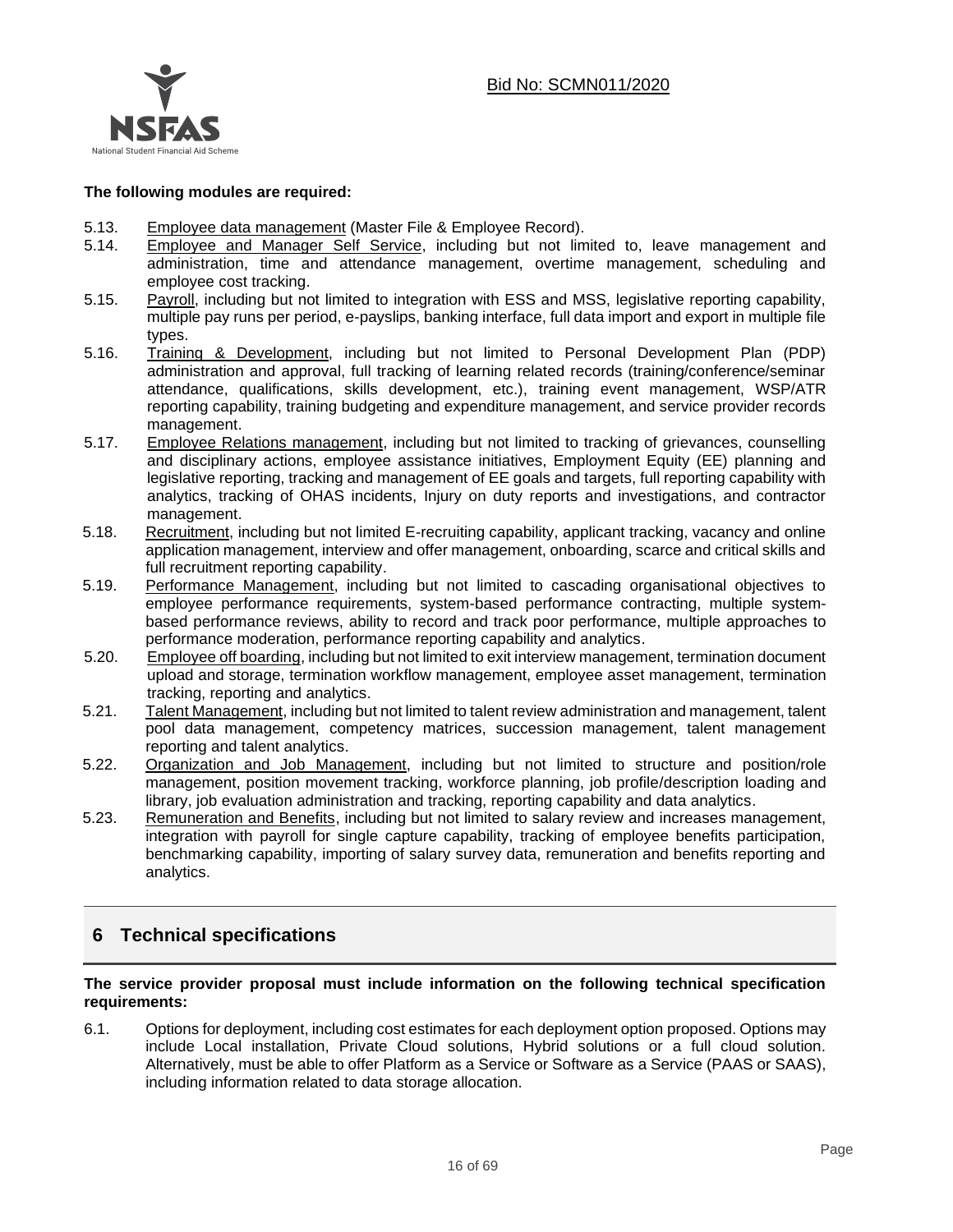

- 6.2. Information technology infrastructure and network requirements, such as server capacity, speed, processing power, bandwidth information security, etc.
- 6.3. System integration requirements (for integration with existing NSFAS systems e.g. integration with Finance systems for processing of payments).
- 6.4. Hardware and software capability and requirements for effective implementation of the proposed solution.
- 6.5. System backup capabilities and requirements, as well as information related to system failure, business continuity and disaster recovery.
- 6.6. ICT Architectural and Solution design diagrams as per the proposed solution, including: 6.6.1. Connectivity and Infrastructure design requirements for local installations 6.6.2. System(s) Interfaces and HR module integration / build

# **7 Contract Period**

The initial contract shall be awarded for the provision, customization, configuration and implementation of the system as well as the utilization, maintenance and support of the system over a five (5)-year period. Upon expiry of the initial contract, NSFAS reserves the right to review and consider its options for terminating or renewing the contract agreement. Renewals of the contract will be concluded on a year by year basis, post the expiry of the initial contract. NSFAS reserves the right to terminate the contract prior to its expiration by giving the appointed service provider formal written notice of no shorter than 90 days. The estimated go live date is 1 April 2021.

# **8 Pricing Schedule**

Please consider the inevitable Consumer Price Index (CPI) increases year on year on the pricing upon the duration of the contract period being in excess of a 12-month period. The pricing must be inclusive of all costs including disbursements (travel, accommodation etc) where applicable.

Bidders must complete the required pricing schedule in section 8.1 below. If more than one deployment option is being proposed the pricing schedule in section 8.1 below should be completed for each of the deployment options proposed.

Bidders must also detail the costs of the solution per module by completing the pricing schedule per module table in section 8.2 below.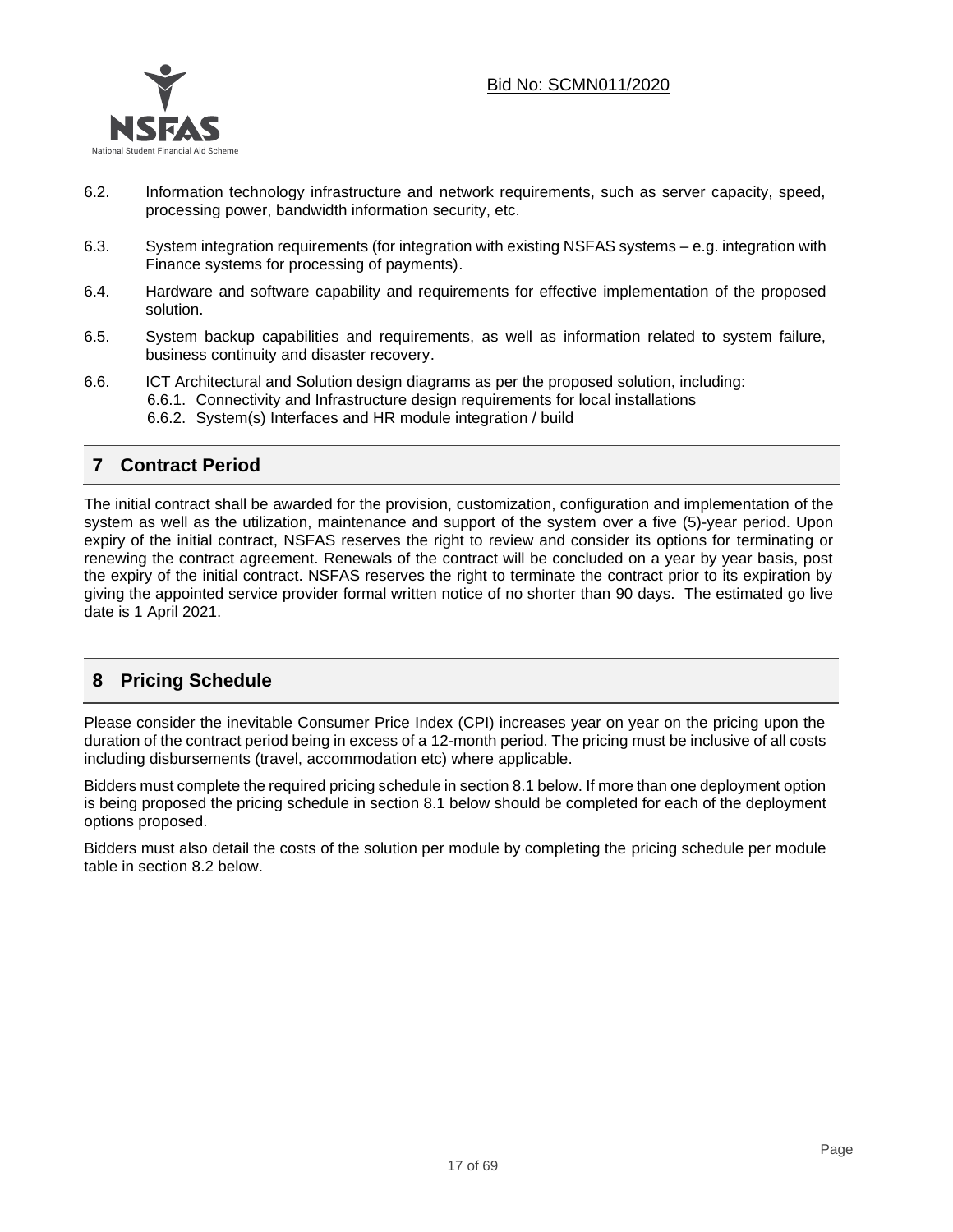

# **8.1 Project pricing and costing schedule (VAT and disbursements included)**

(Complete a separate pricing schedule for each deployment option proposed)

Deployment option:

| Category                                                                  | Item(s) included | <b>Est. Hours</b><br>/ Units<br>(where<br>applicable) | <b>Once Off</b> | Yr1 | Yr <sub>2</sub> | Yr <sub>3</sub> | Yr4 | Yr <sub>5</sub> | <b>Total</b> |
|---------------------------------------------------------------------------|------------------|-------------------------------------------------------|-----------------|-----|-----------------|-----------------|-----|-----------------|--------------|
| Project Setup Costs and project<br>management services                    |                  |                                                       |                 |     |                 |                 |     |                 |              |
| Assessments and consultations<br>before implementation (Data<br>Analysis) |                  |                                                       |                 |     |                 |                 |     |                 |              |
| Setup and Implementation of rules<br>and workflow development             |                  |                                                       |                 |     |                 |                 |     |                 |              |
| Once-off Software/systems costs                                           |                  |                                                       |                 |     |                 |                 |     |                 |              |
| Annual Licenses (including license<br>fees per user, if applicable)       |                  |                                                       |                 |     |                 |                 |     |                 |              |
| Annual Fees for updates (if separate<br>from licensing)                   |                  |                                                       |                 |     |                 |                 |     |                 |              |
| Support and monitoring by mean of a<br>Service Level Agreement (SLA)      |                  |                                                       |                 |     |                 |                 |     |                 |              |
| Costing for Integration into current<br>systems                           |                  |                                                       |                 |     |                 |                 |     |                 |              |
| Hardware (if any)                                                         |                  |                                                       |                 |     |                 |                 |     |                 |              |
| Training                                                                  |                  |                                                       |                 |     |                 |                 |     |                 |              |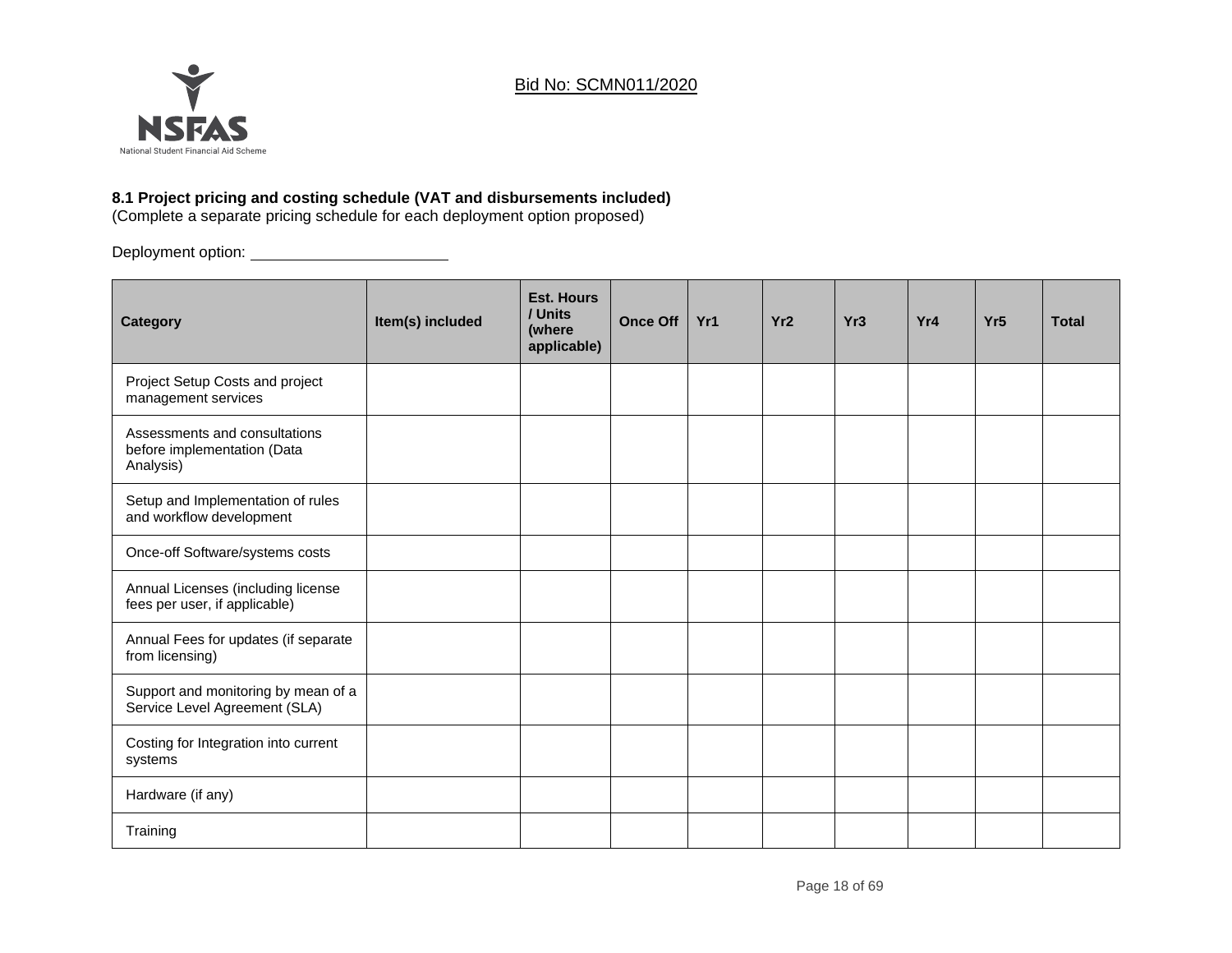

| Category      | Item(s) included | <b>Est. Hours</b><br>/ Units<br>(where<br>applicable) | <b>Once Off</b> | Yr1 | Yr <sub>2</sub> | Yr <sub>3</sub> | Yr4 | Yr <sub>5</sub> | <b>Total</b> |
|---------------|------------------|-------------------------------------------------------|-----------------|-----|-----------------|-----------------|-----|-----------------|--------------|
| Other         |                  |                                                       |                 |     |                 |                 |     |                 |              |
| <b>TOTALS</b> |                  |                                                       |                 |     |                 |                 |     |                 |              |

**8.2 Pricing schedule per module (VAT and disbursements included)**

| <b>Module</b> | Item(s) included | <b>Estimated</b><br><b>Hours</b><br>(where<br>applicable) | Once-off /<br>Yr1 | Yr2 | Yr3 | Yr4 | Yr5 | Total |
|---------------|------------------|-----------------------------------------------------------|-------------------|-----|-----|-----|-----|-------|
|               |                  |                                                           |                   |     |     |     |     |       |
|               |                  |                                                           |                   |     |     |     |     |       |
|               |                  |                                                           |                   |     |     |     |     |       |
|               |                  |                                                           |                   |     |     |     |     |       |
|               |                  |                                                           |                   |     |     |     |     |       |
|               |                  |                                                           |                   |     |     |     |     |       |
|               |                  |                                                           |                   |     |     |     |     |       |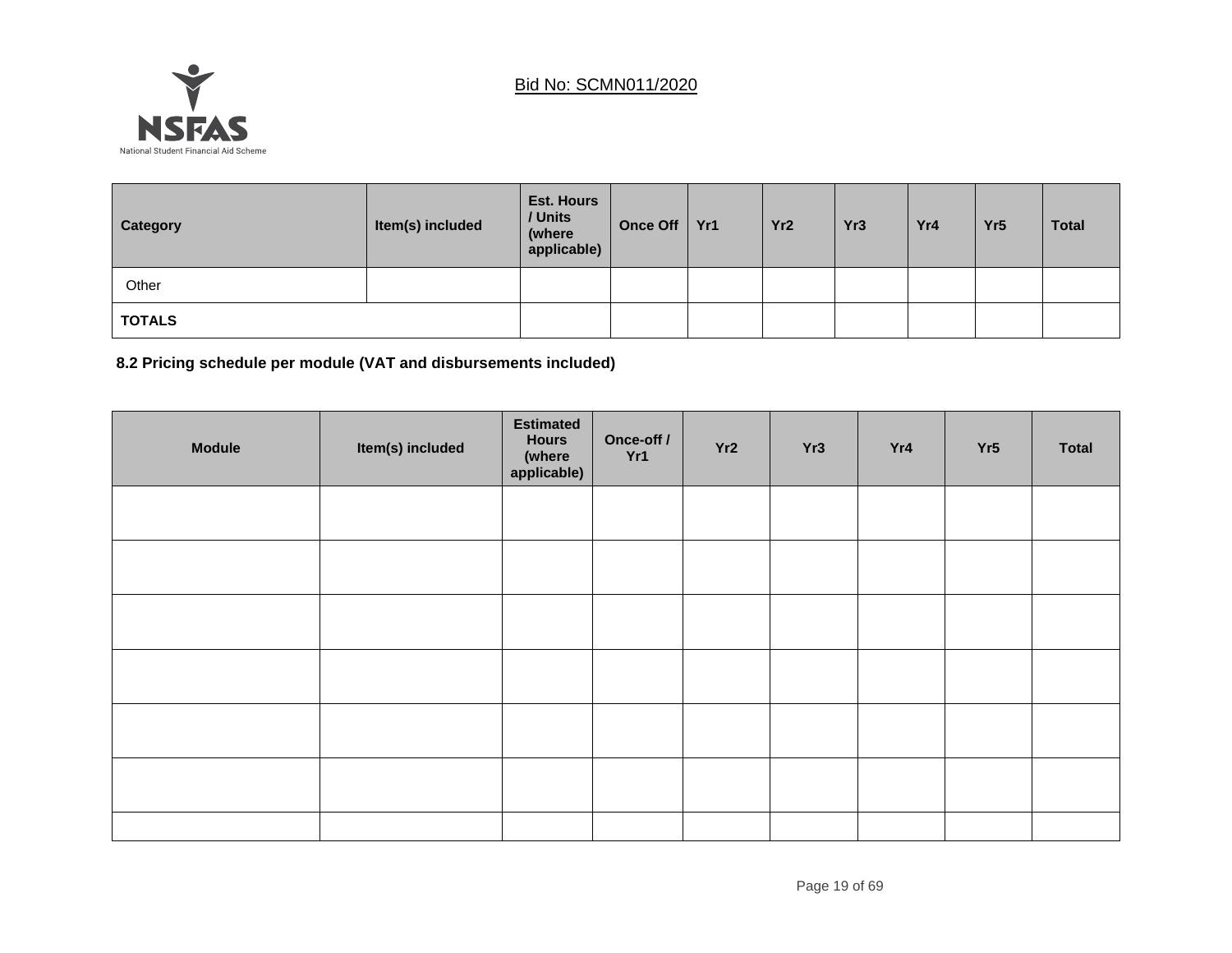

| <b>Module</b> | Item(s) included | <b>Estimated</b><br><b>Hours</b><br>(where<br>applicable) | Once-off /<br>Yr1 | Yr2 | Yr3 | Yr4 | Yr5 | <b>Total</b> |
|---------------|------------------|-----------------------------------------------------------|-------------------|-----|-----|-----|-----|--------------|
|               |                  |                                                           |                   |     |     |     |     |              |
|               |                  |                                                           |                   |     |     |     |     |              |
|               |                  |                                                           |                   |     |     |     |     |              |
|               |                  |                                                           |                   |     |     |     |     |              |
|               |                  |                                                           |                   |     |     |     |     |              |
|               |                  |                                                           |                   |     |     |     |     |              |
|               |                  |                                                           |                   |     |     |     |     |              |
|               |                  |                                                           |                   |     |     |     |     |              |
|               |                  |                                                           |                   |     |     |     |     |              |
|               |                  |                                                           |                   |     |     |     |     |              |
|               |                  |                                                           |                   |     |     |     |     |              |
|               |                  |                                                           |                   |     |     |     |     |              |
|               |                  |                                                           |                   |     |     |     |     |              |
|               |                  |                                                           |                   |     |     |     |     |              |
|               |                  |                                                           |                   |     |     |     |     |              |
|               |                  |                                                           |                   |     |     |     |     |              |
| <b>TOTALS</b> |                  |                                                           |                   |     |     |     |     |              |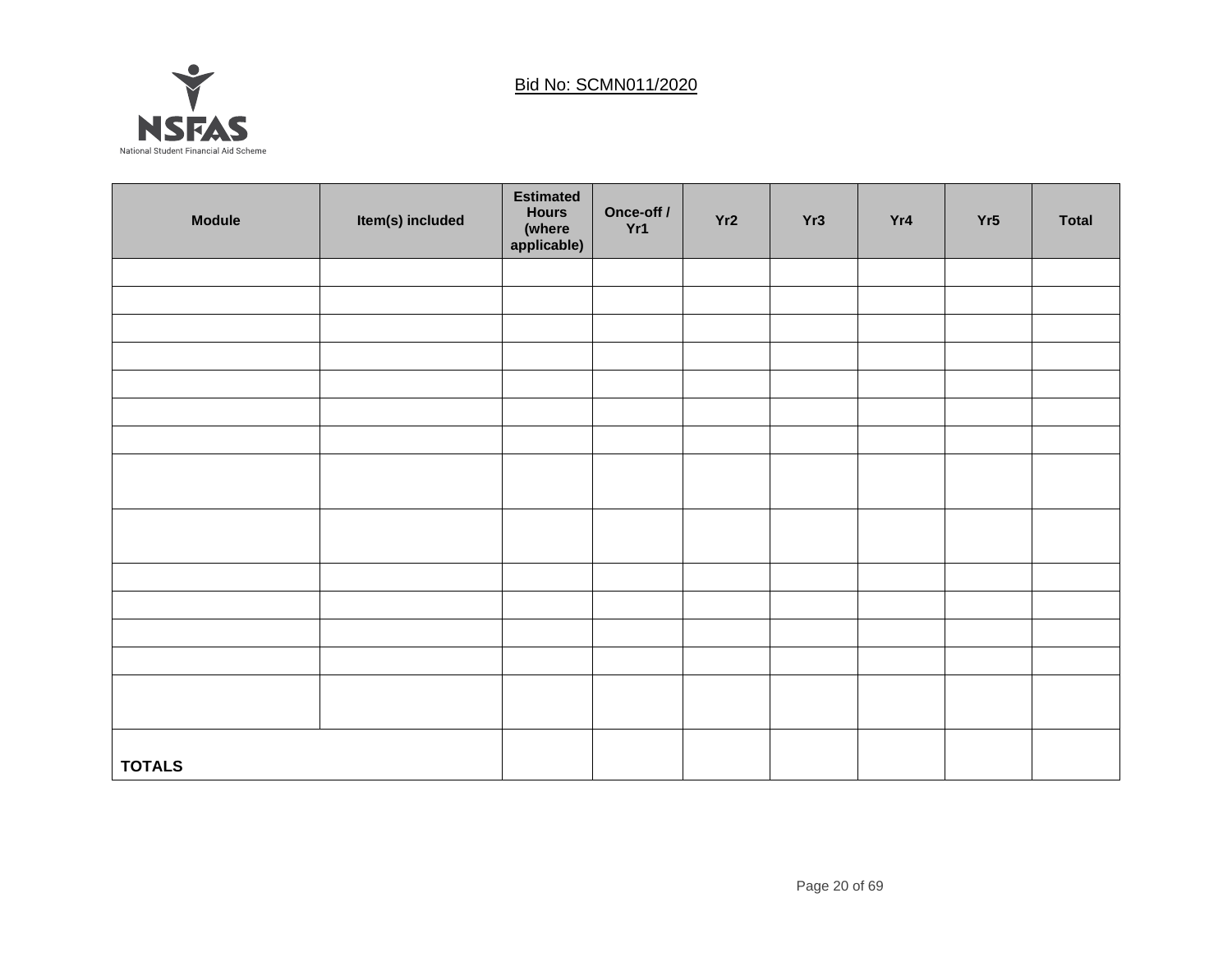

# **9 Evaluation Criteria**

The evaluation of submitted proposals shall be conducted in four (4) stages as indicated below:

### **Stage 1: Compliance with mandatory requirements**

All proposals will be evaluated to ensure compliance with mandatory requirements as set out in Section 4 of this Request for Proposal Document. Criteria for the evaluation of mandatory requirements can be found in Table 1 of this document. Proposals that comply with all mandatory requirements will advance to Stage 2 of the evaluation.

### **Stage 2: Compliance with functionality**

Proposals that advance to Stage 2 will be evaluated for compliance with functionality. Functionality will be measured as the total score of functional and technical specifications, as set out in Sections 5 and 6 of this Request for Proposal Document. Criteria for the evaluation of functionality can be found in Table 2 and 3 of this Request for Proposal Document. All proposals will be required to achieve a set minimum of 70 points for functional and technical specifications respectively, as noted in Sections 9.2.1 and 9.2.2.

Proposals achieving the minimum score of 70 points out of 100 points will be regarded as having complied with functionality requirements and will advance to Stage 3 of the evaluation.

#### **Stage 3: Presentation**

Proposals that advance to Stage 3 shall be evaluated further on presentation criteria. The service provider (s) will be invited to present the proposed product, the modules, features and functions to the NSFAS bid evaluation committee. Criteria for evaluation of presentations can be found in Table 4 of this Request for Proposal Document. The presentation will be required to achieve a set minimum of 100 points for the presentation stage of the evaluation to advance to the final stage (stage 4) which is Price and BBB-EE.

#### **Stage 4: Price and BBB-EE (80/20 principle):**

Qualifying proposals that successfully progress through all the evaluation stages will be further evaluated in terms of the PPPFA 2017 regulations 80/20 Price and Preference points system.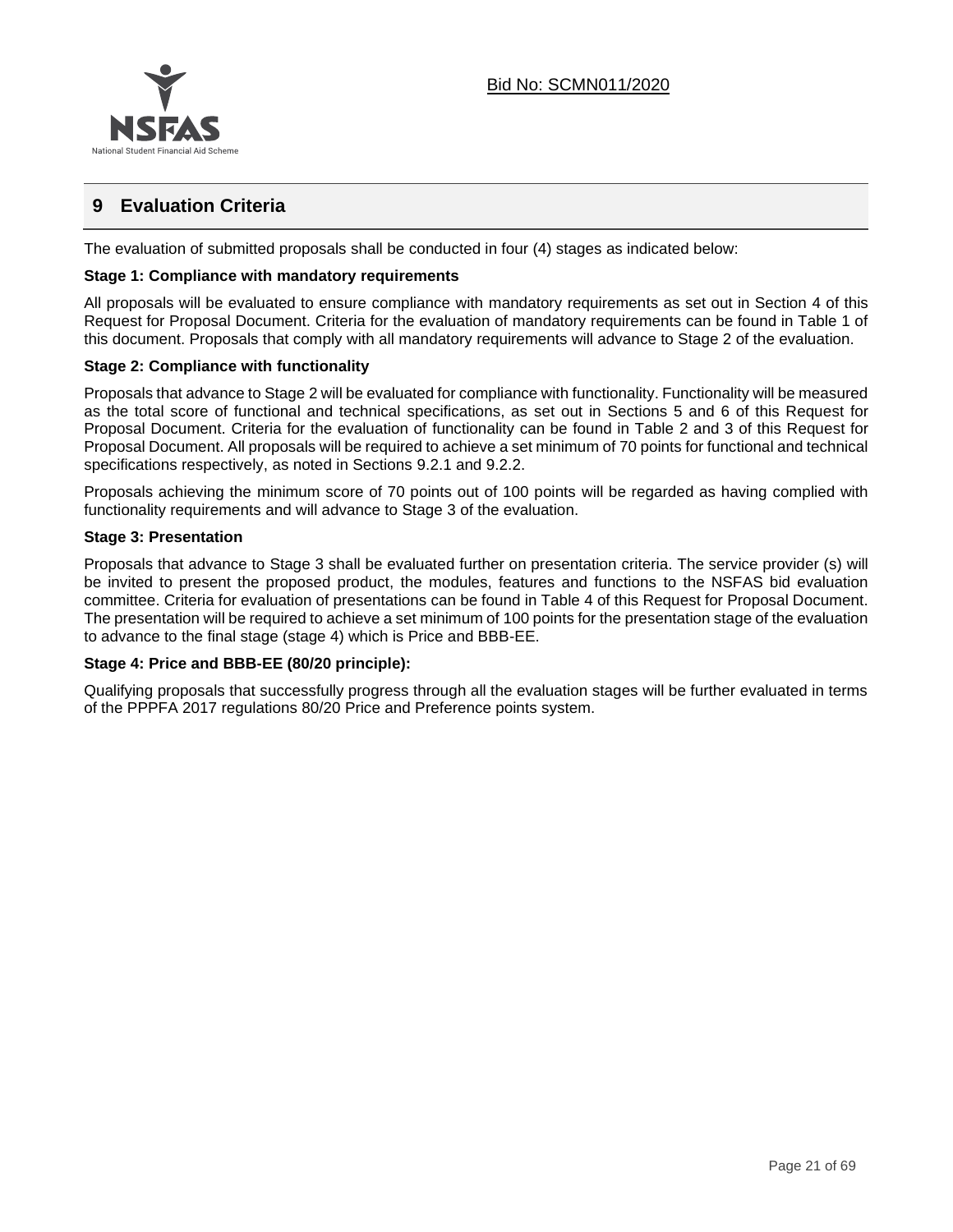

# **9.1 Mandatory requirements evaluation**

Proposals submitted must score a "Yes" response for each requirement in order to progress to the next stage of evaluation.

| <b>Requirement</b>          | <b>Evaluation</b>                                                                                                                                                                  | <b>Yes</b> | <b>No</b> | Page<br><b>Reference</b><br>in<br>proposal | <b>NSFAS</b><br><b>Appraisal</b> |
|-----------------------------|------------------------------------------------------------------------------------------------------------------------------------------------------------------------------------|------------|-----------|--------------------------------------------|----------------------------------|
| Provider<br>certification   | Is a certified vendor for the proposed solution                                                                                                                                    |            |           |                                            |                                  |
| Experience                  | At least five (5) years' experience in the provision,<br>customization, implementation, support maintenance of<br>the proposed HRMIS solution.                                     |            |           |                                            |                                  |
| Implementation<br>evidence  | At least five (5) examples of HRMIS implementation<br>projects with institutions.                                                                                                  |            |           |                                            |                                  |
| Project team<br>capability  | Professional resumes (abridged) of the project<br>implementation team.                                                                                                             |            |           |                                            |                                  |
| Project plan                | High level project plan submitted, including milestones /<br>timeframes for implementation, periodic maintenance<br>and support throughout the contract period                     |            |           |                                            |                                  |
| Company<br>profile          | A detailed company profile indicating the<br>implementation of HRMIS solutions and years of<br>experience in the field of HRMIS solutions.                                         |            |           |                                            |                                  |
| <b>Business</b><br>proposal | Recommended solution/s includes modules proposed,<br>implementation methodology and stages of delivery<br>and detailed information on all the modules / HR<br>components proposed. |            |           |                                            |                                  |
| Contactable<br>references   | Reference letters on a company letterhead from at<br>least three (3) clients where HRMIS solutions have<br>been implemented.                                                       |            |           |                                            |                                  |

Table 1: Mandatory requirements checklist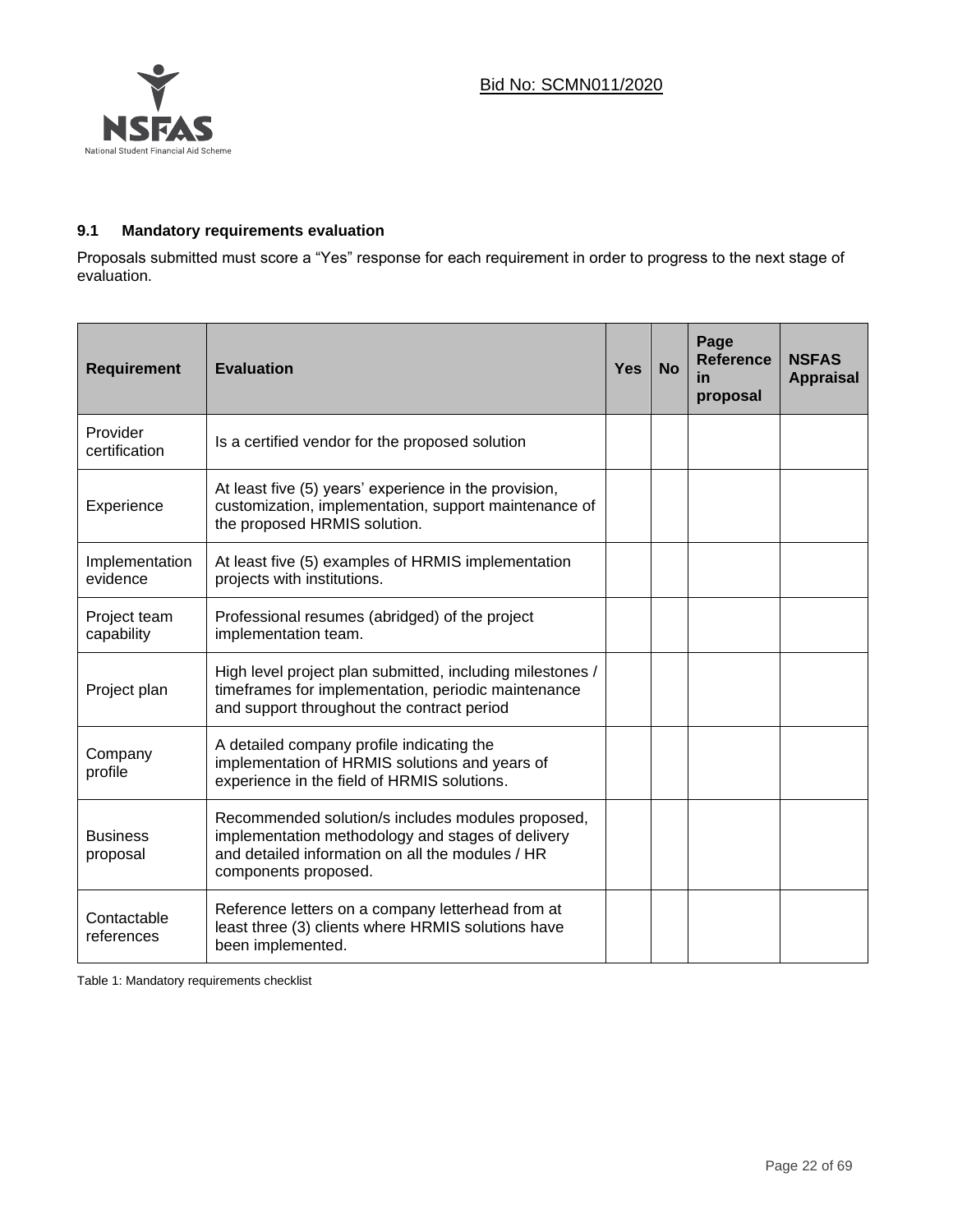

# **9.2 Functionality**

In this section, NSFAS will evaluate proposals in terms of overall functionality of the proposed solution. Functionality entails the degree to which the information provided meets or exceeds the technical and functional specifications required by the NSFAS. Functionality will be calculated as the total score for technical and functional specifications. The minimum score for functionality that the bidder is required to achieve is 70 points.

## **9.2.1 Technical specifications – 40 points**

| Requiremen                                | <b>Evaluation</b>                                                                                                                                                                                                                                                                                                                                                                   | Weigh | <b>Measurements</b>                                                                                                                             | Page<br>referen<br>ce in<br>propos<br>al | <b>NSFA</b><br>$\mathbf{s}$<br><b>Appra</b><br>isal | <b>Total</b><br><b>Point</b><br>S |
|-------------------------------------------|-------------------------------------------------------------------------------------------------------------------------------------------------------------------------------------------------------------------------------------------------------------------------------------------------------------------------------------------------------------------------------------|-------|-------------------------------------------------------------------------------------------------------------------------------------------------|------------------------------------------|-----------------------------------------------------|-----------------------------------|
| Interfaces &<br>Integration               | Interfaces<br><b>ESS/MSS with email notifications</b><br>and one click integration /<br>hyperlinks.<br>Dynamic, Intuitive and easy to<br>understand (drop & drag<br>functionality)<br>Integration<br>With Accpac for links to budget &<br>expenditure updates<br>Integration capability with Time &<br>Attendance systems<br>Active Directory (AD) and single<br>sign-on technology | 10    | No integration<br>indicated $= 0$<br>Partial integration<br>capability indicated<br>$= 6$<br>Full integration<br>capability indicated<br>$= 10$ |                                          |                                                     |                                   |
| Security &<br>Organisation<br>al Controls | High levels of security and<br>authentication<br>Comprehensive audit logs, held<br>indefinitely and backed up us as<br>part of data backup<br>Functionality available on the<br>internet, Reverse Proxy, firewalls,<br>DMZ, etc.<br>Flexible and customizable<br>modules<br>Integration with business rules                                                                         | 10    | Security,<br>authentication and<br>comprehensive<br>audit log capability<br>$= 6$<br>All security and<br>organizational<br>controls = $10$      |                                          |                                                     |                                   |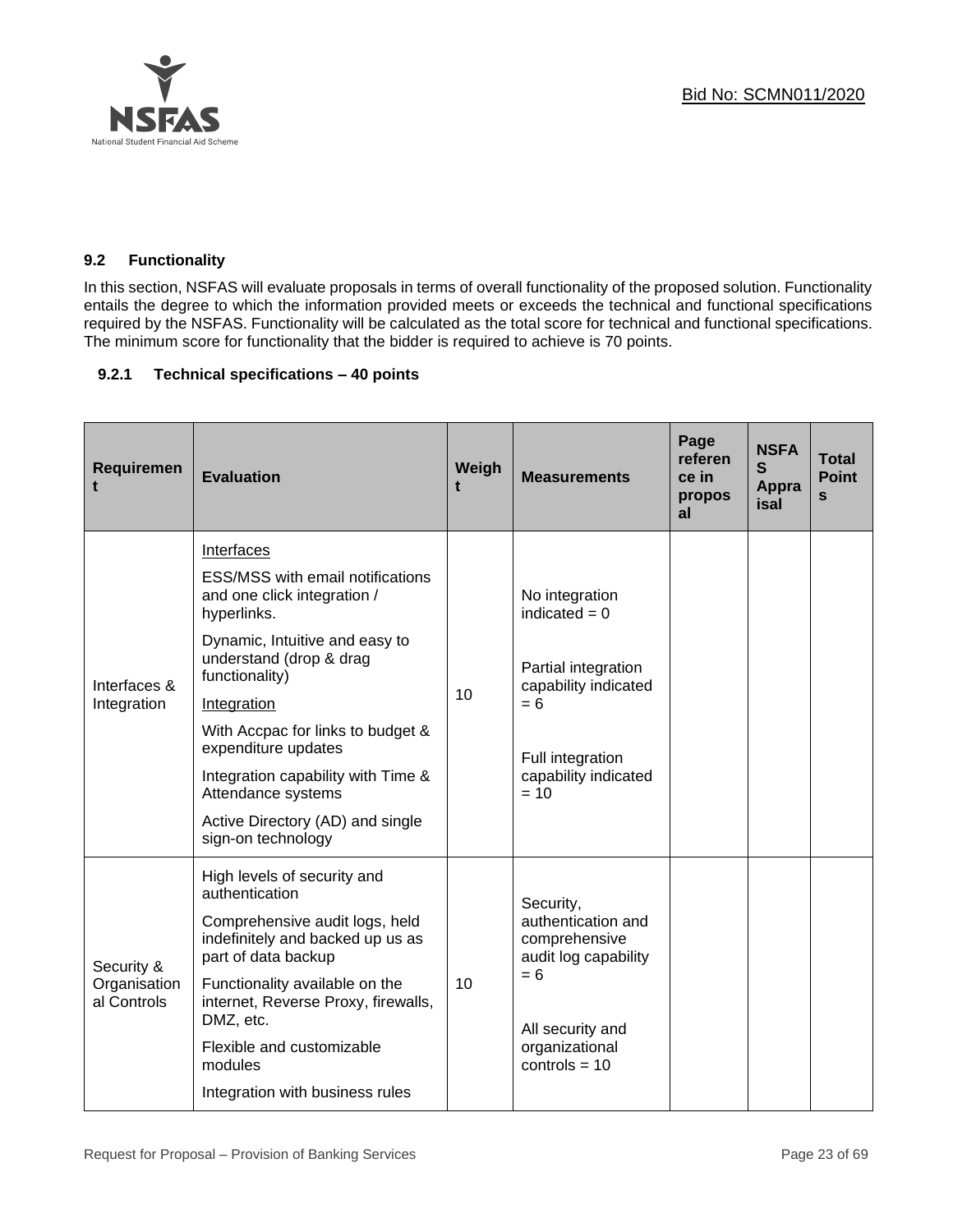

| Requiremen                                | <b>Evaluation</b>                                                                                                                                                                                                 | Weigh | <b>Measurements</b>                                                                                                                                                                                                       | Page<br>referen<br>ce in<br>propos<br>al | <b>NSFA</b><br>S<br>Appra<br>isal | <b>Total</b><br><b>Point</b><br>S |
|-------------------------------------------|-------------------------------------------------------------------------------------------------------------------------------------------------------------------------------------------------------------------|-------|---------------------------------------------------------------------------------------------------------------------------------------------------------------------------------------------------------------------------|------------------------------------------|-----------------------------------|-----------------------------------|
| Documentati<br>on &<br>Communicati<br>ons | Built in guidelines, processes and<br>policies<br>Document upload and storage<br>capability<br><b>Internal Communications</b><br>capability                                                                       | 10    | Built in guidelines,<br>processes and<br>policies, document<br>upload and storage<br>capability<br>$= 6$<br>Solution has all<br>capability indicated<br>$= 10$                                                            |                                          |                                   |                                   |
| Infrastructure                            | Solution can run on current<br>infrastructure & virtual servers<br>without requiring additional<br>hardware<br>Solutions must be VMWARE<br>certified<br>Databases can run on or integrate<br>into SQL Server 2012 | 10    | Solution requires<br>additional hardware<br>and infrastructure $=$<br>$\overline{2}$<br>Solution requires no<br>hardware and is<br><b>VMWARE</b> certified<br>$= 6$<br>Solution has all<br>capability indicated<br>$= 10$ |                                          |                                   |                                   |

Table 2: Technical specifications checklist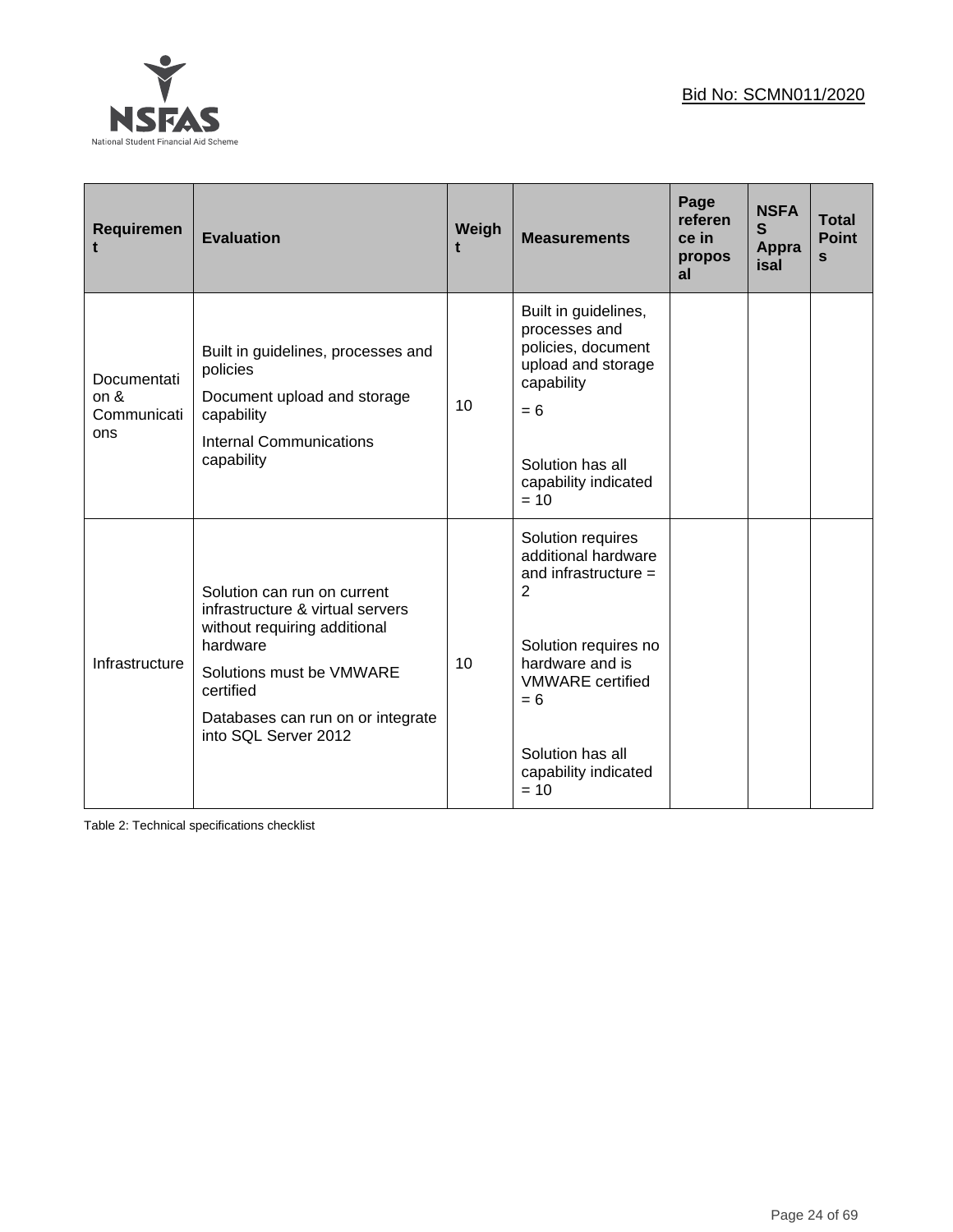

# **9.2.2 Functional specifications – 60 points**

| <b>Requirement</b>                     | <b>Evaluation</b>                                                                                                                           | Weight | <b>Measurements</b>                                                                                         | <b>Contractor</b><br><b>references</b><br>e.g. Pg. #<br>of where<br>documents<br>$\frac{1}{1}$ info. is<br>inserted | <b>NSFAS</b><br><b>Appraisal</b> | <b>Total</b><br><b>Points</b> |
|----------------------------------------|---------------------------------------------------------------------------------------------------------------------------------------------|--------|-------------------------------------------------------------------------------------------------------------|---------------------------------------------------------------------------------------------------------------------|----------------------------------|-------------------------------|
| Masterfile /<br>Employee<br>Record     | 1) Employee personal<br>data including salary,<br>demographics,<br>qualification<br>2) Record of all applicable<br>generic details relating | 5      | Solution has no<br>capability as<br>indicated $= 0$<br>Solution has 1<br>of 2 capability<br>indicated $=$ 3 |                                                                                                                     |                                  |                               |
|                                        | to an employee                                                                                                                              |        | Solution has all<br>capability<br>indicated $= 5$                                                           |                                                                                                                     |                                  |                               |
|                                        | 1) Dynamic Web-based<br>solution with On-line<br>applications, requests,<br>change own<br>information, etc.                                 |        | Solution has<br>less than 10<br>capability as<br>indicated $= 0$                                            |                                                                                                                     |                                  |                               |
| Employee &<br>Manager Self-<br>service | Own Record views &<br>2)<br>updates of own<br>information.                                                                                  | 15     | Solution has a<br>minimum of 10<br>of 19 capability<br>indicated $= 5$                                      |                                                                                                                     |                                  |                               |
|                                        | 3) Dashboards for<br>awaiting actions and<br>notices<br>4) Approve of requests by<br>management multi-<br>levels                            |        | Solution has a<br>minimum of 15<br>of 19 capability<br>indicated $= 10$                                     |                                                                                                                     |                                  |                               |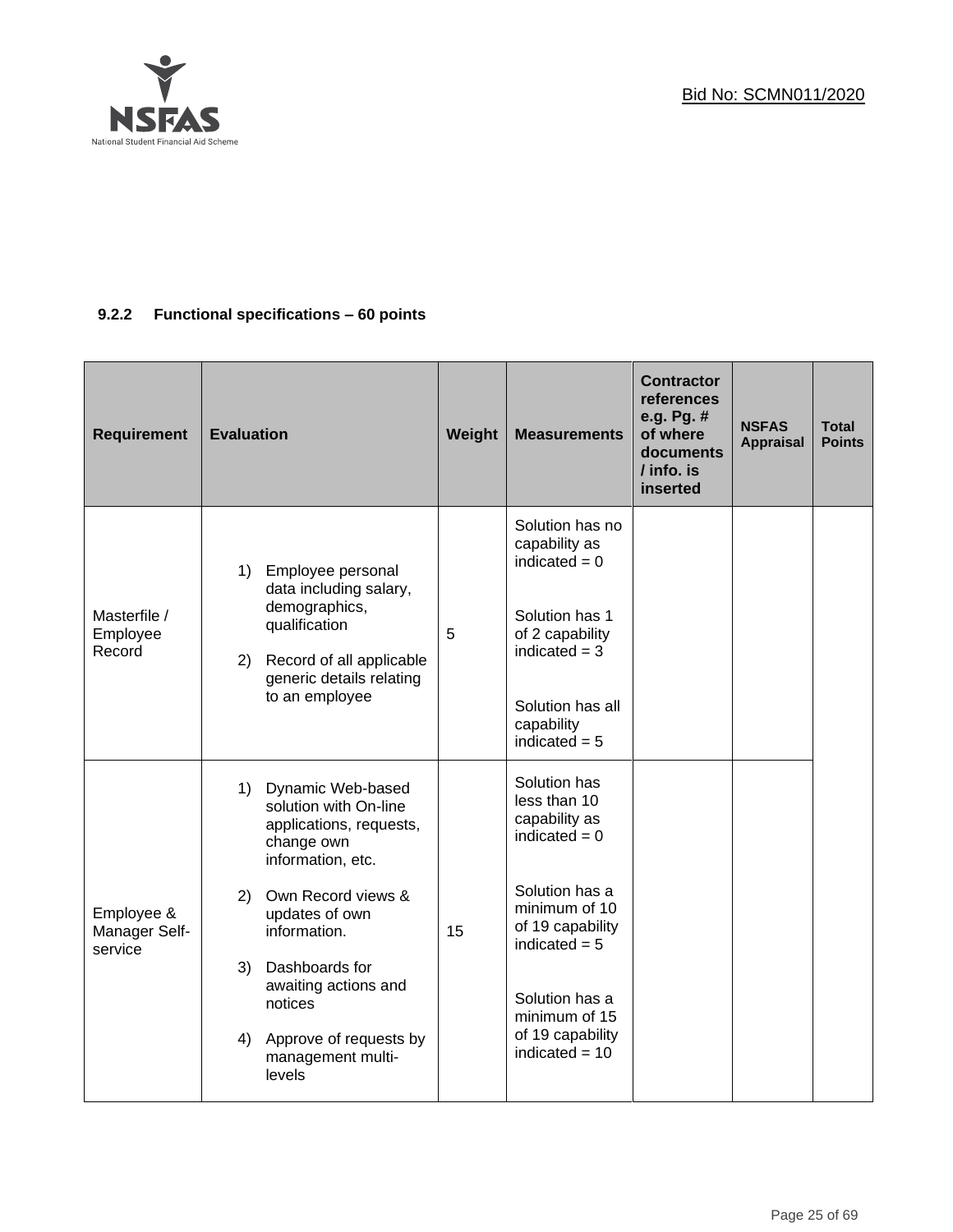

| <b>Requirement</b> | <b>Evaluation</b>                                                                                                                                                                                                                                                                                                                                                                                                                                                                                                                              | Weight | <b>Measurements</b>                                   | <b>Contractor</b><br>references<br>e.g. Pg. #<br>of where<br>documents<br>$/$ info. is<br>inserted | <b>NSFAS</b><br><b>Appraisal</b> | <b>Total</b><br><b>Points</b> |
|--------------------|------------------------------------------------------------------------------------------------------------------------------------------------------------------------------------------------------------------------------------------------------------------------------------------------------------------------------------------------------------------------------------------------------------------------------------------------------------------------------------------------------------------------------------------------|--------|-------------------------------------------------------|----------------------------------------------------------------------------------------------------|----------------------------------|-------------------------------|
|                    | Built in alert systems<br>5)<br>via system, email and<br>SMS with dynamic<br>reports and<br>dashboards<br>6) Full spectrum Leave<br>Management and<br>Administration<br>7) List & accrue different<br>types of leave and<br>leave entitlements<br>Access to employee<br>8)<br>leave balances, be it<br>online or email etc.<br>9) Allow for leave<br>planning and leave<br>credit commitments<br>10) Leave calendar<br>integration per person,<br>teams, etc.<br>11) On-line application of<br>leave with<br>management<br>recommendations and |        | Solution has all<br>19-capability<br>indicated $= 15$ |                                                                                                    |                                  |                               |
|                    | approval to final sign-<br>off by HR.<br>12) Leave accruals and<br>balances (integrated<br>into payroll)<br>13) Analytics, reporting of<br>leave patterns, etc.<br>14) Rule violations reports<br>triggered, and alerts<br>sent to staff, managers                                                                                                                                                                                                                                                                                             |        |                                                       |                                                                                                    |                                  |                               |
|                    | and HR                                                                                                                                                                                                                                                                                                                                                                                                                                                                                                                                         |        |                                                       |                                                                                                    |                                  |                               |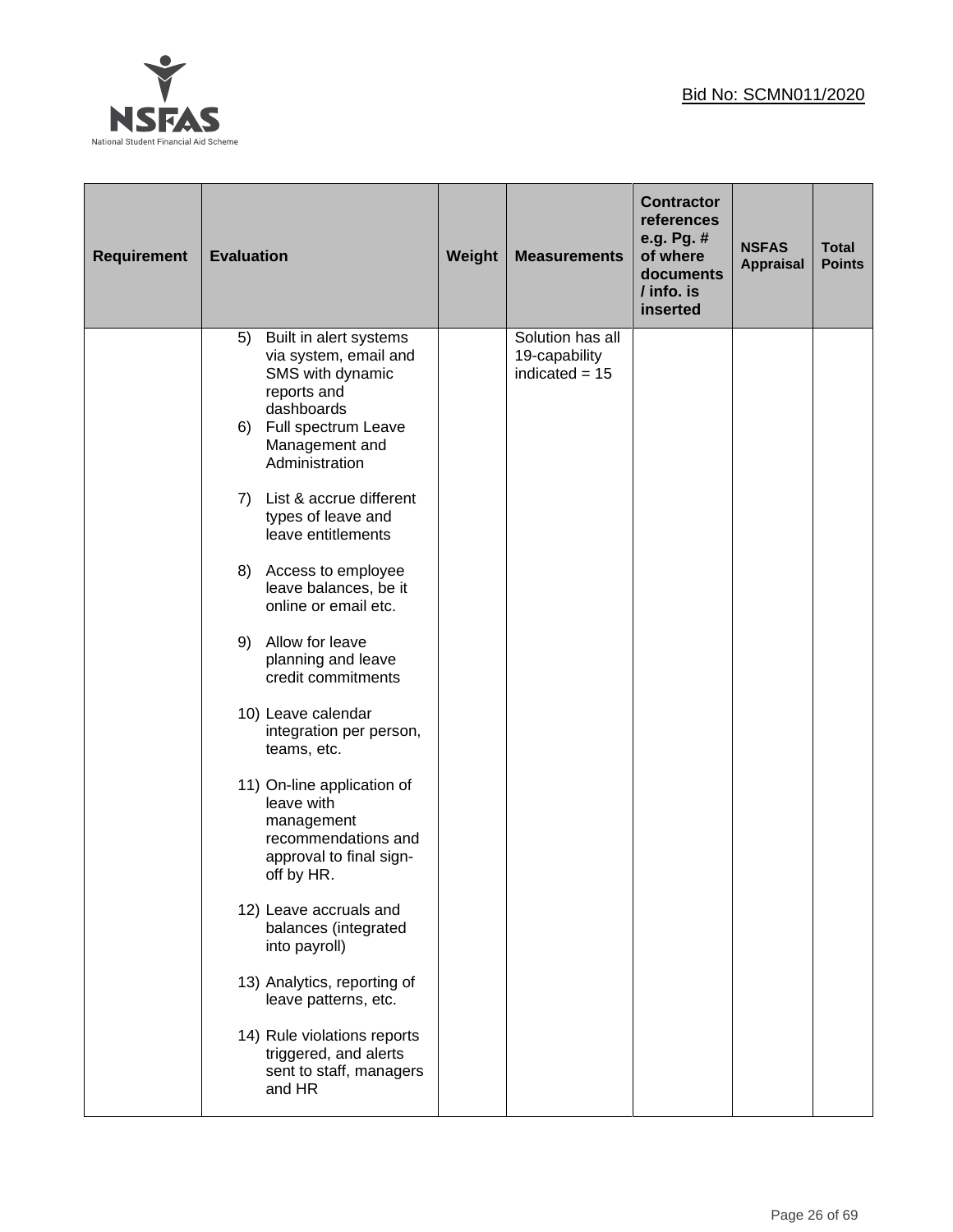

| <b>Requirement</b>                             | <b>Evaluation</b>                                                                                                                                       | Weight | <b>Measurements</b>                                  | <b>Contractor</b><br>references<br>e.g. Pg. #<br>of where<br>documents<br>/ info. is<br>inserted | <b>NSFAS</b><br><b>Appraisal</b> | <b>Total</b><br><b>Points</b> |
|------------------------------------------------|---------------------------------------------------------------------------------------------------------------------------------------------------------|--------|------------------------------------------------------|--------------------------------------------------------------------------------------------------|----------------------------------|-------------------------------|
|                                                | 15) Time and Attendance,<br><b>Scheduling Module:</b><br>16) Manage overtime,<br>special schedules,<br>flexi-time, time off<br>requests                 |        |                                                      |                                                                                                  |                                  |                               |
|                                                | 17) Work Scheduling &<br>Project allocation and<br>Tracking                                                                                             |        |                                                      |                                                                                                  |                                  |                               |
|                                                | 18) Rule violations reports<br>triggered, and alerts<br>sent                                                                                            |        |                                                      |                                                                                                  |                                  |                               |
|                                                | 19) Ability to reconcile /<br>accrue time-in-lieu,<br>time approved for work-<br>back                                                                   |        |                                                      |                                                                                                  |                                  |                               |
|                                                | <b>Evaluation of Payroll</b><br>1)<br>offering & functionality                                                                                          |        |                                                      |                                                                                                  |                                  |                               |
|                                                | Levels of integration<br>2)<br>with other modules                                                                                                       |        | Solution has<br>less than 4                          |                                                                                                  |                                  |                               |
|                                                | 3)<br>Levels of integration<br>with Accpac                                                                                                              |        | capability as<br>indicated $= 0$                     |                                                                                                  |                                  |                               |
| Payroll &<br><b>Benefits</b><br>Administration | 4) Meeting Statutory &<br>Legislative Payroll<br>requirements                                                                                           | 10     | Solution has a<br>minimum of 4<br>of 8 capability    |                                                                                                  |                                  |                               |
|                                                | Integration into ESS<br>5)<br>and MSS                                                                                                                   |        | indicated= 6                                         |                                                                                                  |                                  |                               |
|                                                | Flexible, automatic &<br>6)<br>pro-rata calculations,<br>minimum net pay<br>features, batch<br>calculations and<br>updates for annual<br>increases, and |        | Solution has all<br>8-capability<br>indicated $= 10$ |                                                                                                  |                                  |                               |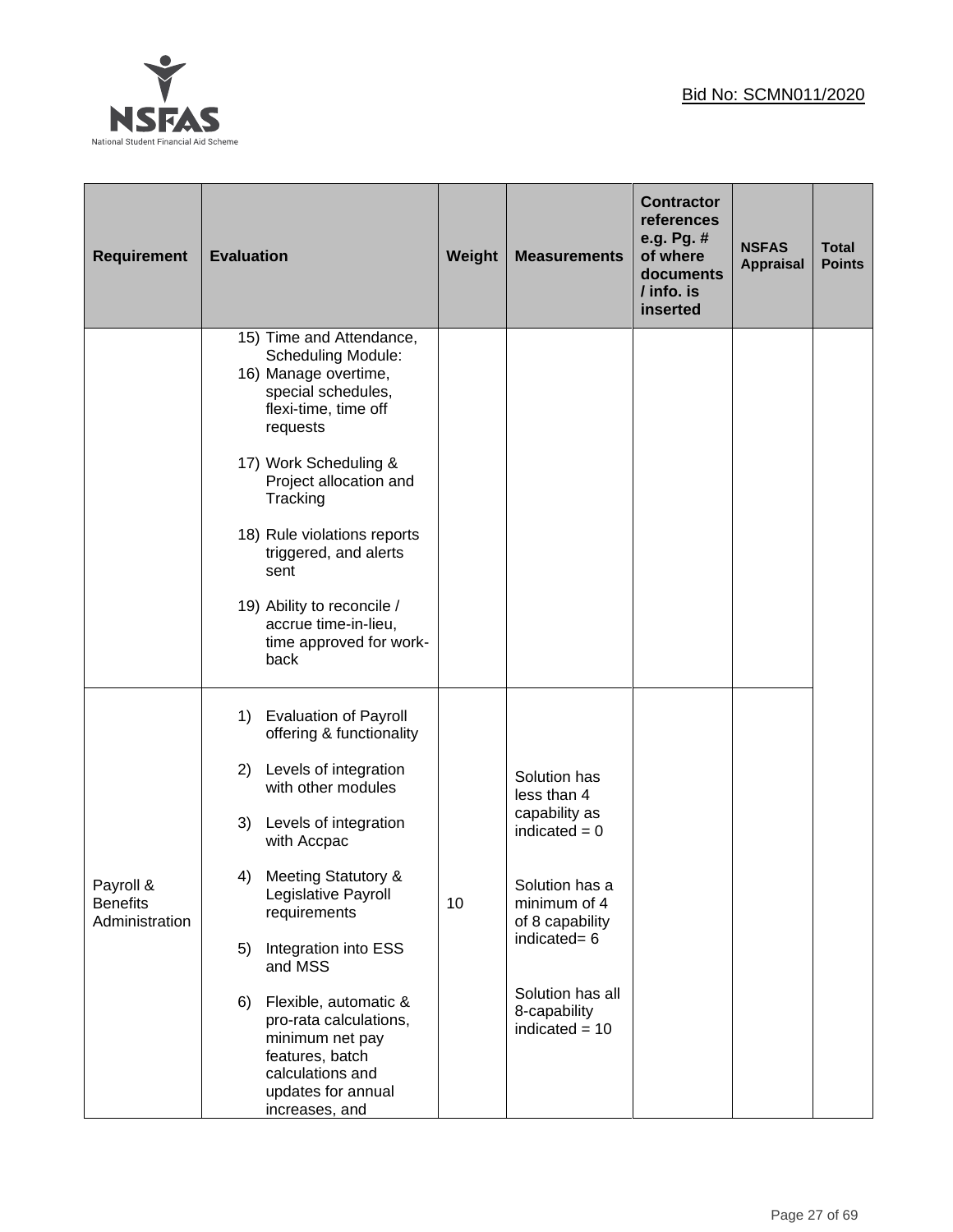

| <b>Requirement</b>        | <b>Evaluation</b>                                                                                                                                                                                                                                                                                                                                                                                                                                                                                                                            | Weight | <b>Measurements</b>                                                                                                                                                                            | <b>Contractor</b><br>references<br>e.g. Pg. #<br>of where<br>documents<br>/ info. is<br>inserted | <b>NSFAS</b><br><b>Appraisal</b> | <b>Total</b><br><b>Points</b> |
|---------------------------|----------------------------------------------------------------------------------------------------------------------------------------------------------------------------------------------------------------------------------------------------------------------------------------------------------------------------------------------------------------------------------------------------------------------------------------------------------------------------------------------------------------------------------------------|--------|------------------------------------------------------------------------------------------------------------------------------------------------------------------------------------------------|--------------------------------------------------------------------------------------------------|----------------------------------|-------------------------------|
|                           | backdated<br>recalculations reflecting<br>back-pay portions in<br>current processing<br>month<br>Holds history<br>7)<br>Electronic or online<br>8)<br>pay-slips.                                                                                                                                                                                                                                                                                                                                                                             |        |                                                                                                                                                                                                |                                                                                                  |                                  |                               |
| Training &<br>Development | Inputs of Personal<br>1)<br>Development Plans<br>(PDP)<br>Track employee<br>2)<br>training and<br>development,<br>qualification and skills<br>Facility to manage the<br>3)<br>training service<br>providers details and<br>schedules<br>Training event<br>4)<br>management linking<br>approval of training,<br>training budgets and<br>training calendars in<br>accordance with<br>performance<br>management metrics.<br>Reporting outputs to<br>5)<br>match integration into<br>WSP, ATR and<br>required BANKSETA<br>statutory submissions. | 5      | Solution has<br>less than 3<br>capability as<br>indicated $= 0$<br>Solution has a<br>minimum of 3<br>of 5 capability<br>indicated $=$ 3<br>Solution has all<br>5 capability<br>indicated $= 5$ |                                                                                                  |                                  |                               |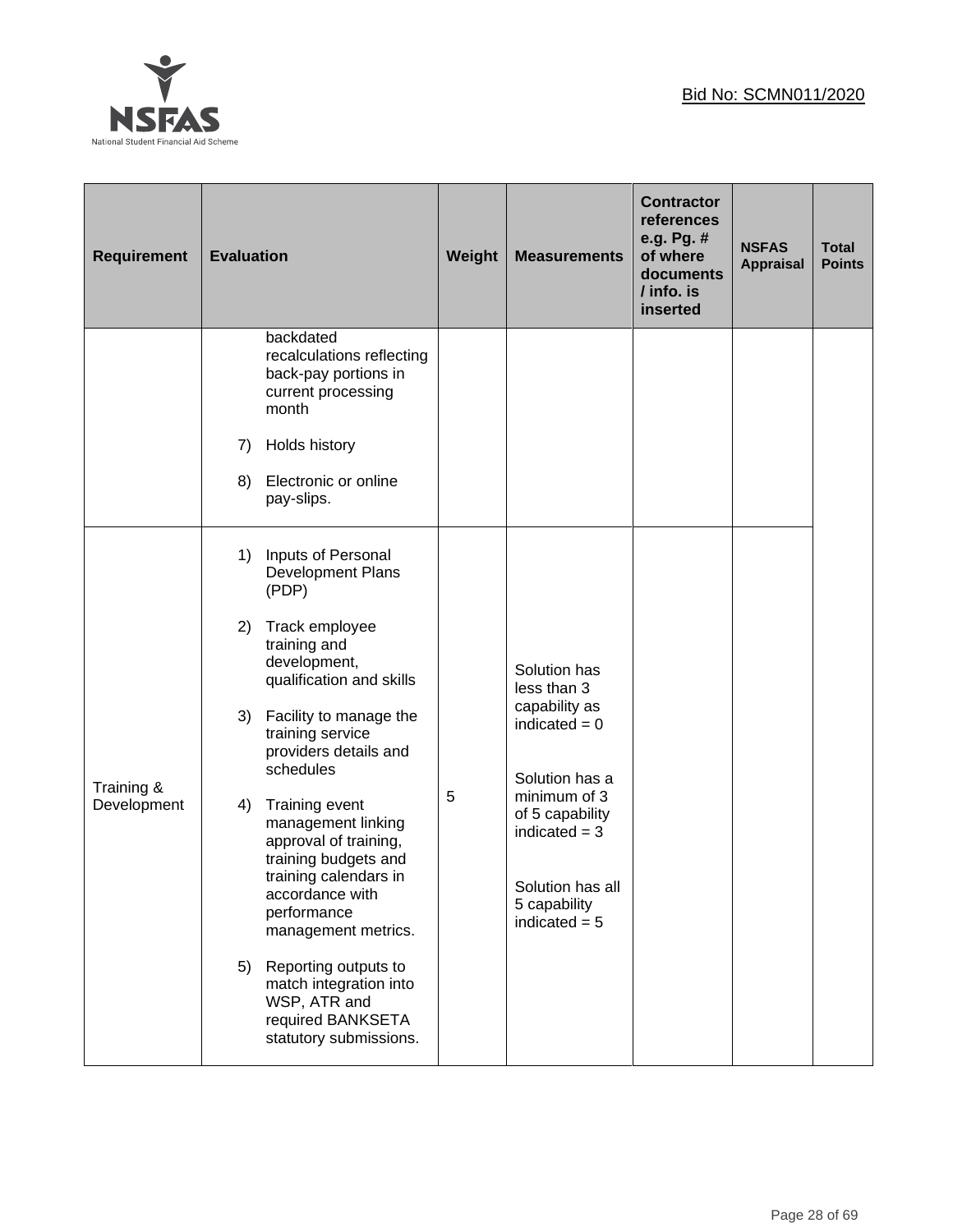

| <b>Requirement</b>                                                | <b>Evaluation</b>                                                                                                                                                                                                                                                                                                                                                                                                        | Weight | <b>Measurements</b>                                                                                                                                                                            | <b>Contractor</b><br><b>references</b><br>e.g. Pg. #<br>of where<br>documents<br>/ info. is<br>inserted | <b>NSFAS</b><br><b>Appraisal</b> | <b>Total</b><br><b>Points</b> |
|-------------------------------------------------------------------|--------------------------------------------------------------------------------------------------------------------------------------------------------------------------------------------------------------------------------------------------------------------------------------------------------------------------------------------------------------------------------------------------------------------------|--------|------------------------------------------------------------------------------------------------------------------------------------------------------------------------------------------------|---------------------------------------------------------------------------------------------------------|----------------------------------|-------------------------------|
| Employee /<br>Industrial<br><b>Relations &amp;</b><br><b>OHAS</b> | Tracking of grievances,<br>1)<br>counselling and<br>disciplinary actions<br>2)<br>Employee assistance<br>initiatives<br>On-line codes of<br>3)<br>conduct and rules<br>Provision for recording<br>4)<br>of all reports<br><b>Employment Equity</b><br>5)<br>planning and statutory<br>reporting<br>Tracking of OHAS<br>6)<br>incidents, Injury on duty<br>reports and<br>investigations,<br>monitoring and<br>compliance | 5      | Solution has<br>less than 3<br>capability as<br>indicated $= 0$<br>Solution has<br>some 3 of 6<br>capability<br>indicated $=$ 3<br>Solution has all<br>6-capability<br>indicated $= 5$         |                                                                                                         |                                  |                               |
| Recruitment                                                       | 1)<br>Launching an e-<br>Recruitment for auto<br>filter and screening,<br>form template<br>completion by the<br>candidate, cv<br>attachment, recruitment<br>schedules for<br>shortlisting and<br>interviews<br>2)<br>Identifying potential<br>applicants from a<br>database of applicants<br>(general applications<br>and advertised<br>initiatives), e.g.                                                               | 5      | Solution has<br>less than 3<br>capability as<br>indicated $= 0$<br>Solution has a<br>minimum of 3<br>of 5 capability<br>indicated $=$ 3<br>Solution has all<br>5-capability<br>indicated $= 5$ |                                                                                                         |                                  |                               |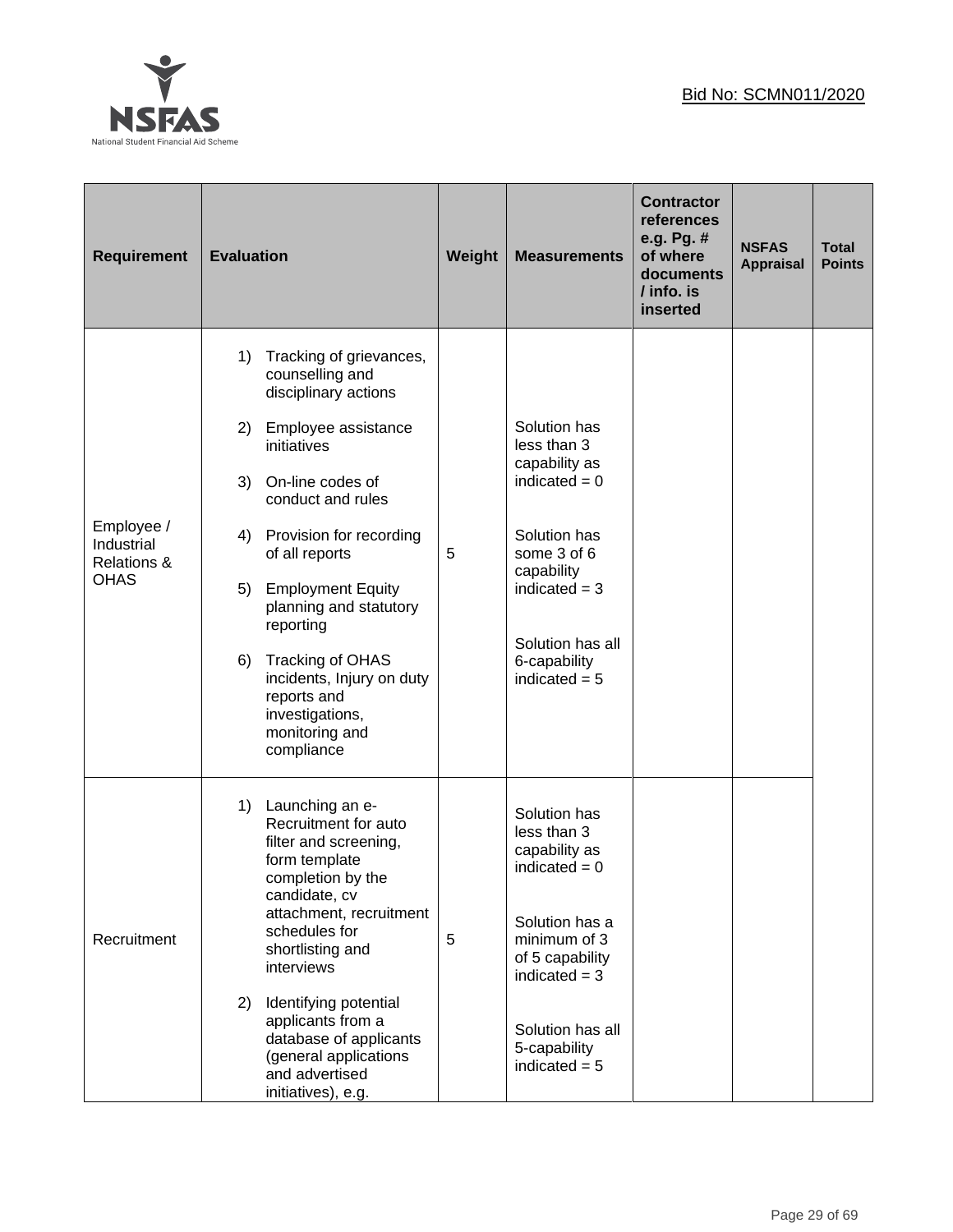

| <b>Requirement</b>        | <b>Evaluation</b>                                                                                                                                                                                                  | Weight | <b>Measurements</b>                                                                                      | <b>Contractor</b><br><b>references</b><br>e.g. Pg. #<br>of where<br>documents<br>/ info. is<br>inserted | <b>NSFAS</b><br><b>Appraisal</b> | <b>Total</b><br><b>Points</b> |
|---------------------------|--------------------------------------------------------------------------------------------------------------------------------------------------------------------------------------------------------------------|--------|----------------------------------------------------------------------------------------------------------|---------------------------------------------------------------------------------------------------------|----------------------------------|-------------------------------|
|                           | skills/experience<br>matching                                                                                                                                                                                      |        |                                                                                                          |                                                                                                         |                                  |                               |
|                           | Shortlisting & interview<br>3)<br>scheduling                                                                                                                                                                       |        |                                                                                                          |                                                                                                         |                                  |                               |
|                           | Auto responses relating<br>4)<br>to progress to<br>management &<br>applicants (emails &<br>SMS)                                                                                                                    |        |                                                                                                          |                                                                                                         |                                  |                               |
|                           | On-boarding link for<br>5)<br>successful candidates                                                                                                                                                                |        |                                                                                                          |                                                                                                         |                                  |                               |
|                           | Key Performance<br>1)<br>Areas (KPA) and Key<br>Performance Indicator<br>(KPI) loading with an<br>online Performance<br>Contract, linking to<br>organisational &<br>departmental<br>objectives and<br>deliverables |        | Solution has<br>less than 4<br>capability as<br>indicated $= 0$                                          |                                                                                                         |                                  |                               |
| Performance<br>Management | 2)<br>Launching and<br>deploying multiple<br>performance reviews,<br>including self-<br>assessments,<br>management reviewed,<br>and 360-degree<br>reviews                                                          | 5      | Solution has a<br>minimum of 4<br>of 6 capability<br>indicated $=$ 3<br>Solution has all<br>6-capability |                                                                                                         |                                  |                               |
|                           | Upload of rating scales<br>3)<br>and weighting                                                                                                                                                                     |        | indicated $= 5$                                                                                          |                                                                                                         |                                  |                               |
|                           | Facility to<br>4)<br>manage/track<br>"employee poor work<br>performance" plans                                                                                                                                     |        |                                                                                                          |                                                                                                         |                                  |                               |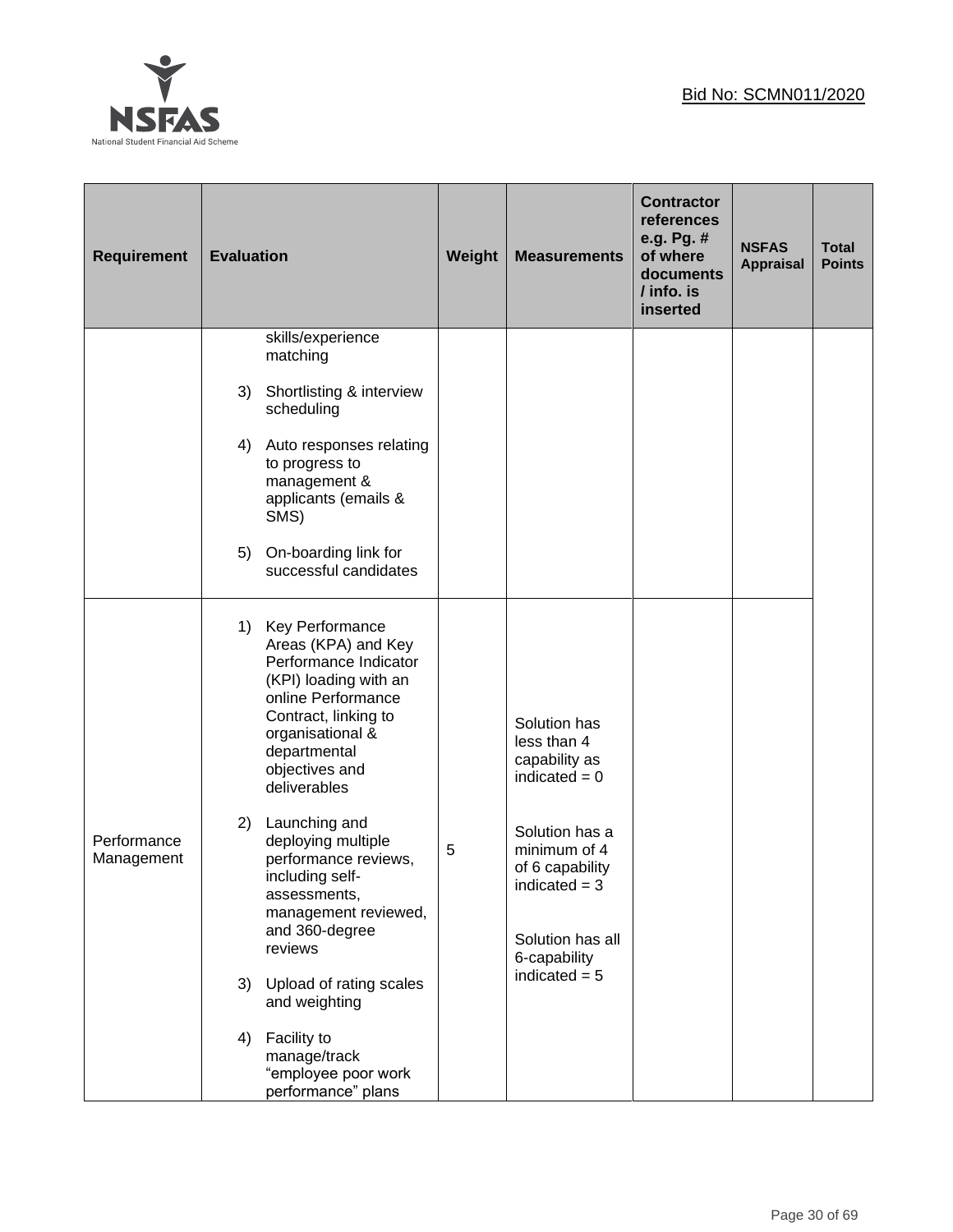

| <b>Requirement</b>   | <b>Evaluation</b>                                                                                                                                                                                                                                                                                                                                                                                                                                                                                                                                                                         | Weight | <b>Measurements</b>                                                                                                                                                                            | <b>Contractor</b><br><b>references</b><br>e.g. Pg. #<br>of where<br>documents<br>/ info. is<br>inserted | <b>NSFAS</b><br><b>Appraisal</b> | <b>Total</b><br><b>Points</b> |
|----------------------|-------------------------------------------------------------------------------------------------------------------------------------------------------------------------------------------------------------------------------------------------------------------------------------------------------------------------------------------------------------------------------------------------------------------------------------------------------------------------------------------------------------------------------------------------------------------------------------------|--------|------------------------------------------------------------------------------------------------------------------------------------------------------------------------------------------------|---------------------------------------------------------------------------------------------------------|----------------------------------|-------------------------------|
|                      | Full reporting<br>5)<br>functionality per<br>individual, unit,<br>department &<br>organisation matching<br>analytics<br>Provision for multiple<br>6)<br>approaches and<br>moderations processes                                                                                                                                                                                                                                                                                                                                                                                           |        |                                                                                                                                                                                                |                                                                                                         |                                  |                               |
| Talent<br>Management | 1)<br>Ability to record<br>employee talent<br>profiles with integration<br>into performance<br>information<br>Ability to record talent<br>2)<br>review information and<br>set up talent pools<br>3)<br>Links to organizational<br>competency matrices<br>Ability to define critical<br>4)<br>skills at post/job level<br>Identify and track high<br>5)<br>performers - skills<br>levels, performance<br><b>Promotions (Career</b><br>6)<br>Progression &<br>Advancement)<br>Maintain career<br>7)<br>progression model -<br>posts, requirements per<br>post<br>Facility to define a<br>8) | 5      | Solution has<br>less than 4<br>capability as<br>indicated $= 0$<br>Solution has a<br>minimum of 4<br>of 9 capability<br>indicated $=$ 3<br>Solution has all<br>9-capability<br>indicated $= 5$ |                                                                                                         |                                  |                               |
|                      | career plans for high<br>performers                                                                                                                                                                                                                                                                                                                                                                                                                                                                                                                                                       |        |                                                                                                                                                                                                |                                                                                                         |                                  |                               |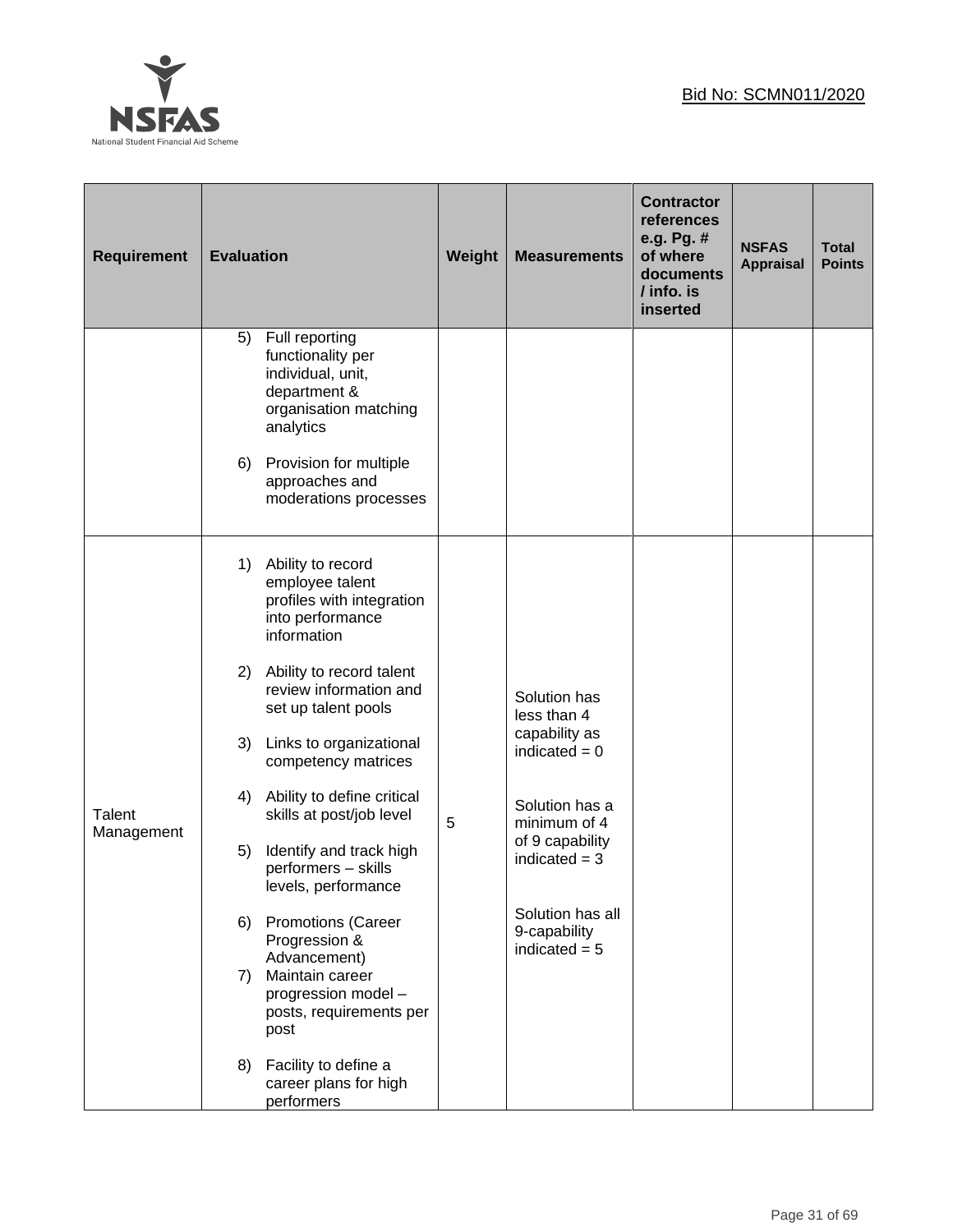

| <b>Requirement</b>                  | <b>Evaluation</b> |                                                                                                                                                                                             | Weight | <b>Measurements</b>                                                                       | <b>Contractor</b><br>references<br>e.g. Pg. #<br>of where<br>documents<br>/ info. is<br>inserted | <b>NSFAS</b><br><b>Appraisal</b> | <b>Total</b><br><b>Points</b> |
|-------------------------------------|-------------------|---------------------------------------------------------------------------------------------------------------------------------------------------------------------------------------------|--------|-------------------------------------------------------------------------------------------|--------------------------------------------------------------------------------------------------|----------------------------------|-------------------------------|
|                                     | 9)                | Record changes to<br>career plan as<br>development takes<br>place                                                                                                                           |        |                                                                                           |                                                                                                  |                                  |                               |
|                                     | 1)                | Aspects of organization<br>management, e.g.<br>hierarchy levels,<br>reporting relationships<br>between positions,<br>types of roles, job<br>levels and grades, are<br>evaluated             |        | Solution has<br>less than 2<br>capability as<br>indicated $= 0$                           |                                                                                                  |                                  |                               |
| Organization<br>Management<br>&     | 2)                | Job profile loading and<br>library                                                                                                                                                          | 5      | Solution has a<br>minimum of 2                                                            |                                                                                                  |                                  |                               |
| Organisational<br><b>Structures</b> | 3)                | Coding tables,<br>classifications dynamic<br>indicators of vacant vs<br>filled, budget allocation,<br>temp vs perm vs<br>contracts.<br>4) Organogram and<br>reporting in various<br>formats |        | of 4 capability<br>indicated $=$ 3<br>Solution has all<br>4-capability<br>indicated $= 5$ |                                                                                                  |                                  |                               |

Table 3: Functional specifications checklist

## **9.3 Presentation**

Short listed bidders will be required to deliver a 45-minute presentation at the NSFAS offices. A further 15 minutes is reserved for questions of clarity on their proposal from the panel. The presentation must cover the following points: A minimum score of 100 points is required to be achieved for the presentation criteria to progress to be evaluated for Price and BBB-EE.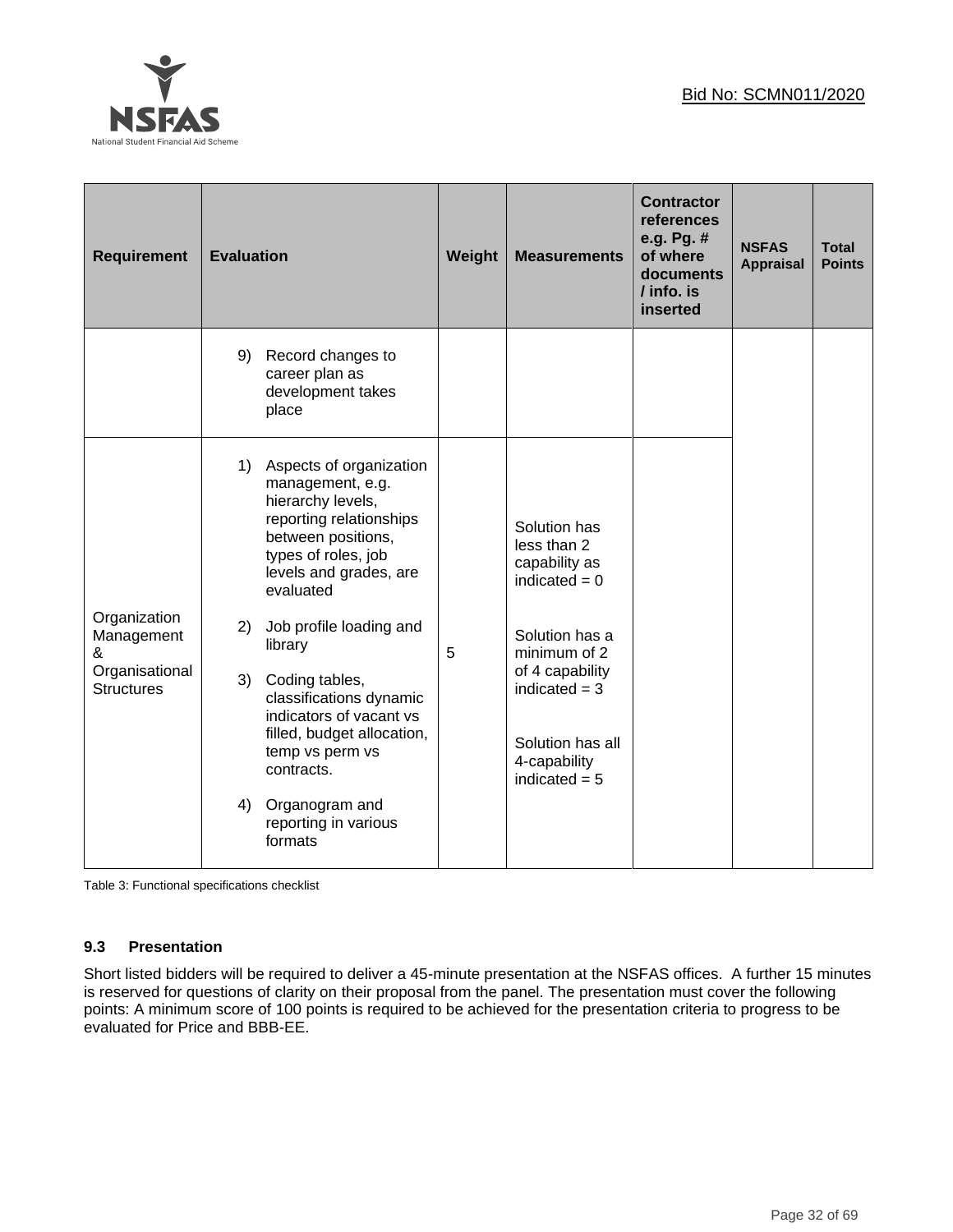

| <b>Requirement</b>                                              | <b>Evaluation</b>                                                                                            | Weight | <b>Measurements</b> | <b>NSFAS</b><br><b>Apprais</b><br>al | <b>Total</b><br><b>Points</b> |
|-----------------------------------------------------------------|--------------------------------------------------------------------------------------------------------------|--------|---------------------|--------------------------------------|-------------------------------|
| Company<br><b>Experience and</b><br>Capacity                    | Demonstrate roles and experience of<br>people who will be responsible for the<br>project.                    | $[10]$ |                     |                                      |                               |
| <b>Customer</b><br>Relationship<br><b>Management</b>            | System support structure and process<br>Demonstrate how queries and change<br>requests will be managed       | $[10]$ |                     |                                      |                               |
| <b>Human</b><br><b>Resources</b><br>System, ESS &<br><b>MSS</b> | Demonstrate each of the Modules /<br>Capabilities of the required system in<br>terms of functionality and UI | [80]   |                     |                                      |                               |
|                                                                 | Employee Data Management<br>☑                                                                                | 10     |                     |                                      |                               |
|                                                                 | <b>Employee and Manager Self</b><br>☑<br>Service                                                             | 10     |                     |                                      |                               |
|                                                                 | ☑ Payroll                                                                                                    | 10     |                     |                                      |                               |
|                                                                 | Training and Development<br>☑                                                                                | 10     |                     |                                      |                               |
|                                                                 | <b>Employee Relations</b><br>☑                                                                               | 6      |                     |                                      |                               |
|                                                                 | E-Recruitment<br>☑                                                                                           | 6      |                     |                                      |                               |
|                                                                 | Performance Management<br>☑                                                                                  | 6      |                     |                                      |                               |
|                                                                 | <b>Employee Off Boarding</b><br>☑                                                                            | 6      |                     |                                      |                               |
|                                                                 | <b>Talent Management</b><br>☑                                                                                | 5      |                     |                                      |                               |
|                                                                 | Organisation and Job<br>☑<br>Management                                                                      | 6      |                     |                                      |                               |
|                                                                 | <b>Remuneration and Benefits</b><br>☑                                                                        | 5      |                     |                                      |                               |

Table 4: Presentation checklist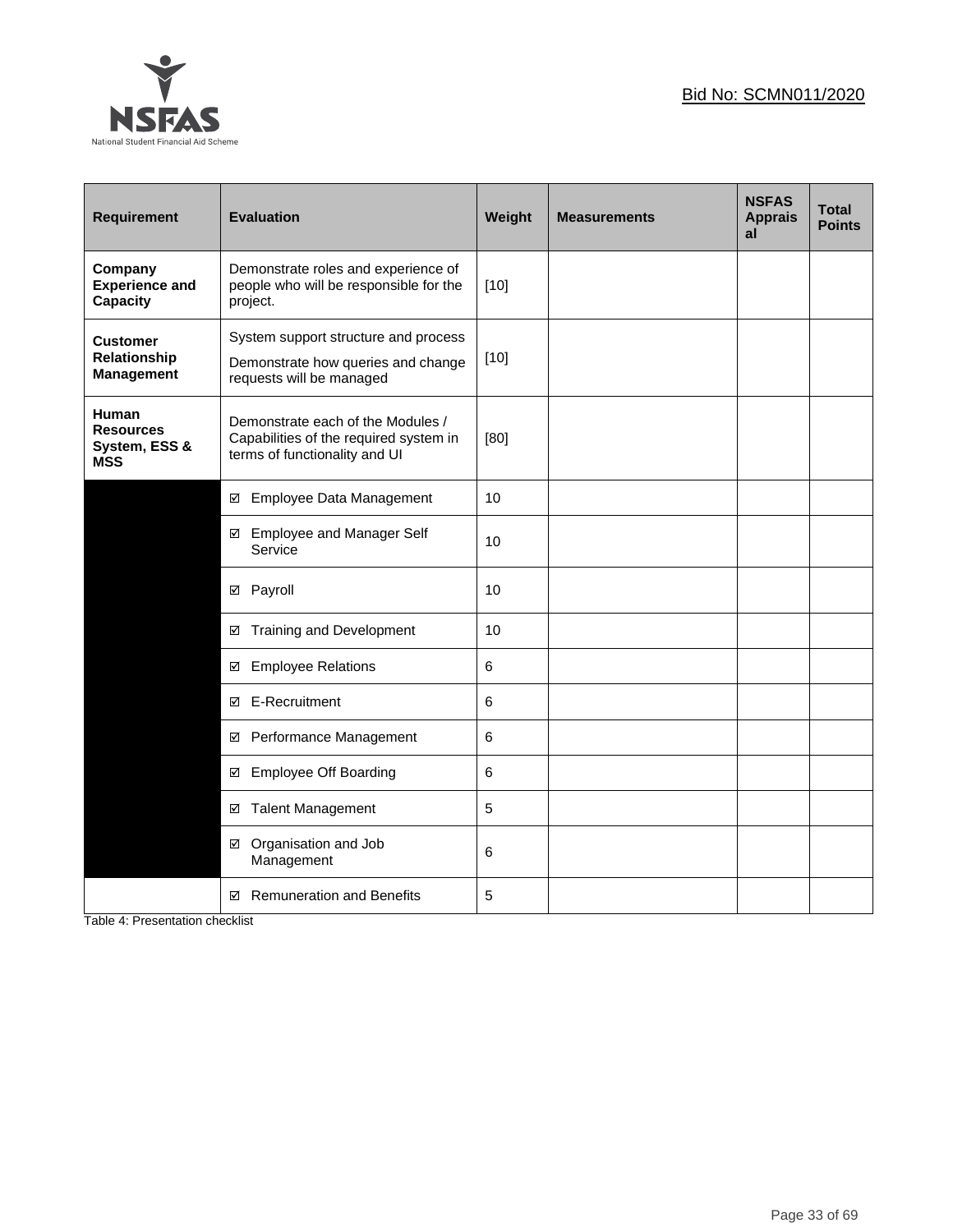

# **10 Preference Point System**

All proposals that will achieve the minimum qualifying score (acceptable tenders) will be evaluated further in terms of the preference point system as follows: A maximum of 80 points is allocated for price on the following basis:

**80/20**

$$
Ps = 80 \left( 1 - \frac{Pt - P \min}{P \min} \right)
$$

Where

Ps = Points scored for comparative price of proposal under consideration

Pt = Comparative price of bid under consideration

Pmin = Comparative price of lowest acceptable proposal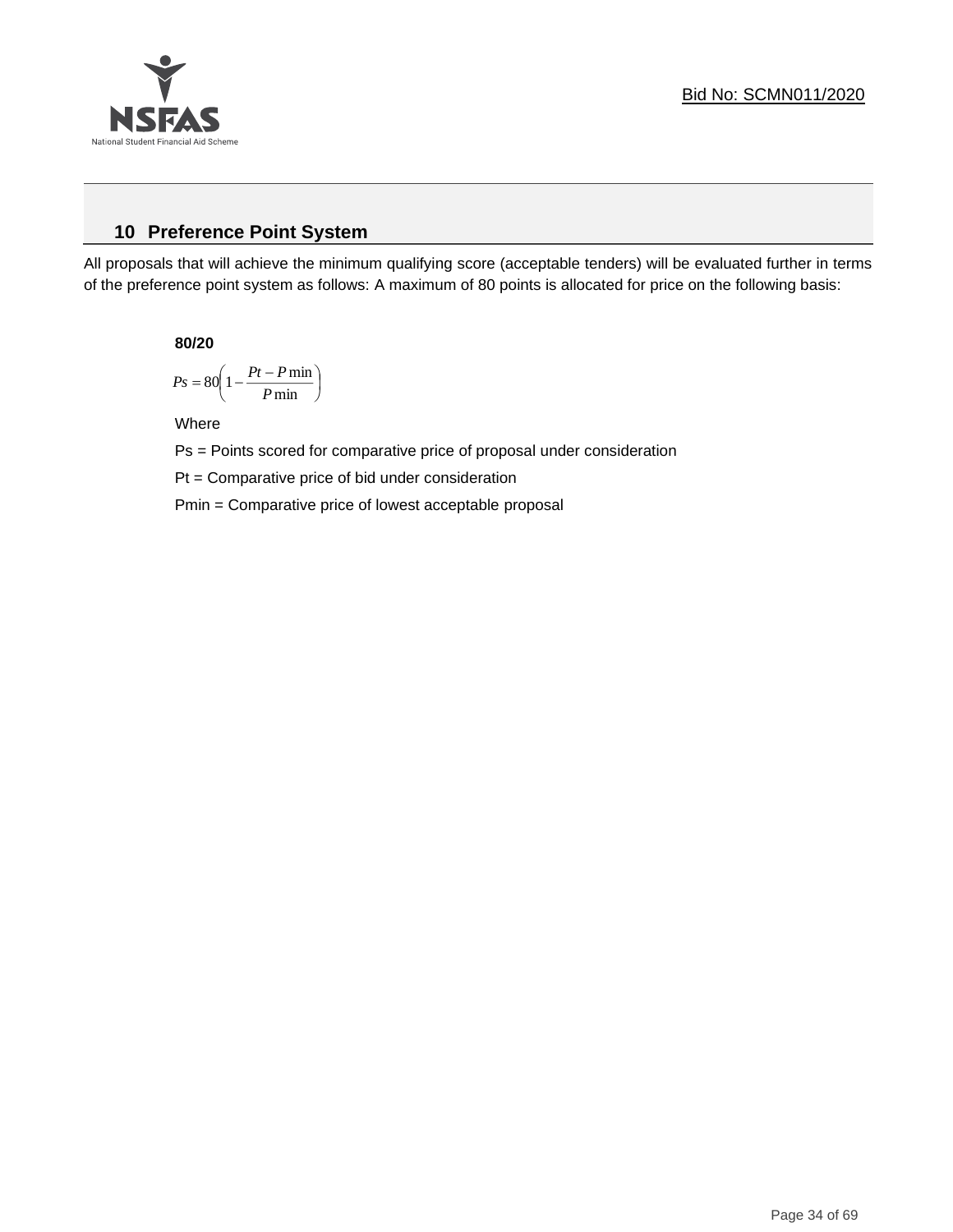

### **1. Declaration of Interest**

This declaration will be used by institutions to ensure that when goods and services are being procured, all reasonable steps are taken to combat the abuse of the supply chain management system.

The bid of any bidder may be disregarded if that bidder, or any of its directors have:

- A. abused the NSFAS's supply chain management system;
- B. committed fraud or any other improper conduct in relation to such system; or
- C. failed to perform on any previous contract.

**In order to give effect to the above, the following questionnaire must be completed and submitted with the bid**.

|     | The following particulars must be furnished:                                             |  |  |  |  |
|-----|------------------------------------------------------------------------------------------|--|--|--|--|
| 2.1 | Full Name of bidder or his or her representative:                                        |  |  |  |  |
|     |                                                                                          |  |  |  |  |
| 2.2 | <b>Identity Number:</b>                                                                  |  |  |  |  |
|     |                                                                                          |  |  |  |  |
| 2.3 | Position occupied in the Company (director, trustee, shareholder <sup>2</sup> , member): |  |  |  |  |
|     |                                                                                          |  |  |  |  |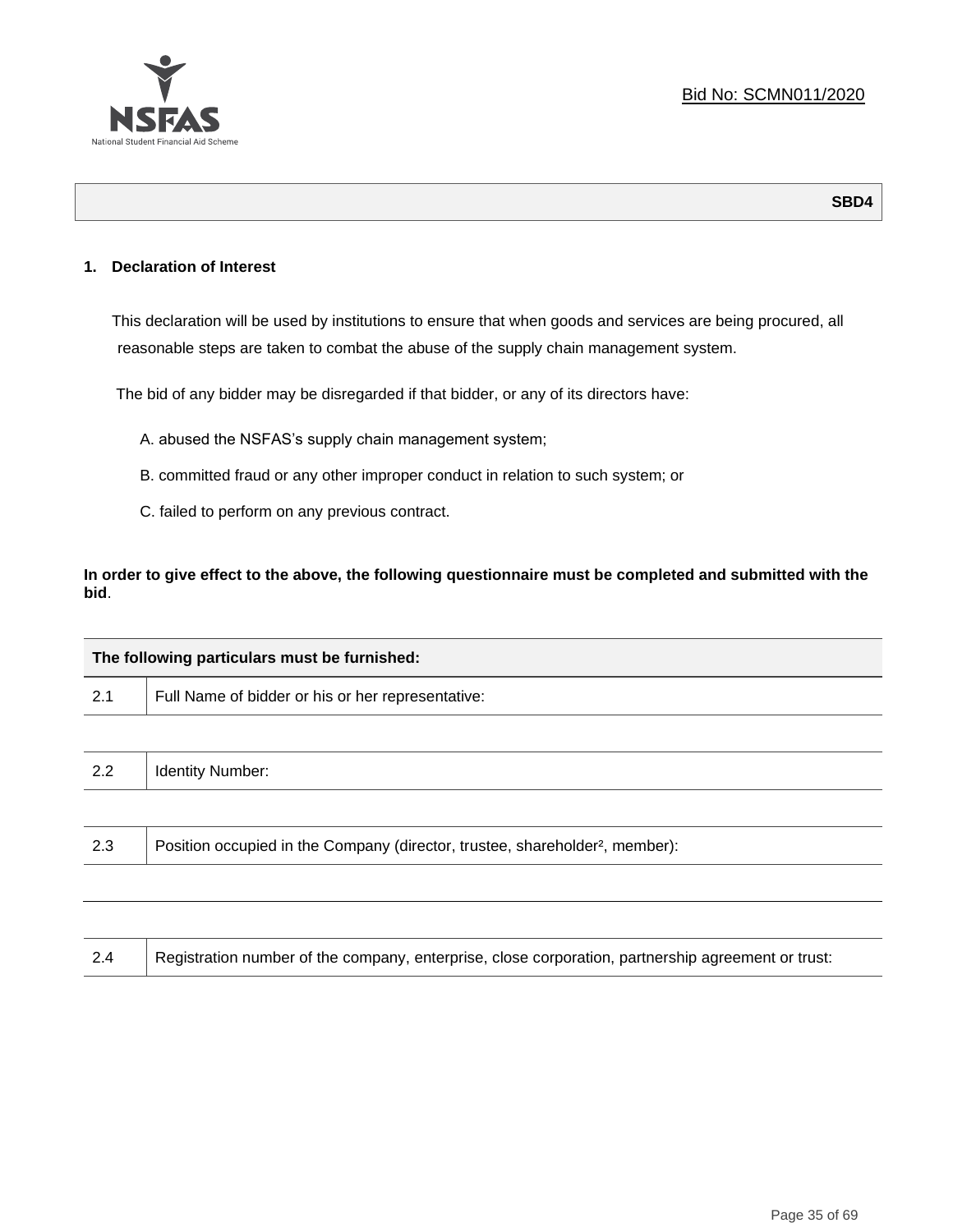

| 2.5 | Tax Reference Number: |  |  |  |  |  |
|-----|-----------------------|--|--|--|--|--|
|     |                       |  |  |  |  |  |

| 2.6 | VAT Registration Number: |
|-----|--------------------------|
|-----|--------------------------|

| 2.6.1  | The names of all directors / trustees / shareholders / members, their individual identity numbers, tax<br>reference numbers and, if applicable, employee / PESAL numbers must be indicated in paragraph 3<br>below. |     |  |  |
|--------|---------------------------------------------------------------------------------------------------------------------------------------------------------------------------------------------------------------------|-----|--|--|
| 2.7    | Are you or any person connected with the bidder presently employed by the state?                                                                                                                                    |     |  |  |
|        | Yes                                                                                                                                                                                                                 | No. |  |  |
| 2.7.2. | If yes, furnish the following particulars:                                                                                                                                                                          |     |  |  |
|        | Name of person / director / trustee / shareholder/ member:                                                                                                                                                          |     |  |  |

| Name of state institution at which you or the person connected to the bidder is employed: |
|-------------------------------------------------------------------------------------------|
|                                                                                           |

Position occupied in the state institution:

#### "State" means

┱

- (a) Any national or provincial department, national or provincial public entity or constitutional institution within the meaning of the Public Finance Management Act, 1999 (Act No 1 of 1999);
- (b) Any municipality or municipal entity;
- (c) Provincial legislature;
- (d) National Assembly or the National Council of Provinces;
- (e) Parliament.

"Shareholder" means a person who owns shares in the company and is actively involved in the management of the enterprise or business and exercises control over the enterprise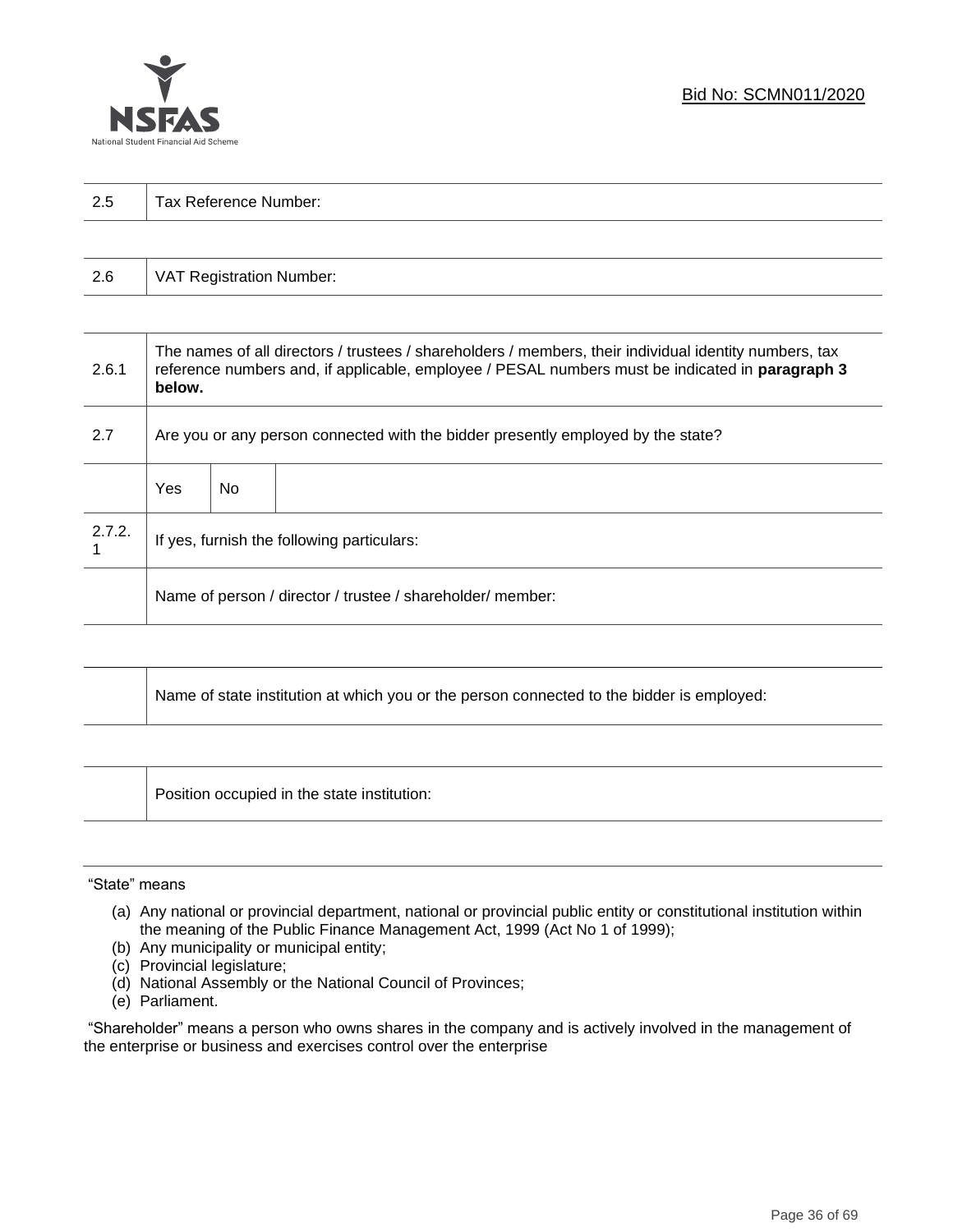

|                          | Any other particulars:                                                                                                                                                                                                                           |                                                                                                                                                                 |                                                          |  |  |  |
|--------------------------|--------------------------------------------------------------------------------------------------------------------------------------------------------------------------------------------------------------------------------------------------|-----------------------------------------------------------------------------------------------------------------------------------------------------------------|----------------------------------------------------------|--|--|--|
| 2.7.2                    |                                                                                                                                                                                                                                                  | If you are presently employed by the state, did you obtain the appropriate authority to undertake<br>remunerative work outside employment in the public sector? |                                                          |  |  |  |
|                          | Yes                                                                                                                                                                                                                                              | No                                                                                                                                                              |                                                          |  |  |  |
|                          | If yes, did you attach proof of such authority to the bid document?                                                                                                                                                                              |                                                                                                                                                                 |                                                          |  |  |  |
| 2.7.2.<br>1              | Note: Failure to submit proof of such authority, where applicable, may result in the disqualification of the<br>bid.                                                                                                                             |                                                                                                                                                                 |                                                          |  |  |  |
|                          | Yes                                                                                                                                                                                                                                              | No                                                                                                                                                              |                                                          |  |  |  |
| 2.7.2.<br>$\overline{2}$ |                                                                                                                                                                                                                                                  |                                                                                                                                                                 | If no, furnish reasons for non-submission of such proof: |  |  |  |
| 2.8                      | Did you or your spouse, or any of the company's directors / trustees / shareholders / members or their<br>spouses conduct business with the state in the previous twelve months?                                                                 |                                                                                                                                                                 |                                                          |  |  |  |
|                          | Yes                                                                                                                                                                                                                                              | No                                                                                                                                                              |                                                          |  |  |  |
| 2.8.1                    | If so, furnish particulars:                                                                                                                                                                                                                      |                                                                                                                                                                 |                                                          |  |  |  |
| 2.9                      | Do you, or any person connected with the bidder, have any relationship (family, friend, other) with a<br>person employed by the state and who may be involved with the evaluation and or adjudication of this<br>bid?                            |                                                                                                                                                                 |                                                          |  |  |  |
|                          | Yes                                                                                                                                                                                                                                              | No                                                                                                                                                              |                                                          |  |  |  |
| 2.9.1                    | If so, furnish particulars:                                                                                                                                                                                                                      |                                                                                                                                                                 |                                                          |  |  |  |
| 2.10                     | Are you, or any person connected with the bidder, aware of any relationship (family, friend, other)<br>between any other bidder and any person employed by the state who may be involved with the<br>evaluation and or adjudication of this bid? |                                                                                                                                                                 |                                                          |  |  |  |
|                          | Yes                                                                                                                                                                                                                                              | No                                                                                                                                                              |                                                          |  |  |  |
| 2.10.1                   | If so, furnish particulars:                                                                                                                                                                                                                      |                                                                                                                                                                 |                                                          |  |  |  |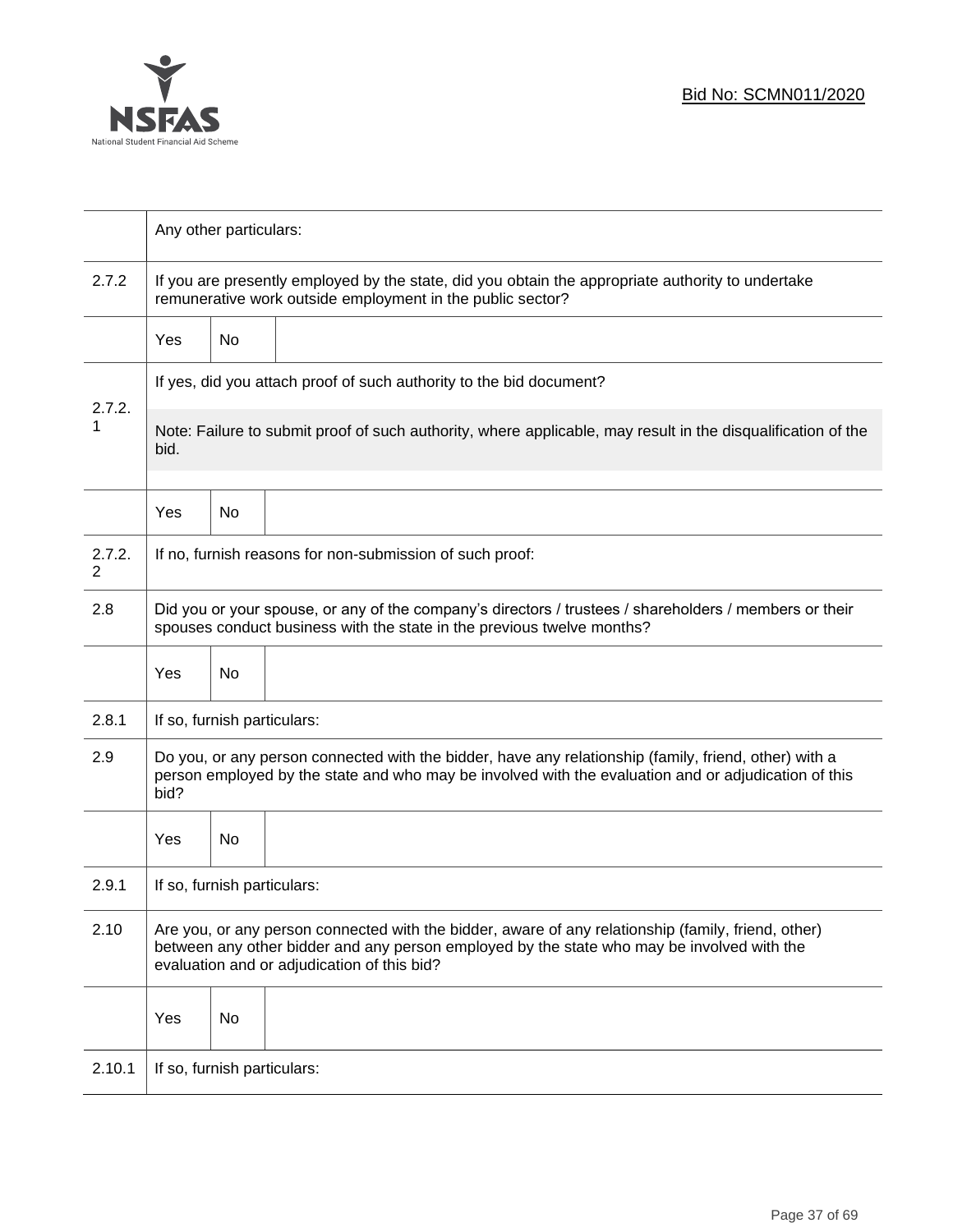

| 2.11   | Do you or any of the directors / trustees / shareholders / members of the company have any interest in<br>any other related companies whether or not they are bidding for this contract? |    |  |  |
|--------|------------------------------------------------------------------------------------------------------------------------------------------------------------------------------------------|----|--|--|
|        | Yes                                                                                                                                                                                      | No |  |  |
| 2.11.1 | If so, furnish particulars:                                                                                                                                                              |    |  |  |

# **Full details of directors / trustees / members / shareholders**.

| <b>Full Name</b> | <b>Identity Number</b> | Personal Income Tax<br>Reference Number | State Employee Number /<br>PERSEL Number |
|------------------|------------------------|-----------------------------------------|------------------------------------------|
|                  |                        |                                         |                                          |
|                  |                        |                                         |                                          |
|                  |                        |                                         |                                          |
|                  |                        |                                         |                                          |
|                  |                        |                                         |                                          |
|                  |                        |                                         |                                          |
|                  |                        |                                         |                                          |
|                  |                        |                                         |                                          |
|                  |                        |                                         |                                          |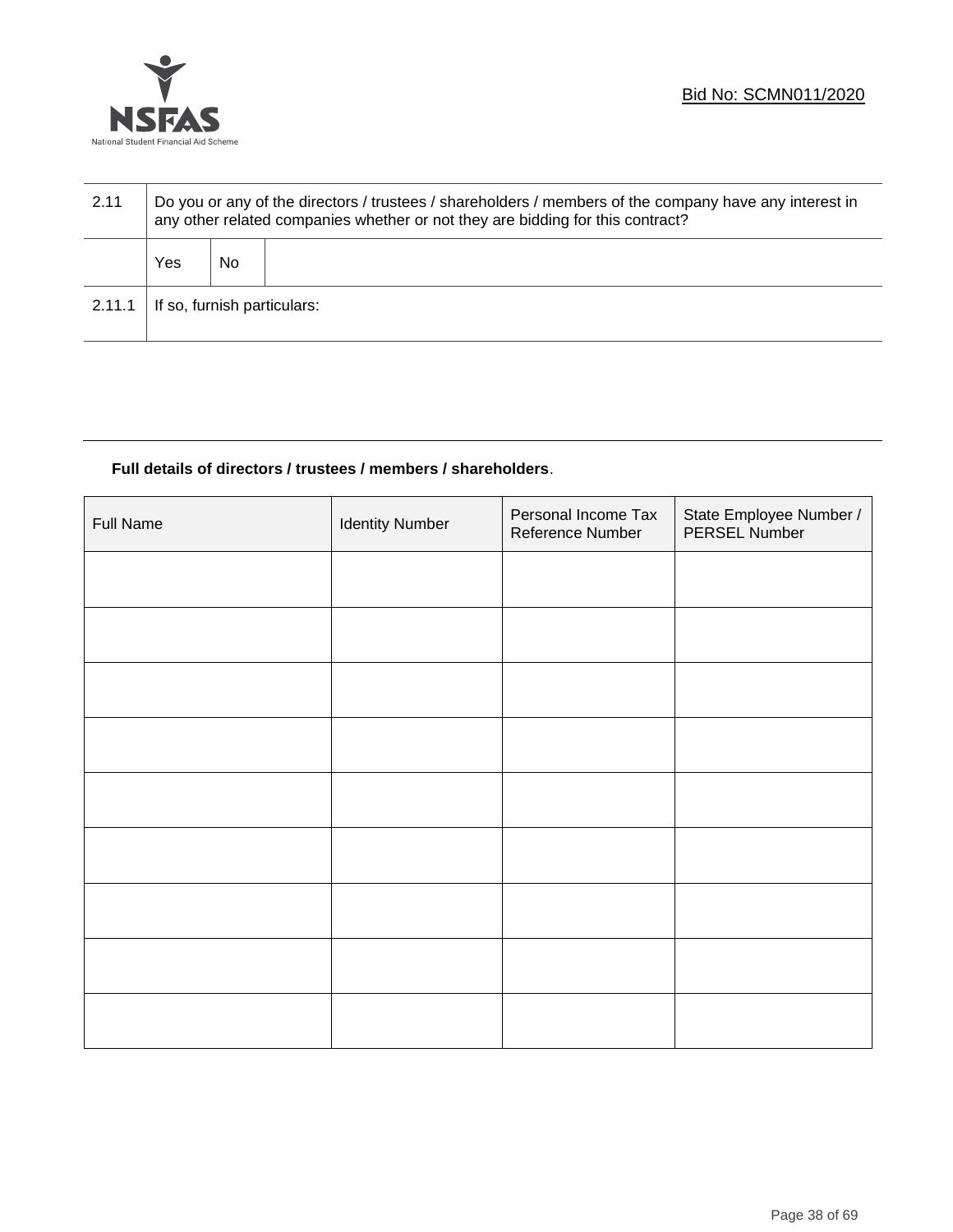

# **Declaration**

I, the undersigned (NAME)………………………………………………………………………

Certify that the information furnished in paragraphs 2 and 3 above is correct. I accept that the state may reject the bid or act against me should this declaration prove to be false.

| <b>Signature</b> | <b>Date</b>    |
|------------------|----------------|
|                  |                |
| <b>Position</b>  | Name of bidder |
|                  |                |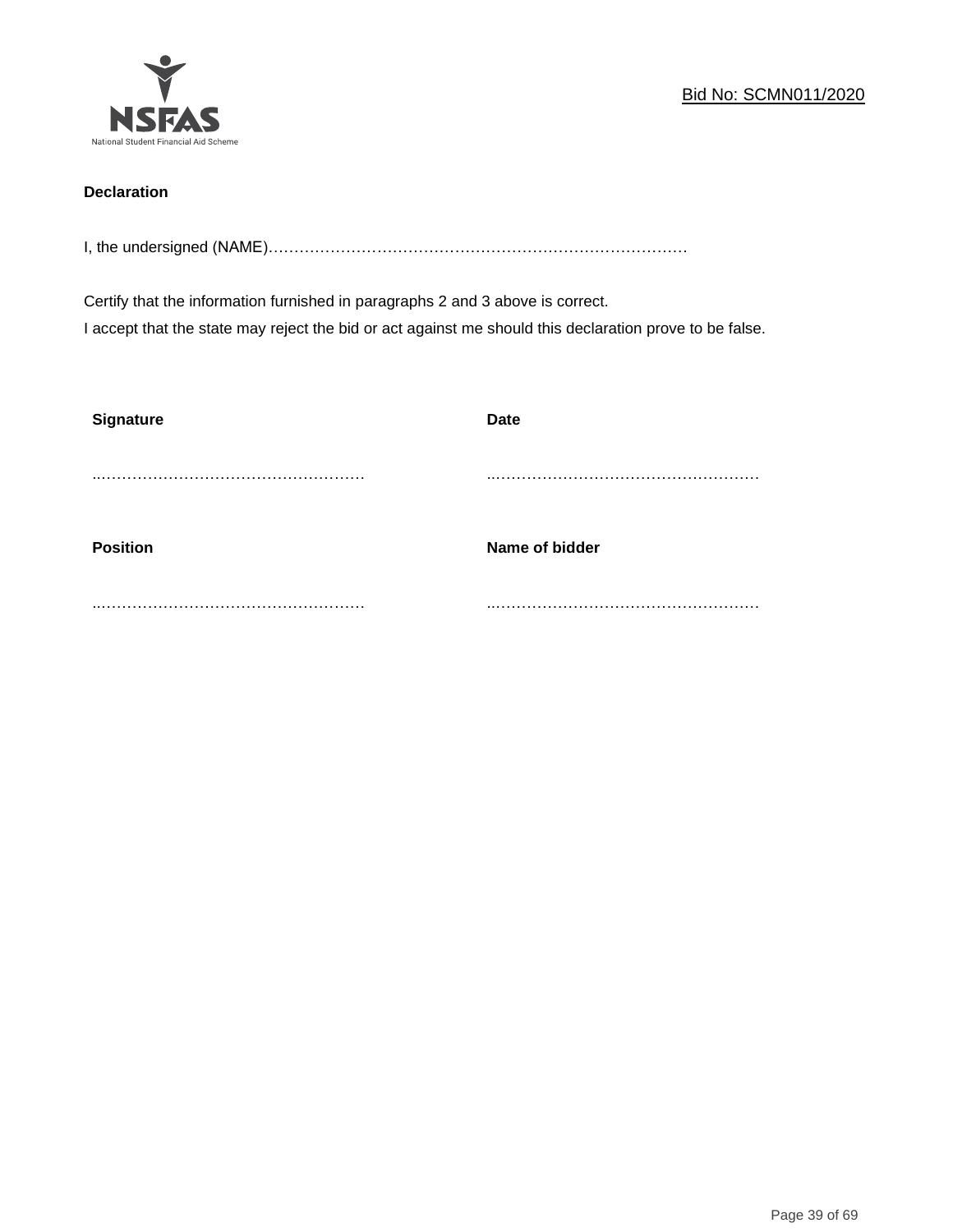

### **Declaration of bidder's past Supply Chain Management practices**

**SBD 8**

This declaration will be used by institutions to ensure that when goods and services are being procured, all reasonable steps are taken to combat the abuse of the supply chain management system.

The bid of any bidder may be disregarded if that bidder, or any of its directors have -

- (a) abused the institution's supply chain management system.
- (b) committed fraud or any other improper conduct in relation to such system; or
- (c) failed to perform on any previous contract.

In order to give effect to the above, **the following questionnaire must be completed and submitted with the bid.**

**The following particulars must be furnished:**

|      | Is the bidder or any of its directors listed on the National Treasury's Database of Restricted Suppliers as<br>companies or persons prohibited from doing business with the public sector?                                                                                                                                                                                                                |                             |                                                                                                                                                                                             |  |  |
|------|-----------------------------------------------------------------------------------------------------------------------------------------------------------------------------------------------------------------------------------------------------------------------------------------------------------------------------------------------------------------------------------------------------------|-----------------------------|---------------------------------------------------------------------------------------------------------------------------------------------------------------------------------------------|--|--|
| 1.1. | (Companies or persons who are listed on this Database were informed in writing of this restriction by the<br>Accounting Officer/Authority of the institution that imposed the restriction after the audi alteram partem<br>rule was applied).                                                                                                                                                             |                             |                                                                                                                                                                                             |  |  |
|      | The                                                                                                                                                                                                                                                                                                                                                                                                       |                             | Database of Restricted Suppliers now resides on the National Treasury's website<br>(http://www.treasury.gov.za) and can be accessed by clicking on its link at the bottom of the home page. |  |  |
|      | Yes                                                                                                                                                                                                                                                                                                                                                                                                       | <b>No</b>                   |                                                                                                                                                                                             |  |  |
| 1.2. |                                                                                                                                                                                                                                                                                                                                                                                                           | If so, furnish particulars: |                                                                                                                                                                                             |  |  |
| 1.3. | Is the bidder or any of its directors listed on the Register for Tender Defaulters in terms of section 29 of<br>Prevention<br>Activities<br>(No<br>Combating<br>of<br>Corrupt<br>12<br>2004)?<br>the<br>and<br>Act<br>of<br>The Register for Tender Defaulters can be accessed on the National Treasury's website<br>(http://www.treasury.gov.za) by clicking on its link at the bottom of the home page. |                             |                                                                                                                                                                                             |  |  |
|      | Yes                                                                                                                                                                                                                                                                                                                                                                                                       | No                          |                                                                                                                                                                                             |  |  |
| 1.4. |                                                                                                                                                                                                                                                                                                                                                                                                           | If so, furnish particulars: |                                                                                                                                                                                             |  |  |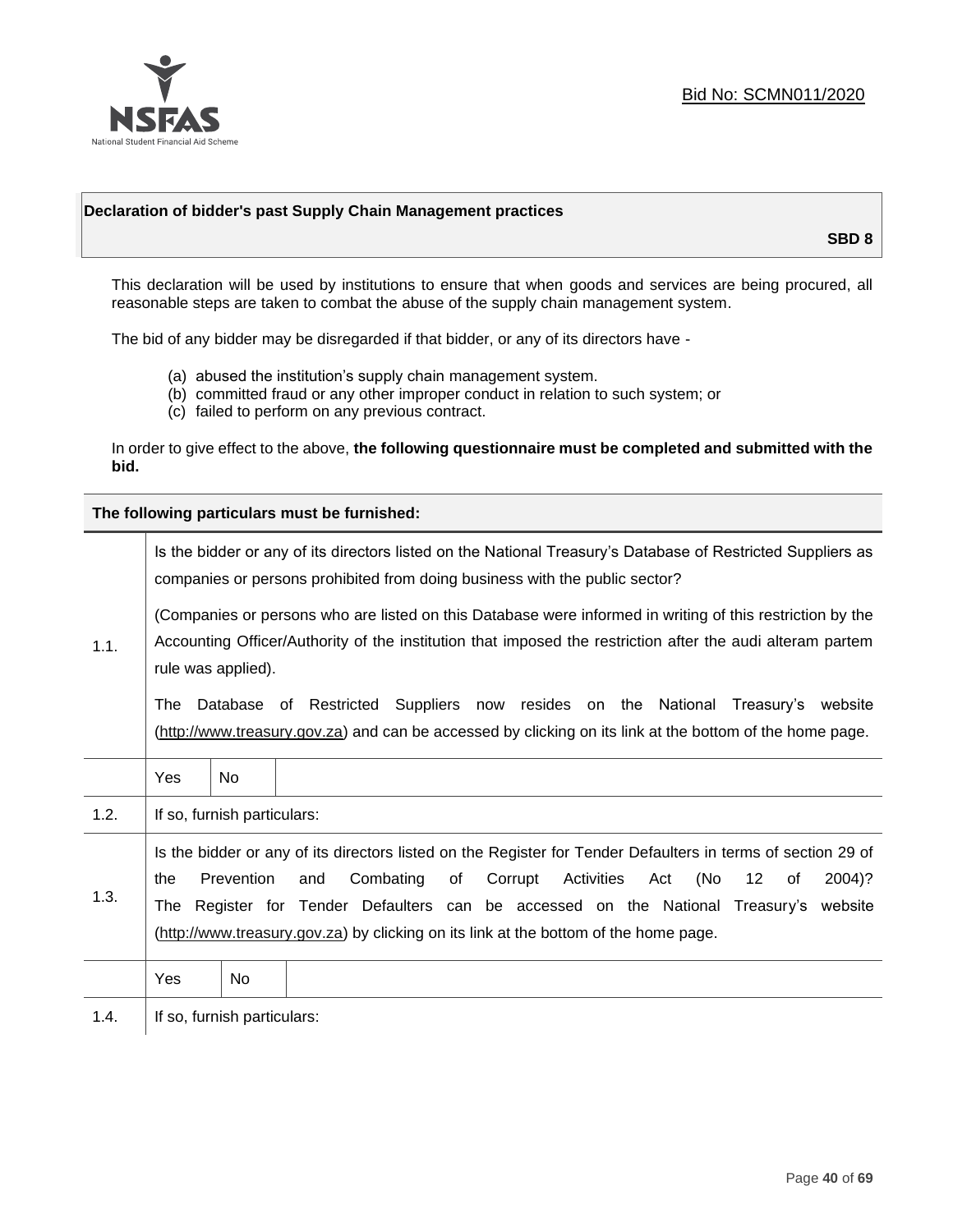

Τ

| 1.5. | Was the bidder or any of its directors convicted by a court of law (including a court outside of the<br>Republic of South Africa) for fraud or corruption during the past five years? |     |  |  |
|------|---------------------------------------------------------------------------------------------------------------------------------------------------------------------------------------|-----|--|--|
|      | Yes                                                                                                                                                                                   | No. |  |  |
| 1.6. | If so, furnish particulars:                                                                                                                                                           |     |  |  |
| 1.7. | Was any contract between the bidder and any organ of state terminated during the past five years on<br>account of failure to perform on or comply with the contract?                  |     |  |  |
|      | Yes                                                                                                                                                                                   | No  |  |  |
| 1.8. | If so, furnish particulars:                                                                                                                                                           |     |  |  |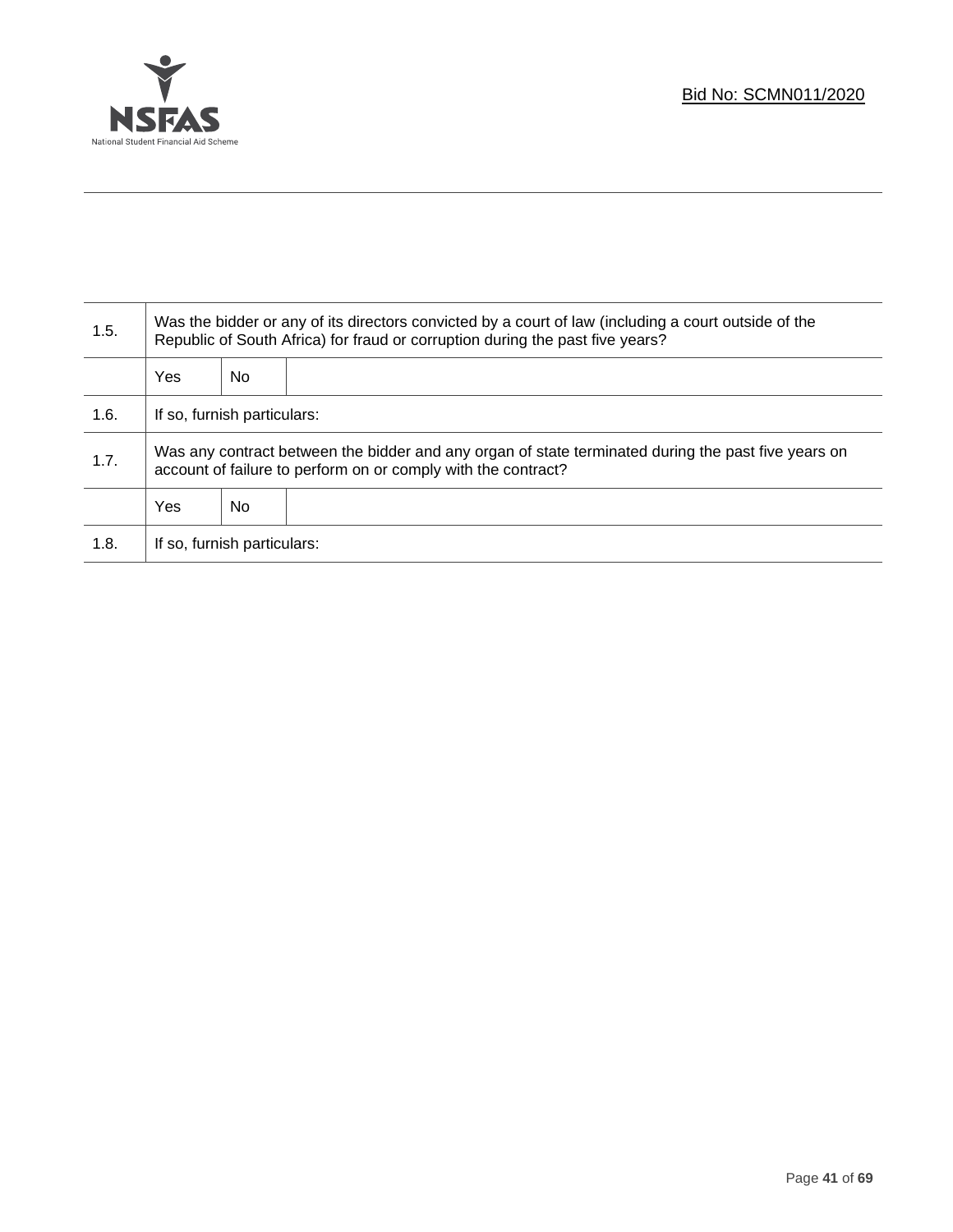

### **Declaration**

I, the undersigned (NAME)………………………………………………………………………

Certify that the information furnished on the declaration from is true and correct.

I accept that, in addition to cancellation of a contract, action may be taken against me should this declaration provide to be false.

| Signature       | <b>Date</b>    |
|-----------------|----------------|
|                 |                |
|                 |                |
| <b>Position</b> | Name of bidder |
|                 |                |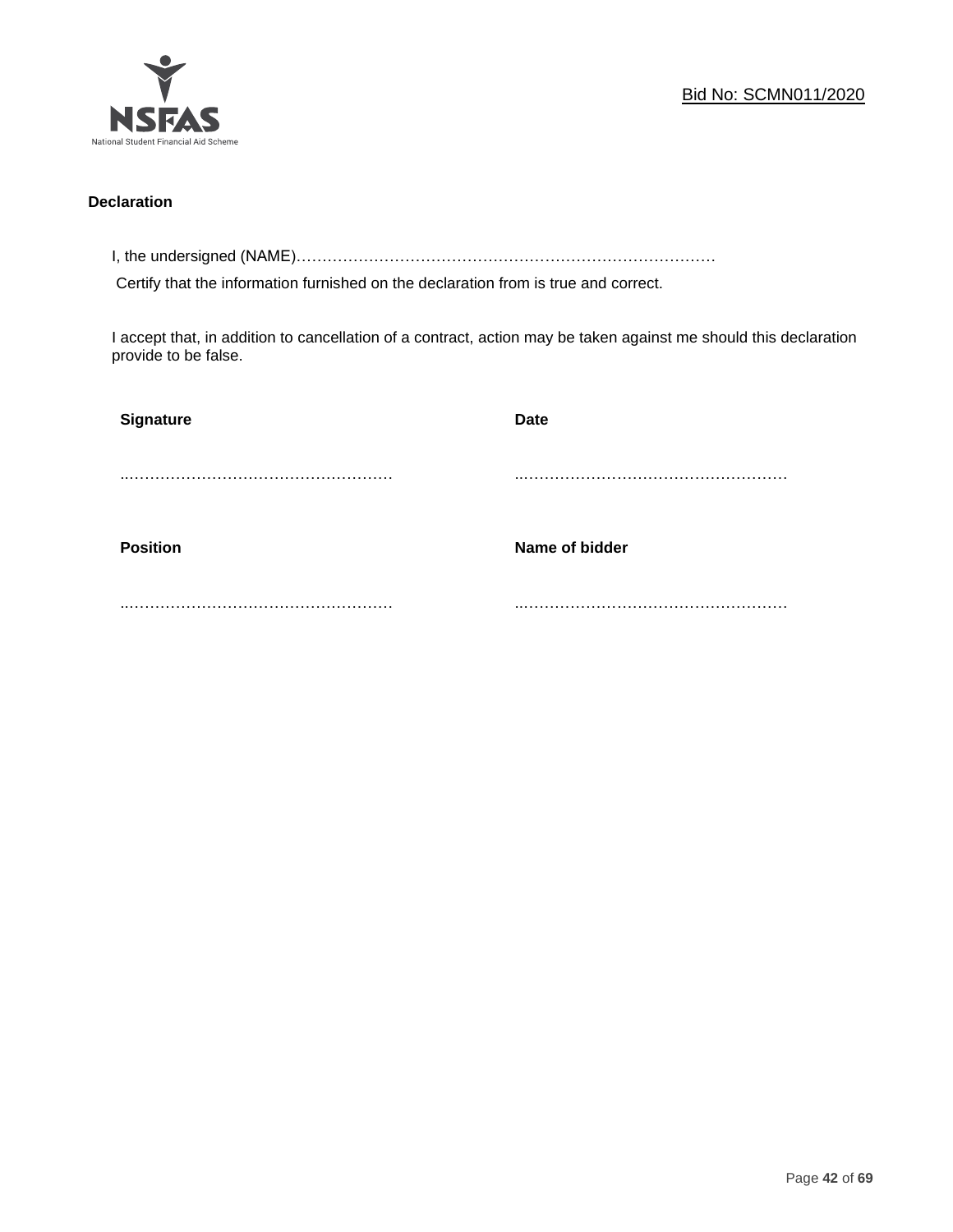### **SBD 9**

### **CERTIFICATE OF INDEPENDENT BID DETERMINATION**

I, the undersigned, in submitting the accompanying bid in response to the invitation for the bid made by: NSFAS

(Name of Institution)

Do hereby make the following statements that I certify to be true and complete in every respect:

| I certify, on behalf of: |  |
|--------------------------|--|
| (Name of Bidder)         |  |

- 1. I have read, and I understand the contents of this Certificate.
- 6.1.I understand that the accompanying bid will be disqualified if this Certificate is found not to be true and complete in every respect.
- 6.2.I am authorized by the bidder to sign this Certificate, and to submit the accompanying bid, on behalf of the bidder.
- 6.3.Each person whose signature appears on the accompanying bid has been authorized by the bidder to determine the terms of, and to sign the bid, on behalf of the bidder.
- 6.4.For the purposes of this Certificate and the accompanying bid, I understand that the word "competitor" shall include any individual or organization, other than the bidder, whether or not affiliated with the bidder, who:
	- 6.4.1.1.1. has been requested to submit a bid in response to this bid invitation.
	- 6.4.1.1.2. could potentially submit a bid in response to this bid invitation, based on their qualifications,
	- 6.4.1.1.3. Abilities or experience.
- 6.10. Provides the same goods and services as the bidder and/or is in the same line of business as the bidder.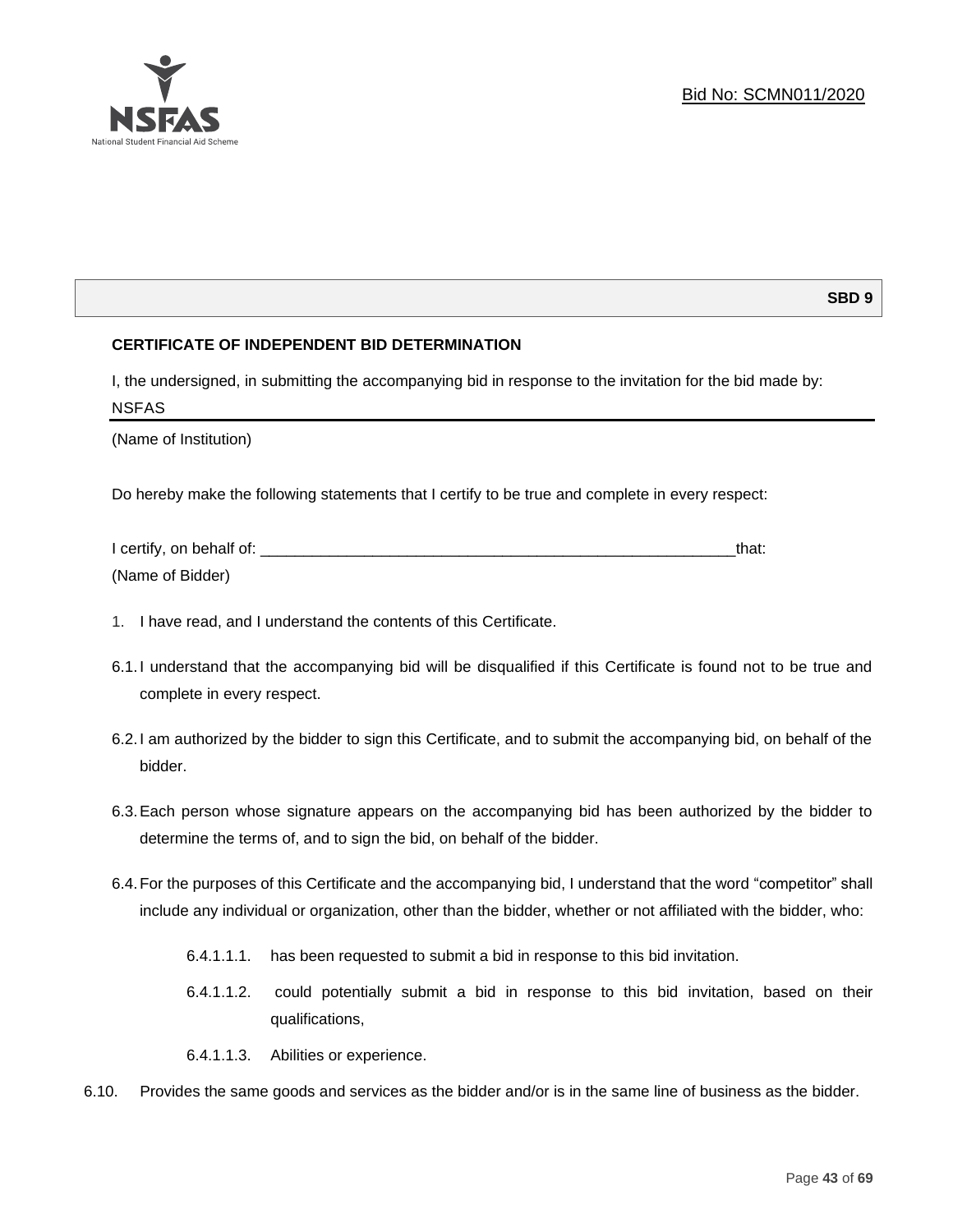

6.11. The bidder has arrived at the accompanying bid independently from, and without consultation, communication, agreement or arrangement with any competitor. However, communication between partners in a joint venture or consortium<sup>3</sup> will not be construed as collusive bidding.

<sup>3</sup> Joint venture or Consortium means an association of persons for the purpose of combining their expertise, property, capital, efforts, skill and knowledge in an activity for the execution of a contract.

- 6.12. In particular, without limiting the generality of paragraphs 6 above, there has been no consultation, communication, agreement or arrangement with any competitor regarding:
	- (a) prices
	- (b) geographical area where product or service will be rendered (market allocation)
	- (c) methods, factors or formulas used to calculate prices;
	- (d) the intention or decision to submit or not to submit, a bid;
	- (e) the submission of a bid which does not meet the specifications and conditions of the bid; or
	- (f) bidding with the intention not to win the bid.
- 6.13. In addition, there have been no consultations, communications, agreements or arrangements with any competitor regarding the quality, quantity, specifications and conditions or delivery particulars of the products or services to which this bid invitation relates.
- 6.14. The terms of the accompanying bid have not been, and will not be, disclosed by the bidder, directly or indirectly, to any competitor, prior to the date and time of the official bid opening or of the awarding of the contract.
- 6.15. I am aware that, in addition and without prejudice to any other remedy provided to combat any restrictive practices related to bids and contracts, bids that are suspicious will be reported to the Competition Commission for investigation and possible imposition of administrative penalties in terms of section 59 of the Competition Act No 89 of 1998 and or may be reported to the National Prosecuting Authority (NPA) for criminal investigation and or may be restricted from conducting business with the public sector for a period not exceeding ten (10) years in terms of the Prevention and Combating of Corrupt Activities Act No 12 of 2004 or any other applicable legislation.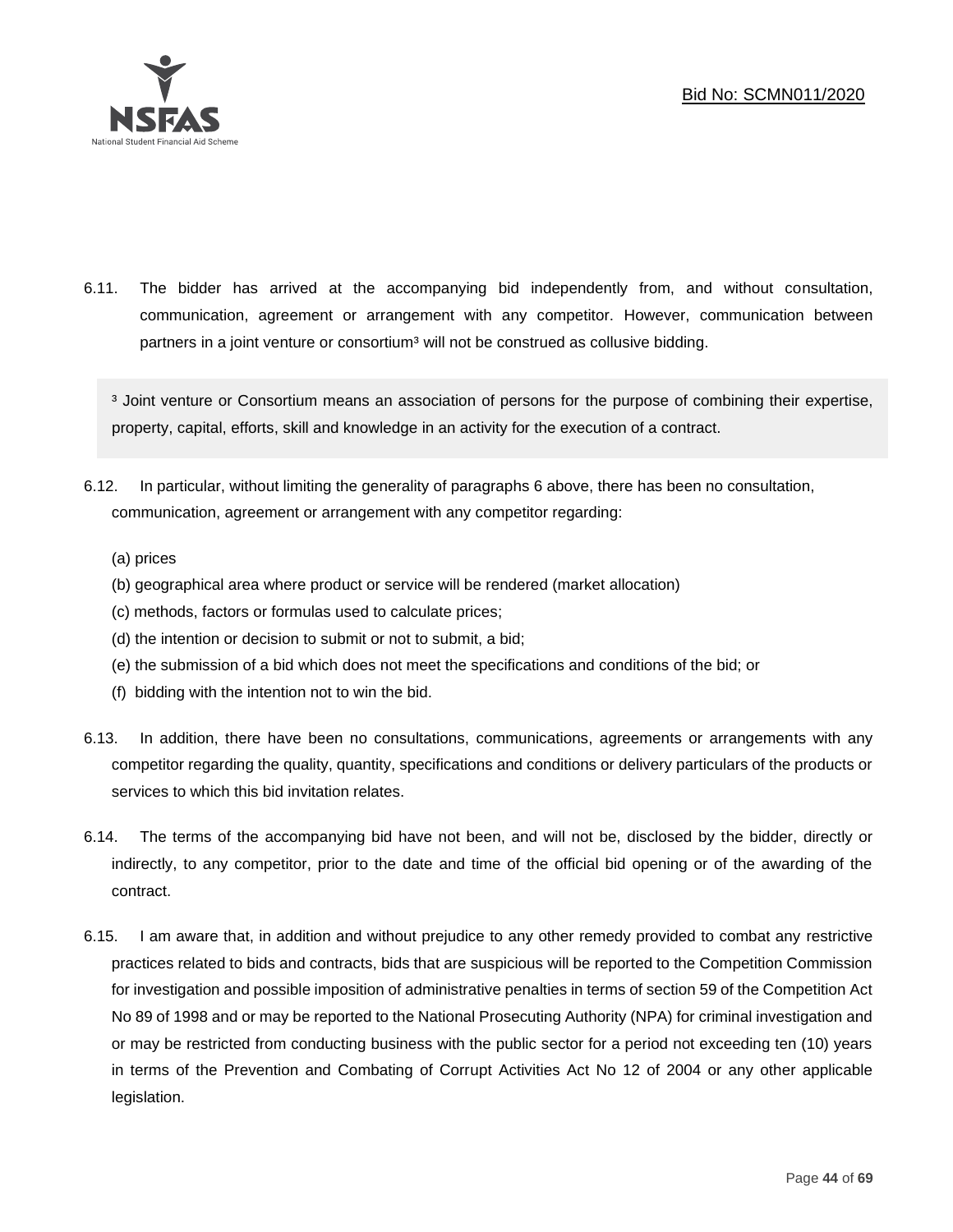

| Signature | Date           |
|-----------|----------------|
|           |                |
|           |                |
|           |                |
| Position  | Name of bidder |
|           |                |
|           |                |
|           |                |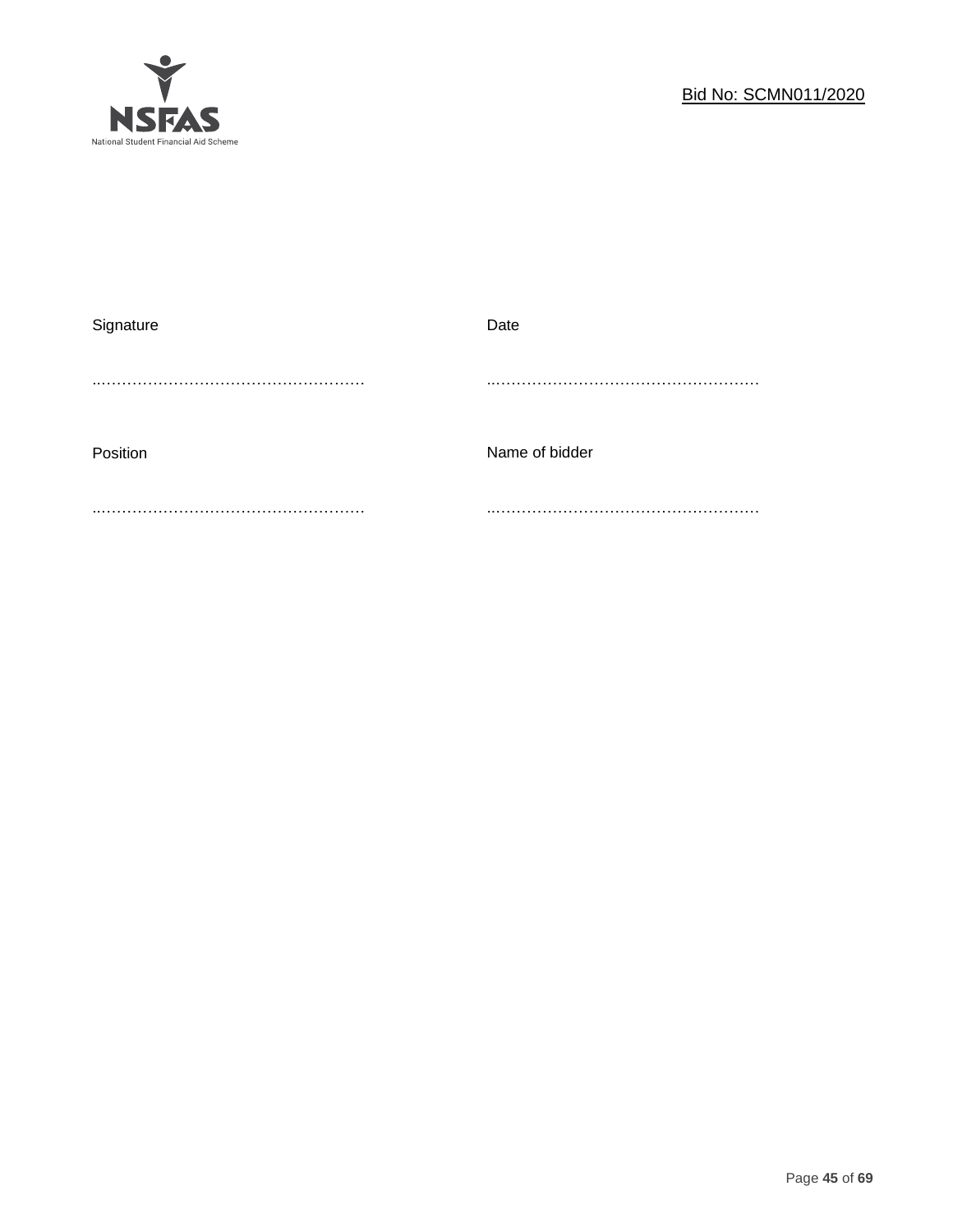

### **1. PREFERENCE POINTS CLAIM FORM IN TERMS OF THE PREFERENTIAL PROCUREMENT REGULATIONS 2017**

This preference form must form part of all bids invited. It contains general information and serves as a claim form for preference points for Broad-Based Black Economic Empowerment (B-BBEE) Status Level of Contribution

### **NB: BEFORE COMPLETING THIS FORM, BIDDERS MUST STUDY THE GENERAL CONDITIONS, DEFINITIONS AND DIRECTIVES APPLICABLE IN RESPECT OF B-BBEE, AS PRESCRIBED IN THE PREFERENTIAL PROCUREMENT REGULATIONS, 2017.**

### **1. GENERAL CONDITIONS**

- 1.1 The following preference point systems are applicable to all bid:
	- the 80/20 system for requirements with a Rand value of up to R50 000 000 (all applicable taxes included); and

1.2

a) The value of this bid is estimated not to exceed R50 000 000 (all applicable taxes included) and therefore the 80/20 Preference point system shall be applicable.

Points for this bid shall be awarded for:

- (a) Price; and
- (b) B-BBEE Status Level of Contributor.
- 1.3 The maximum points for this bid are allocated as follows:

|                                                   | <b>POINTS</b> |
|---------------------------------------------------|---------------|
| <b>PRICE</b>                                      | 80            |
| <b>B-BBEE STATUS LEVEL OF CONTRIBUTOR</b>         | 20            |
| Total points for Price and B-BBEE must not exceed | 100           |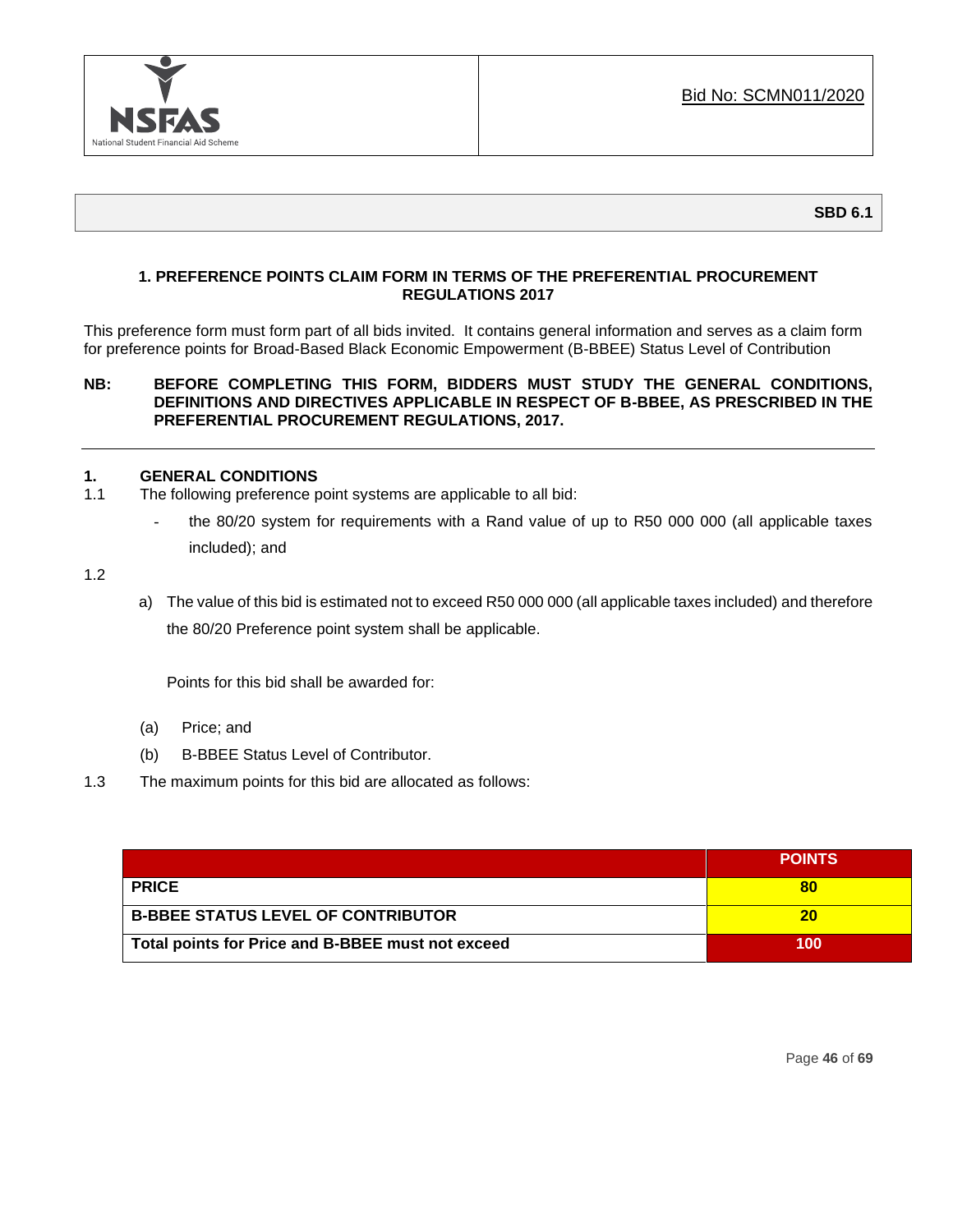

- 1.4 Failure on the part of a bidder to submit proof of B-BBEE Status level of contributor together with the bid, will be interpreted to mean that preference points for B-BBEE status level of contribution are not claimed.
- 1.5 The purchaser reserves the right to require of a bidder, either before a bid is adjudicated or at any time subsequently, to substantiate any claim in regard to preferences, in any manner required by the purchaser.

## **2. DEFINITIONS**

- (a) **"B-BBEE"** means broad-based black economic empowerment as defined in section 1 of the Broad-Based Black Economic Empowerment Act.
- (b) "**B-BBEE status level of contributor"** means the B-BBEE status of an entity in terms of a code of good practice on black economic empowerment, issued in terms of section 9(1) of the Broad-Based Black Economic Empowerment Act.
- (c) **"bid"** means a written offer in a prescribed or stipulated form in response to an invitation by an organ of state for the provision of goods or services, through price quotations, advertised competitive bidding processes or proposals.
- (d) **"Broad-Based Black Economic Empowerment Act"** means the Broad-Based Black Economic Empowerment Act, 2003 (Act No. 53 of 2003);
- **(e) "EME"** means an Exempted Micro Enterprise in terms of a code of good practice on black economic empowerment issued in terms of section 9 (1) of the Broad-Based Black Economic Empowerment Act.
- (f) **"functionality"** means the ability of a tenderer to provide goods or services in accordance with specifications as set out in the tender documents.
- (g) **"prices"** includes all applicable taxes less all unconditional discounts;
- (h) **"proof of B-BBEE status level of contributor"** means:
	- **1)** B-BBEE Status level certificate issued by an authorized body or person;
	- **2)** A sworn affidavit as prescribed by the B-BBEE Codes of Good Practice;
	- **3)** Any other requirement prescribed in terms of the B-BBEE Act;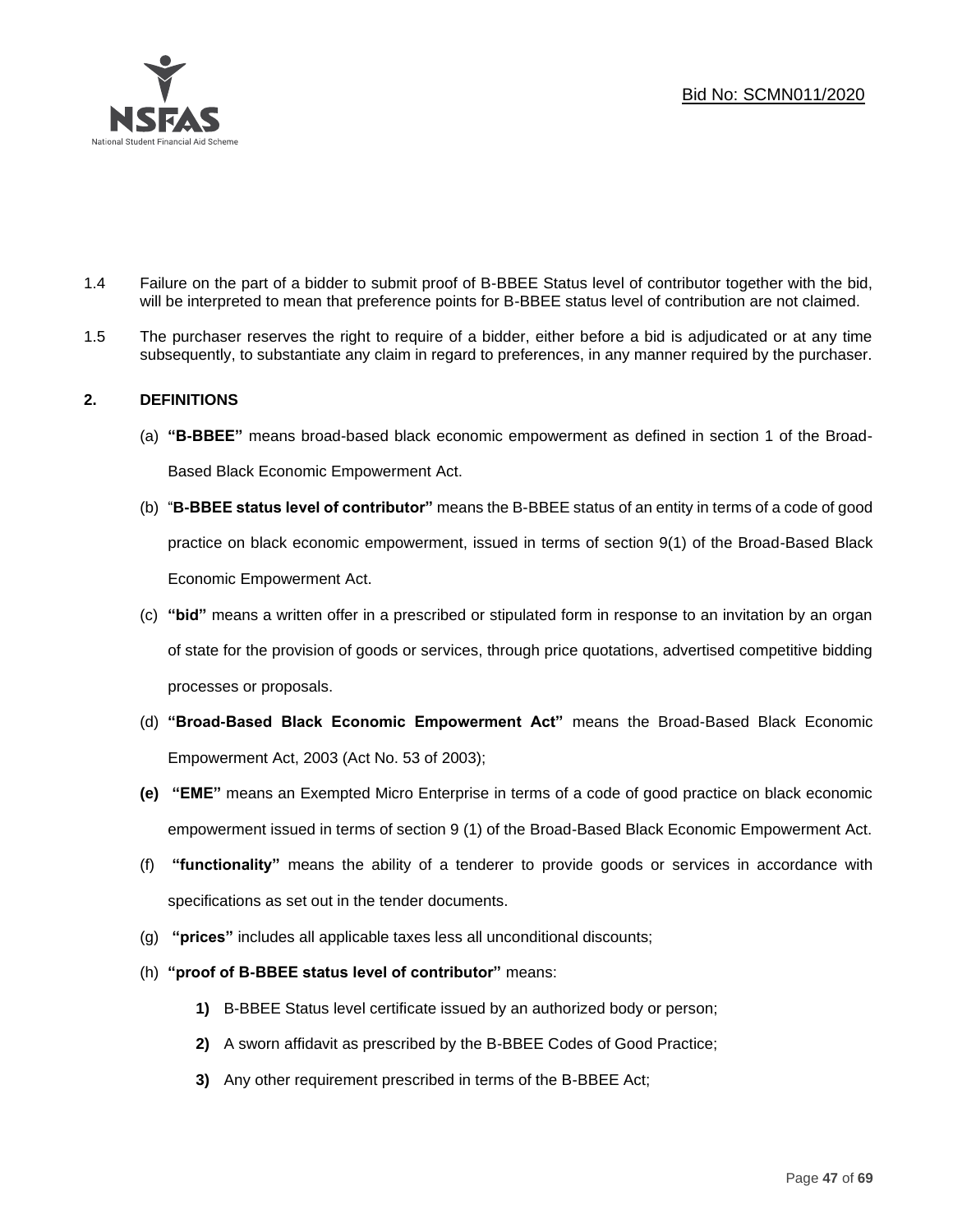

- (i) **"QSE"** means a qualifying small business enterprise in terms of a code of good practice on black economic empowerment issued in terms of section 9 (1) of the Broad-Based Black Economic Empowerment Act.
- *(j)* **"rand value"** means the total estimated value of a contract in Rand, calculated at the time of bid invitation, and includes all applicable taxes.

## **3. POINTS AWARDED FOR PRICE**

# 3.1 **THE 80/20 PREFERENCE POINT SYSTEMS**

A maximum of 80 points is allocated for price on the following basis:

**80/20**

$$
Ps = 80 \left( 1 - \frac{Pt - P \min}{P \min} \right)
$$

Where

- Ps = Points scored for price of bid under consideration
- Pt = Price of bid under consideration

Pmin = Price of lowest acceptable bid

# **4. POINTS AWARDED FOR B-BBEE STATUS LEVEL OF CONTRIBUTOR**

4.1 In terms of Regulation 6 (2) and 7 (2) of the Preferential Procurement Regulations, preference points must be awarded to a bidder for attaining the B-BBEE status level of contribution in accordance with the table below: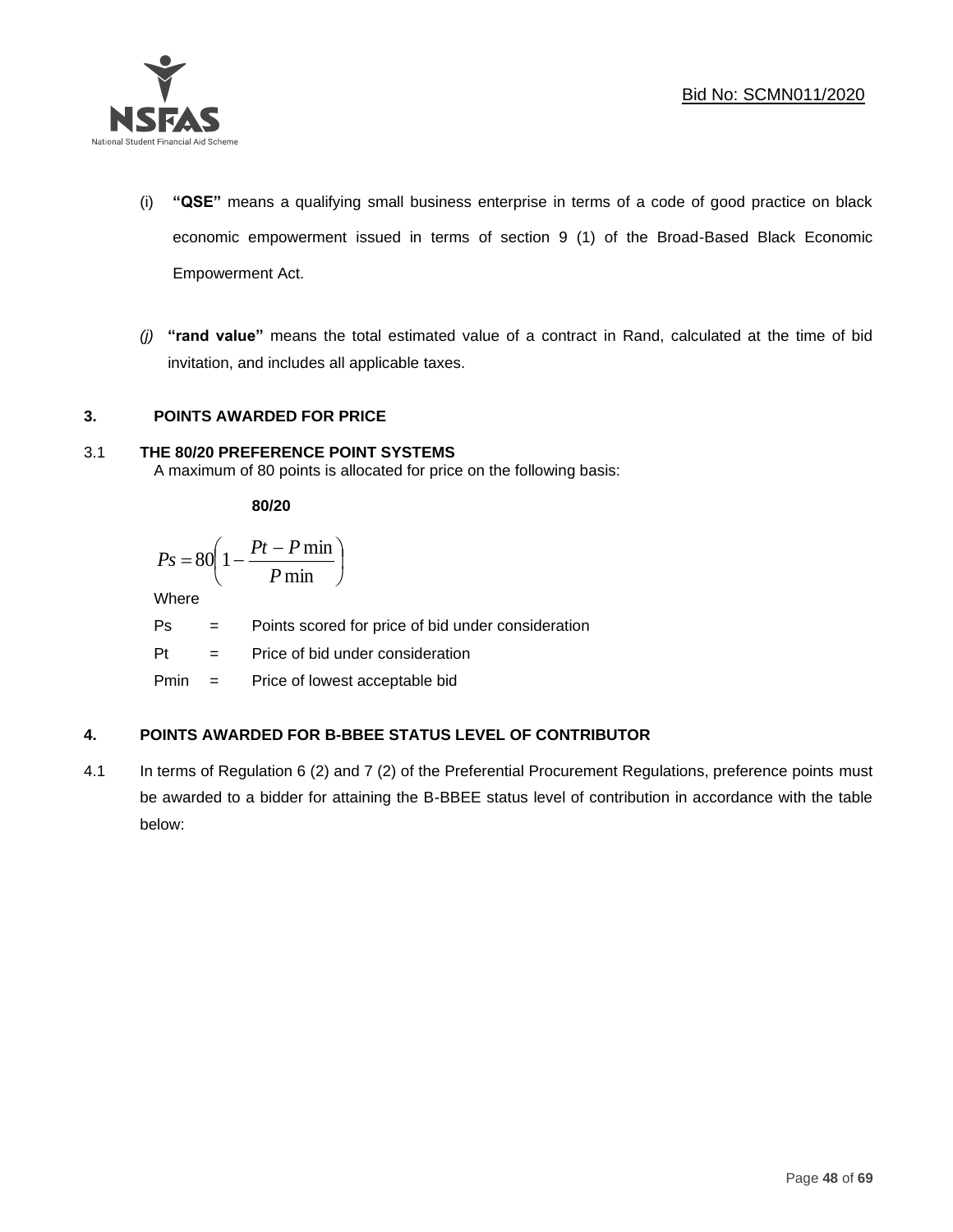

| <b>B-BBEE Status Level of</b><br><b>Contributor</b> | <b>Number of points</b><br>(90/10 system) | <b>Number of points</b><br>(80/20 system) |
|-----------------------------------------------------|-------------------------------------------|-------------------------------------------|
|                                                     | 10                                        | 20                                        |
| ◠                                                   | 9                                         | 18                                        |
| 3                                                   | 6                                         | 14                                        |
|                                                     | 5                                         | 12                                        |
| 5                                                   |                                           | 8                                         |
| 6                                                   |                                           | 6                                         |
|                                                     |                                           |                                           |
| 8                                                   |                                           |                                           |
| Non-compliant contributor                           |                                           |                                           |

### **5. BID DECLARATION**

5.1 Bidders who claim points in respect of B-BBEE Status Level of Contribution must complete the following:

# **6. B-BBEE STATUS LEVEL OF CONTRIBUTOR CLAIMED IN TERMS OF PARAGRAPHS 1.4 AND 4.1**

6.1 B-BBEE Status Level of Contributor: = ……… (maximum of 20 points)

(Points claimed in respect of paragraph 7.1 must be in accordance with the table reflected in paragraph

4.1 and must be substantiated by relevant proof of B-BBEE status level of contributor.

# **7. SUB-CONTRACTING**

7.1 Will any portion of the contract be sub-contracted?

#### (*Tick applicable box*)



7.1.1 If yes, indicate:

- i) What percentage of the contract will be subcontracted............…………….…………%
- ii) The name of the sub-contractor…………………………………………………………...
- iii) The B-BBEE status level of the sub-contractor......................................……………...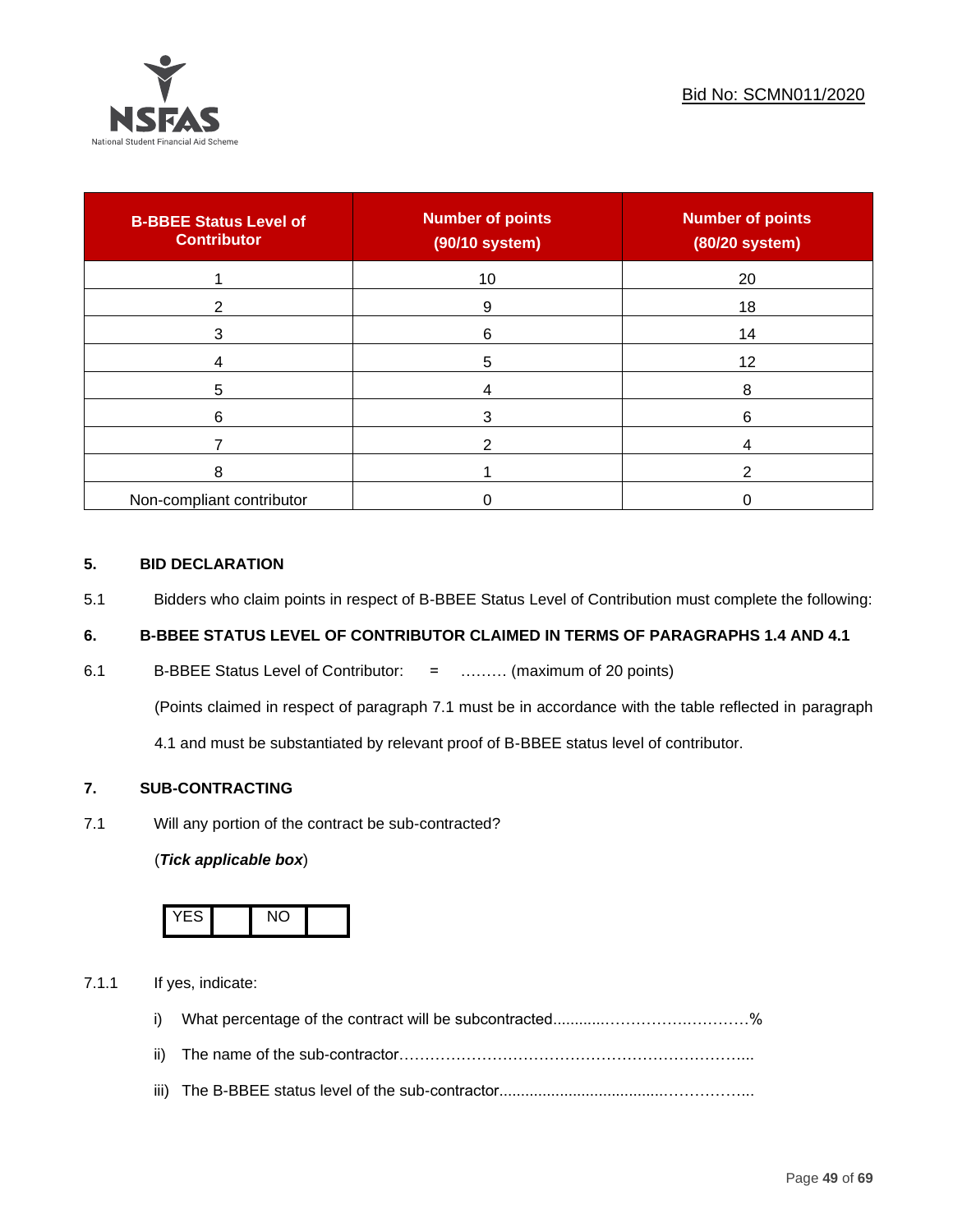

iv) Whether the sub-contractor is an EME or QSE

# *(Tick applicable box*)



v) Specify, by ticking the appropriate box, if subcontracting with an enterprise in terms of Preferential

Procurement Regulations,2017:

| Designated Group: An EME or QSE which is at last 51% owned by:    |            | <b>QSE</b> |
|-------------------------------------------------------------------|------------|------------|
|                                                                   | $\sqrt{ }$ | V          |
| <b>Black people</b>                                               |            |            |
| Black people who are youth                                        |            |            |
| Black people who are women                                        |            |            |
| Black people with disabilities                                    |            |            |
| Black people living in rural or underdeveloped areas or townships |            |            |
| Cooperative owned by black people                                 |            |            |
| Black people who are military veterans                            |            |            |
| <b>OR</b>                                                         |            |            |
| Any EME                                                           |            |            |
| Any QSE                                                           |            |            |

# 8. **DECLARATION WITH REGARD TO COMPANY/FIRM**

- 8.1 Name of company/firm………………………………………………………………………….
- 8.2 VAT registration number…………………………………….…………………………………
- 8.3 Company registration number…………….……………………….…………………………….

## 8.4 TYPE OF COMPANY/ FIRM

- D Partnership/Joint Venture / Consortium
- □ One-person business/sole propriety
- **Close corporation**
- D Company
- (Pty) Limited

[TICK APPLICABLE BOX]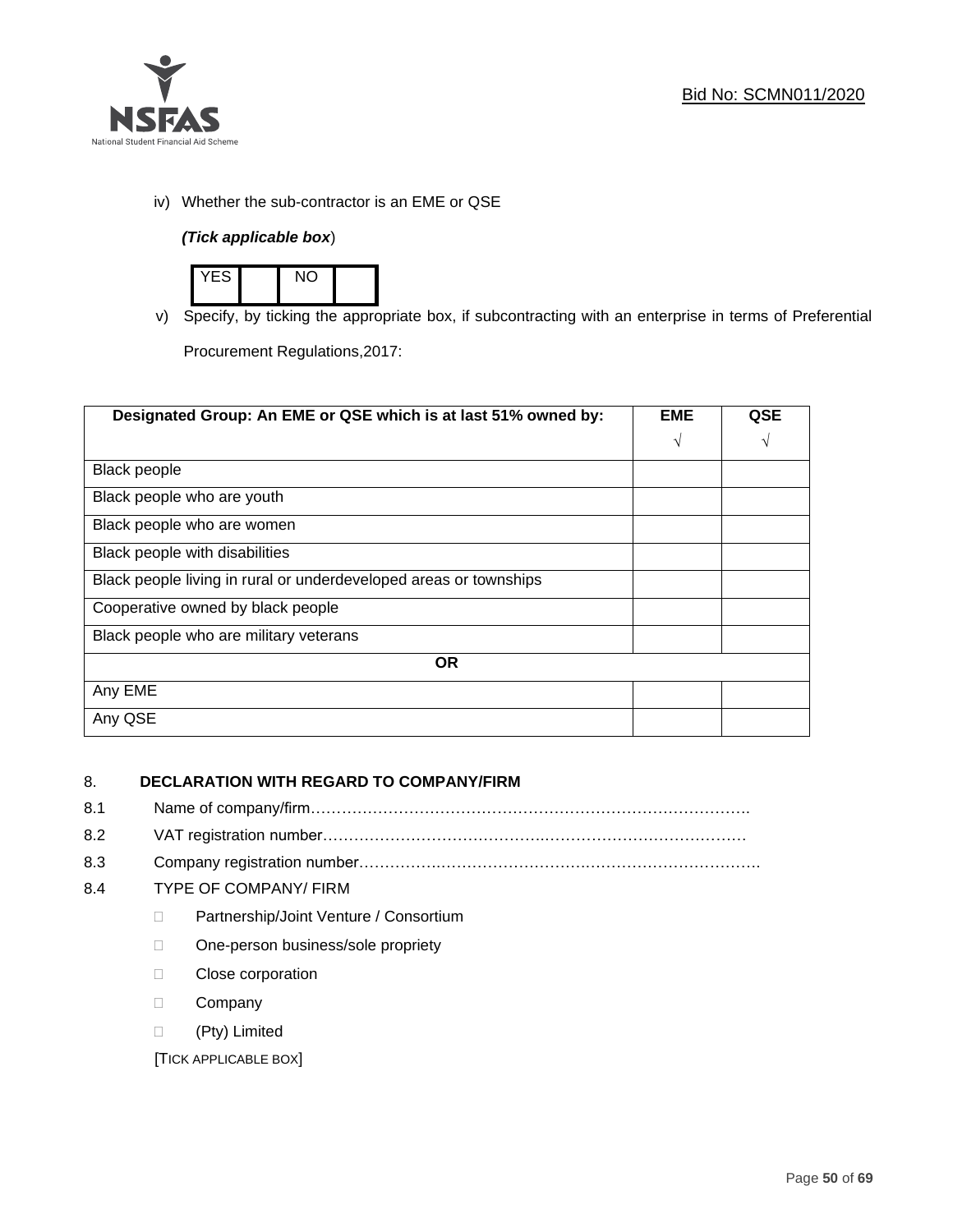

| 8.5 | DESCRIBE PRINCIPAL BUSINESS ACTIVITIES                                                                                  |                                                                                                        |  |
|-----|-------------------------------------------------------------------------------------------------------------------------|--------------------------------------------------------------------------------------------------------|--|
|     |                                                                                                                         |                                                                                                        |  |
|     |                                                                                                                         |                                                                                                        |  |
|     |                                                                                                                         |                                                                                                        |  |
| 8.6 | <b>COMPANY CLASSIFICATION</b>                                                                                           |                                                                                                        |  |
|     | O.                                                                                                                      | Manufacturer                                                                                           |  |
|     | □                                                                                                                       | Supplier                                                                                               |  |
|     | □                                                                                                                       | Professional service provider                                                                          |  |
|     | $\Box$                                                                                                                  | Other service providers, e.g. transporter, etc.                                                        |  |
|     |                                                                                                                         | [TICK APPLICABLE BOX]                                                                                  |  |
| 8.7 |                                                                                                                         |                                                                                                        |  |
| 8.8 | I/we, the undersigned, who is / are duly authorised to do so on behalf of the company/firm, certify that the            |                                                                                                        |  |
|     | points claimed, based on the B-BBE status level of contributor indicated in paragraphs 1.4 and 6.1 of the               |                                                                                                        |  |
|     | foregoing certificates, qualifies the company/ firm for the preference(s) shown and I / we acknowledge                  |                                                                                                        |  |
|     | that:                                                                                                                   |                                                                                                        |  |
|     | i)                                                                                                                      | The information furnished is true and correct.                                                         |  |
|     | ii)                                                                                                                     | The preference points claimed are in accordance with the General Conditions as indicated in            |  |
|     |                                                                                                                         | paragraph 1 of this form.                                                                              |  |
|     | iii)                                                                                                                    | In the event of a contract being awarded as a result of points claimed as shown in paragraphs 1.4 and  |  |
|     |                                                                                                                         | 6.1, the contractor may be required to furnish documentary proof to the satisfaction of the purchaser  |  |
|     |                                                                                                                         | that the claims are correct.                                                                           |  |
|     | iv)                                                                                                                     | If the B-BBEE status level of contributor has been claimed or obtained on a fraudulent basis or any of |  |
|     | the conditions of contract have not been fulfilled, the purchaser may, in addition to any other remedy<br>it may have - |                                                                                                        |  |
|     |                                                                                                                         |                                                                                                        |  |
|     |                                                                                                                         |                                                                                                        |  |
|     |                                                                                                                         | disqualify the person from the bidding process.<br>(a)                                                 |  |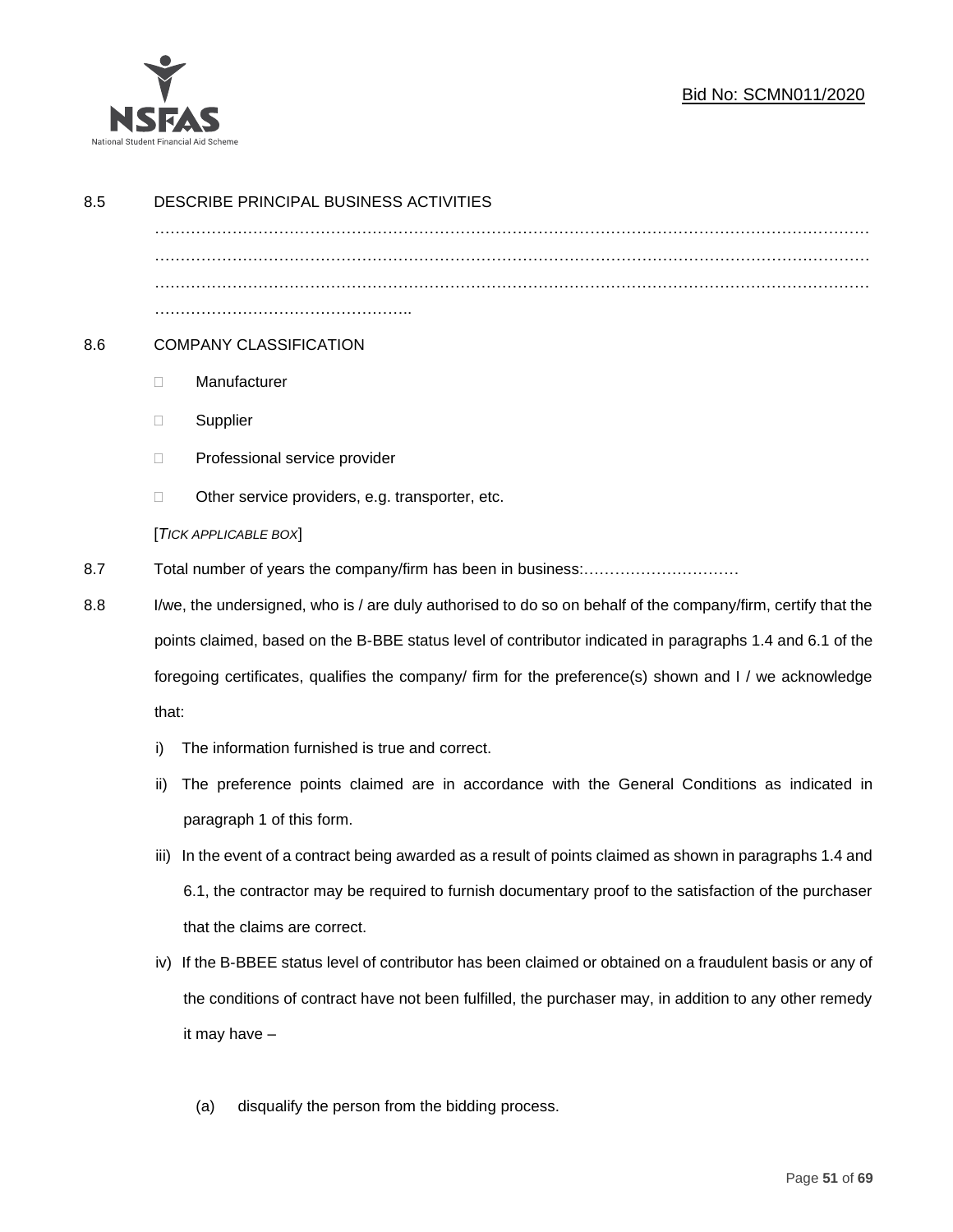

- (b) recover costs, losses or damages it has incurred or suffered as a result of that person's conduct.
- (c) cancel the contract and claim any damages which it has suffered as a result of having to make less favourable arrangements due to such cancellation.
- (d) recommend that the bidder or contractor, its shareholders and directors, or only the shareholders and directors who acted on a fraudulent basis, be restricted by the National Treasury from obtaining business from any organ of state for a period not exceeding 10 years, after the *audi alteram partem* (hear the other side) rule has been applied; and
- (e) forward the matter for criminal prosecution.

| <b>WITNESSES</b> |                              |
|------------------|------------------------------|
|                  | SIGNATURE(S) OF BIDDERS(S)   |
|                  | DATE:<br>.<br><b>ADDRESS</b> |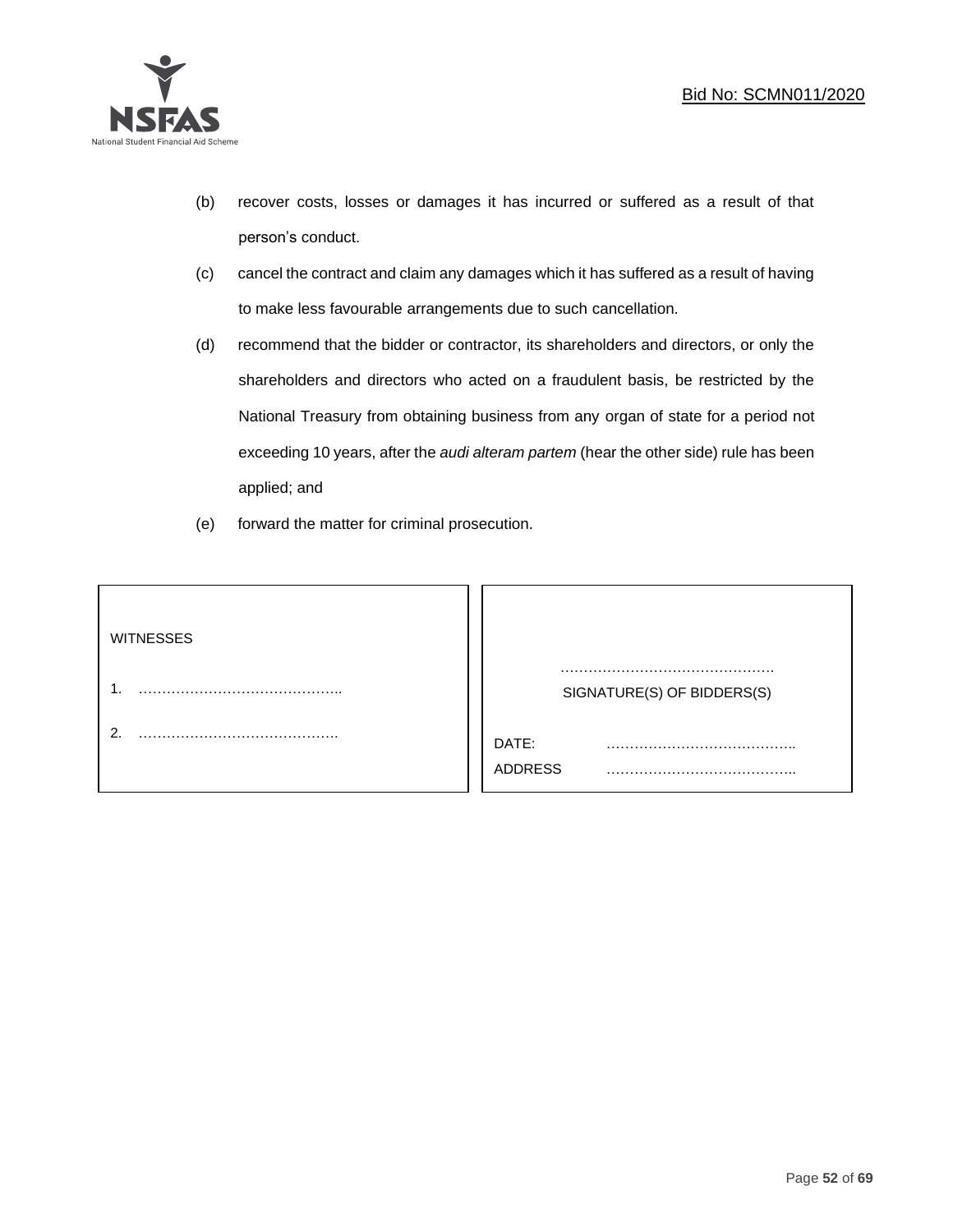

# GOVERNMENT PROCUREMENT

## **GENERAL CONDITIONS OF CONTRACT July 2010**

# **NOTES**

The purpose of this document is to:

(i) Draw special attention to certain general conditions applicable to government bids, contracts and orders; and

(ii) To ensure that clients be familiar with regard to the rights and obligations of all parties involved in doing business with government.

In this document words in the singular also mean in the plural and vice versa and words in the masculine also mean in the feminine and neuter.

• The General Conditions of Contract will form part of all bid documents and may not be amended.

Special Conditions of Contract (SCC) relevant to a specific bid, should be compiled separately for every bid (if applicable) and will supplement the General Conditions of Contract. Whenever there is a conflict, the provisions in the SCC shall prevail.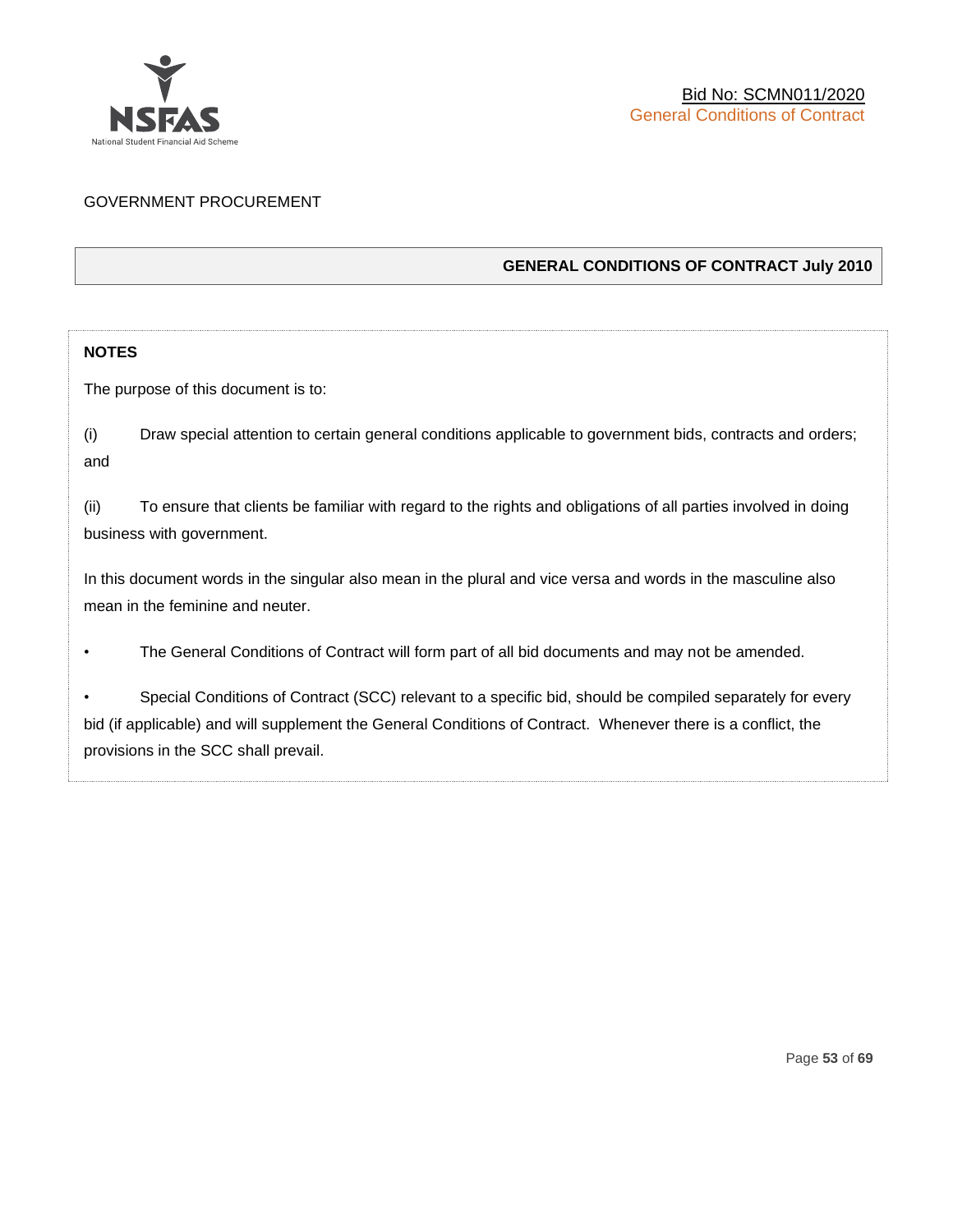

# TABLE OF CLAUSES

- 1. Definitions
- 2. Application
- 3. General
- 4. Standards
- 5. Use of contract documents and information; inspection
- 6. Patent rights
- 7. Performance security
- 8. Inspections, tests and analysis
- 9. Packing
- 10. Delivery and documents
- 11. Insurance
- 12. Transportation
- 13. Incidental services
- 14. Spare parts
- 15. Warranty
- 16. Payment
- 17. Prices
- 18. Contract amendments
- 19. Assignment
- 20. Subcontracts
- 21. Delays in the supplier's performance
- 22. Penalties
- 23. Termination for default
- 24. Dumping and countervailing duties
- 25. Force Majeure
- 26. Termination for insolvency
- 27. Settlement of disputes
- 28. Limitation of liability
- 29. Governing language
- 30. Applicable law
- 31. Notices
- 32. Taxes and duties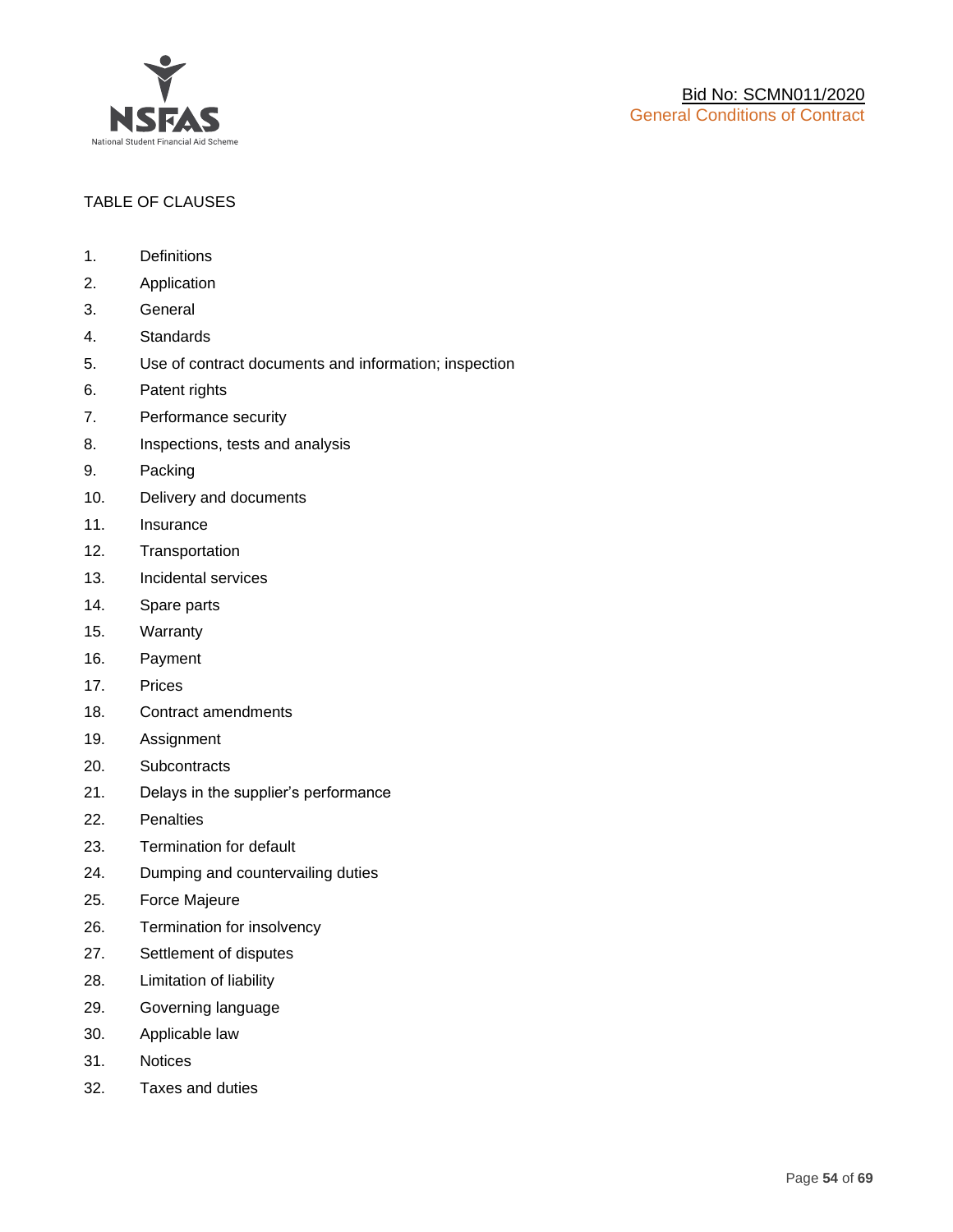

- 33. National Industrial Participation Programme (NIPP)
- 34. Prohibition of restrictive practices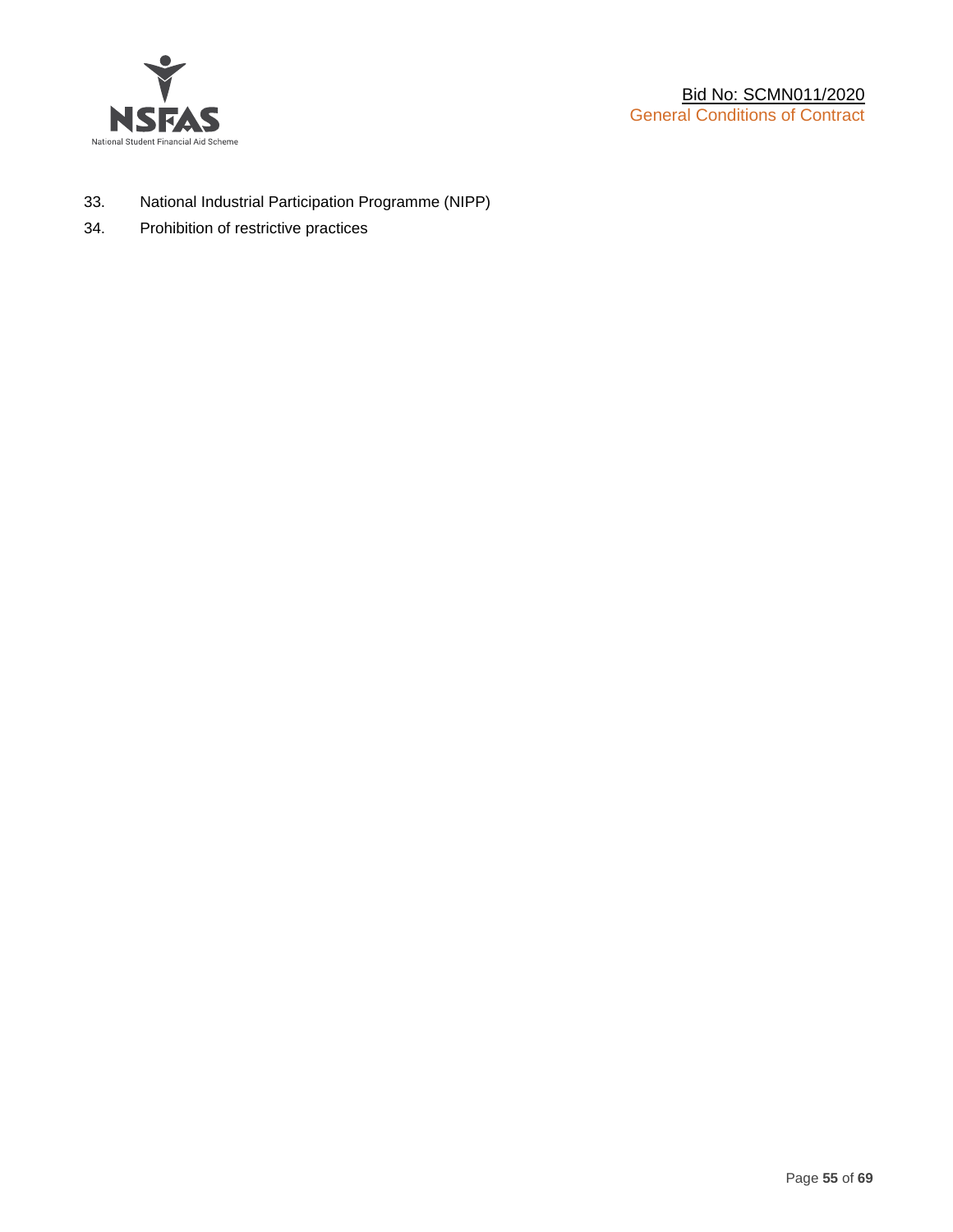

#### **General Conditions of Contract**

#### **1. Definitions**

- 1. The following terms shall be interpreted as indicated:
- 1.1 "Closing time" means the date and hour specified in the bidding documents for the receipt of bids.
- 1.2 "Contract" means the written agreement entered into between the purchaser and the supplier, as recorded in the contract form signed by the parties, including all attachments and appendices thereto and all documents incorporated by reference therein.
- 1.3 "Contract price" means the price payable to the supplier under the contract for the full and proper performance of his contractual obligations.
- 1.4 "Corrupt practice" means the offering, giving, receiving, or soliciting of anything of value to influence the action of a public official in the procurement process or in contract execution.
- 1.5 "Countervailing duties" are imposed in cases where an enterprise abroad is subsidized by its government and encouraged to market its products internationally.
- 1.6 "Country of origin" means the place where the goods were mined, grown or produced or from which the services are supplied. Goods are produced when, through manufacturing, processing or substantial and major assembly of components, a commercially recognized new product results that is substantially different in basic characteristics or in purpose or utility from its components.
- 1.7 "Day" means calendar day.
- 1.8 "Delivery" means delivery in compliance of the conditions of the contract or order.
- 1.9 "Delivery ex stock" means immediate delivery directly from stock actually on hand.
- 1.10 "Delivery into consignees store or to his site" means delivered and unloaded in the specified store or depot or on the specified site in compliance with the conditions of the contract or order, the supplier bearing all risks and charges involved until the supplies are so delivered and a valid receipt is obtained.
- 1.11 "Dumping" occurs when a private enterprise abroad market its goods on own initiative in the RSA at lower prices than that of the country of origin and which have the potential to harm the local industries in the RSA.
- 1.12 " Force majeure" means an event beyond the control of the supplier and not involving the supplier's fault or negligence and not foreseeable. Such events may include, but is not restricted to, acts of the purchaser in its sovereign capacity, wars or revolutions, fires, floods, epidemics, quarantine restrictions and freight embargoes.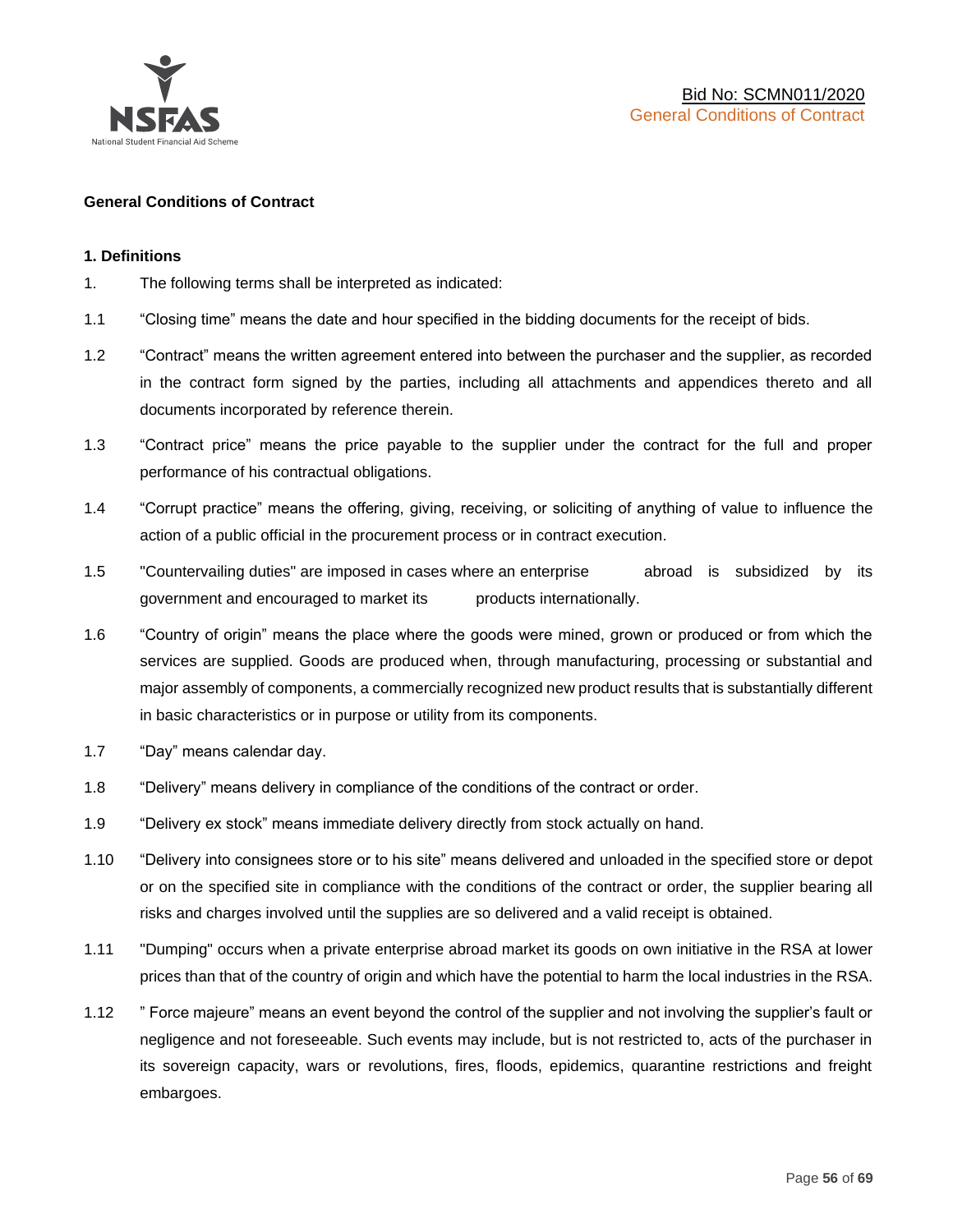

- 1.13 "Fraudulent practice" means a misrepresentation of facts in order to influence a procurement process or the execution of a contract to the detriment of any bidder and includes collusive practice among bidders (prior to or after bid submission) designed to establish bid prices at artificial non-competitive levels and to deprive the bidder of the benefits of free and open competition.
- 1.14 "GCC" means the General Conditions of Contract.
- 1.15 "Goods" means all of the equipment, machinery, and/or other materials that the supplier is required to supply to the purchaser under the contract.
- 1.16 "Imported content" means that portion of the bidding price represented by the cost of components, parts or materials which have been or are still to be imported (whether by the supplier or his subcontractors) and which costs are inclusive of the costs abroad, plus freight and other direct importation costs such as landing costs, dock dues, import duty, sales duty or other similar tax or duty at the South African place of entry as well as transportation and handling charges to the factory in the Republic where the supplies covered by the bid will be manufactured.
- 1.17 "Local content" means that portion of the bidding price which is not included in the imported content provided that local manufacture does take place.
- 1.18 "Manufacture" means the production of products in a factory using labour, materials, components and machinery and includes other related value-adding activities.
- 1.19 "Order" means an official written order issued for the supply of goods or works or the rendering of a service.
- 1.20 "Project site," where applicable, means the place indicated in bidding documents.
- 1.21 "Purchaser" means the organization purchasing the goods.
- 1.22 "Republic" means the Republic of South Africa.
- 1.23 "SCC" means the Special Conditions of Contract.
- 1.24 "Services" means those functional services ancillaries to the supply of the goods, such as transportation and any other incidental services, such as installation, commissioning, provision of technical assistance, training, catering, gardening, security, maintenance and other such obligations of the supplier covered under the contract.
- 1.25 "Written" or "in writing" means handwritten in ink or any form of electronic or mechanical writing.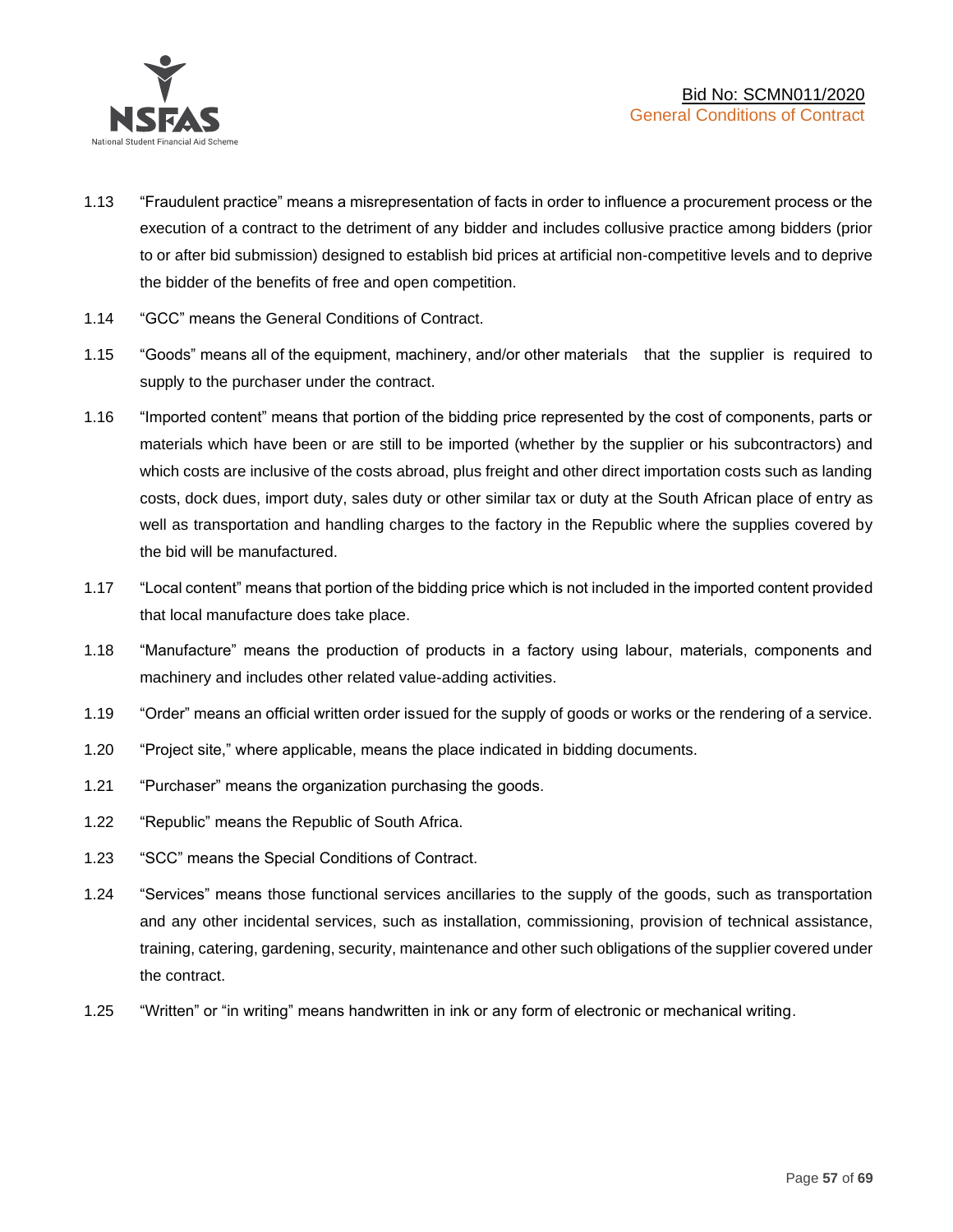

### **2. Application**

- 2.1 These general conditions are applicable to all bids, contracts and orders including bids for functional and professional services, sales, hiring, letting and the granting or acquiring of rights, but excluding immovable property, unless otherwise indicated in the bidding documents.
- 2.2 Where applicable, special conditions of contract are also laid down to cover specific supplies, services or works.
- 2.3 Where such special conditions of contract are in conflict with these general conditions, the special conditions shall apply.

#### **3 General**

- 3.1 Unless otherwise indicated in the bidding documents, the purchaser shall not be liable for any expense incurred in the preparation and submission of a bid. Where applicable a non-refundable fee for documents may be charged.
- 3.2 With certain exceptions, invitations to bid are only published in the Government Tender Bulletin. The Government Tender Bulletin may be obtained directly from the Government Printer, Private Bag X85, Pretoria 0001, or accessed electronically from [www.treasury.gov.za](http://www.treasury.gov.za/)

#### **4. Standards**

4.1 The goods supplied shall conform to the standards mentioned in the bidding documents and specifications.

#### **5. Use of contract documents and information; inspection**.

- 5.1 The supplier shall not, without the purchaser's prior written consent, disclose the contract, or any provision thereof, or any specification, plan, drawing, pattern, sample, or information furnished by or on behalf of the purchaser in connection therewith, to any person other than a person employed by the supplier in the performance of the contract. Disclosure to any such employed person shall be made in confidence and shall extend only so far as may be necessary for purposes of such performance.
- 5.2 The supplier shall not, without the purchaser's prior written consent, make use of any document or information mentioned in GCC clause 5.1 except for purposes of performing the contract.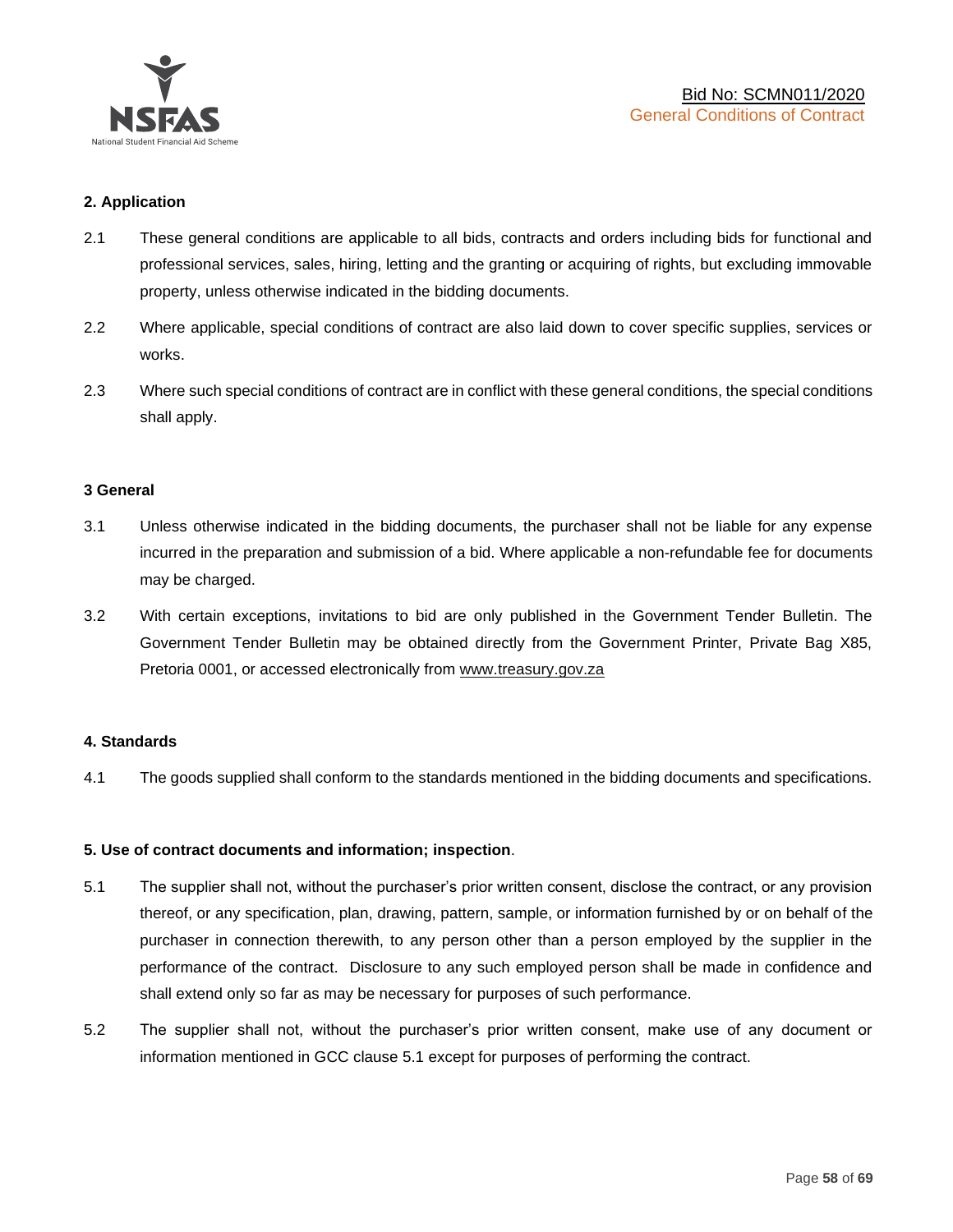

- 5.3 Any document, other than the contract itself mentioned in GCC clause 5.1 shall remain the property of the purchaser and shall be returned (all copies) to the purchaser on completion of the supplier's performance under the contract if so, required by the purchaser.
- 5.4 The supplier shall permit the purchaser to inspect the supplier's records relating to the performance of the supplier and to have them audited by auditors appointed by the purchaser, if so, required by the purchaser.

### **6. Patent rights**

6.1 The supplier shall indemnify the purchaser against all third-party claims of infringement of patent, trademark, or industrial design rights arising from use of the goods or any part thereof by the purchaser.

### **7. Performance security**

- 7.1 Within thirty (30) days of receipt of the notification of contract award, the successful bidder shall furnish to the purchaser the performance security of the amount specified in SCC.
- 7.2 The proceeds of the performance security shall be payable to the purchaser as compensation for any loss resulting from the supplier's failure to complete his obligations under the contract.
- 7.3 The performance security shall be denominated in the currency of the contract, or in a freely convertible currency acceptable to the purchaser and shall be in one of the following forms:
	- (a) a bank guarantee or an irrevocable letter of credit issued by a reputable bank located in the purchaser's country or abroad, acceptable to the purchaser, in the form provided in the bidding documents or another form acceptable to the purchaser; or
	- (b) a cashier's or certified cheque
- 7.4 The performance security will be discharged by the purchaser and returned to the supplier not later than thirty (30) days following the date of completion of the supplier's performance obligations under the contract, including any warranty obligations, unless otherwise specified in SCC.

#### **8. Inspections, tests and analyses**

- 8.1 All pre-bidding testing will be for the account of the bidder.
- 8.2 If it is a bid condition that supplies to be produced or services to be rendered should at any stage during production or execution or on completion be subject to inspection, the premises of the bidder or contractor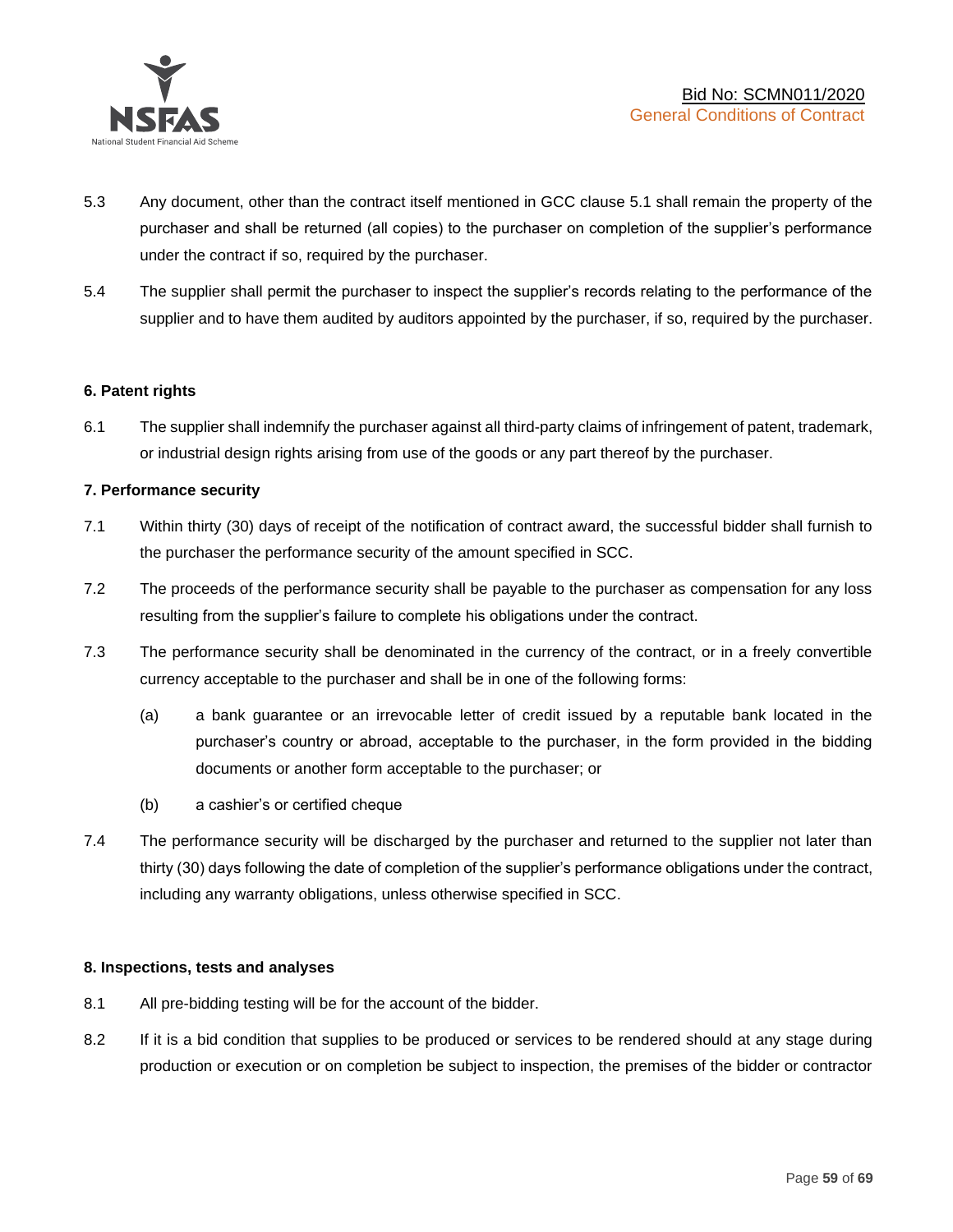shall be open, at all reasonable hours, for inspection by a representative of the Department or an organization acting on behalf of the Department.

- 8.3 If there are no inspection requirements indicated in the bidding documents and no mention is made in the contract, but during the contract period it is decided that inspections shall be carried out, the purchaser shall itself make the necessary arrangements, including payment arrangements with the testing authority concerned.
- 8.4 If the inspections, tests and analyses referred to in clauses 8.2 and 8.3 show the supplies to be in accordance with the contract requirements, the cost of the inspections, tests and analyses shall be defrayed by the purchaser.
- 8.5 Where the supplies or services referred to in clauses 8.2 and 8.3 do not comply with the contract requirements, irrespective of whether such supplies or services are accepted or not, the cost in connection with these inspections, tests or analyses shall be defrayed by the supplier.
- 8.6 Supplies and services which are referred to in clauses 8.2 and 8.3 and which do not comply with the contract requirements may be rejected.
- 8.7 Any contract supplies may on or after delivery be inspected, tested or analysed and may be rejected if found not to comply with the requirements of the contract. Such rejected supplies shall be held at the cost and risk of the supplier who shall, when called upon, remove them immediately at his own cost and forthwith substitute them with supplies which do comply with the requirements of the contract. Failing such removal, the rejected supplies shall be returned at the supplier's cost and risk. Should the supplier fail to provide the substitute supplies forthwith, the purchaser may, without giving the supplier further opportunity to substitute the rejected supplies, purchase such supplies as may be necessary at the expense of the supplier.
- 8.8 The provisions of clauses 8.4 to 8.7 shall not prejudice the right of the purchaser to cancel the contract on account of a breach of the conditions thereof, or to act in terms of Clause 23 of GCC.

## **9. Packing**

9.1 The supplier shall provide such packing of the goods as is required to prevent their damage or deterioration during transit to their final destination, as indicated in the contract. The packing shall be sufficient to withstand, without limitation, rough handling during transit and exposure to extreme temperatures, salt and precipitation during transit, and open storage. Packing, case size and weights shall take into consideration, where appropriate, the remoteness of the goods' final destination and the absence of heavy handling facilities at all points in transit.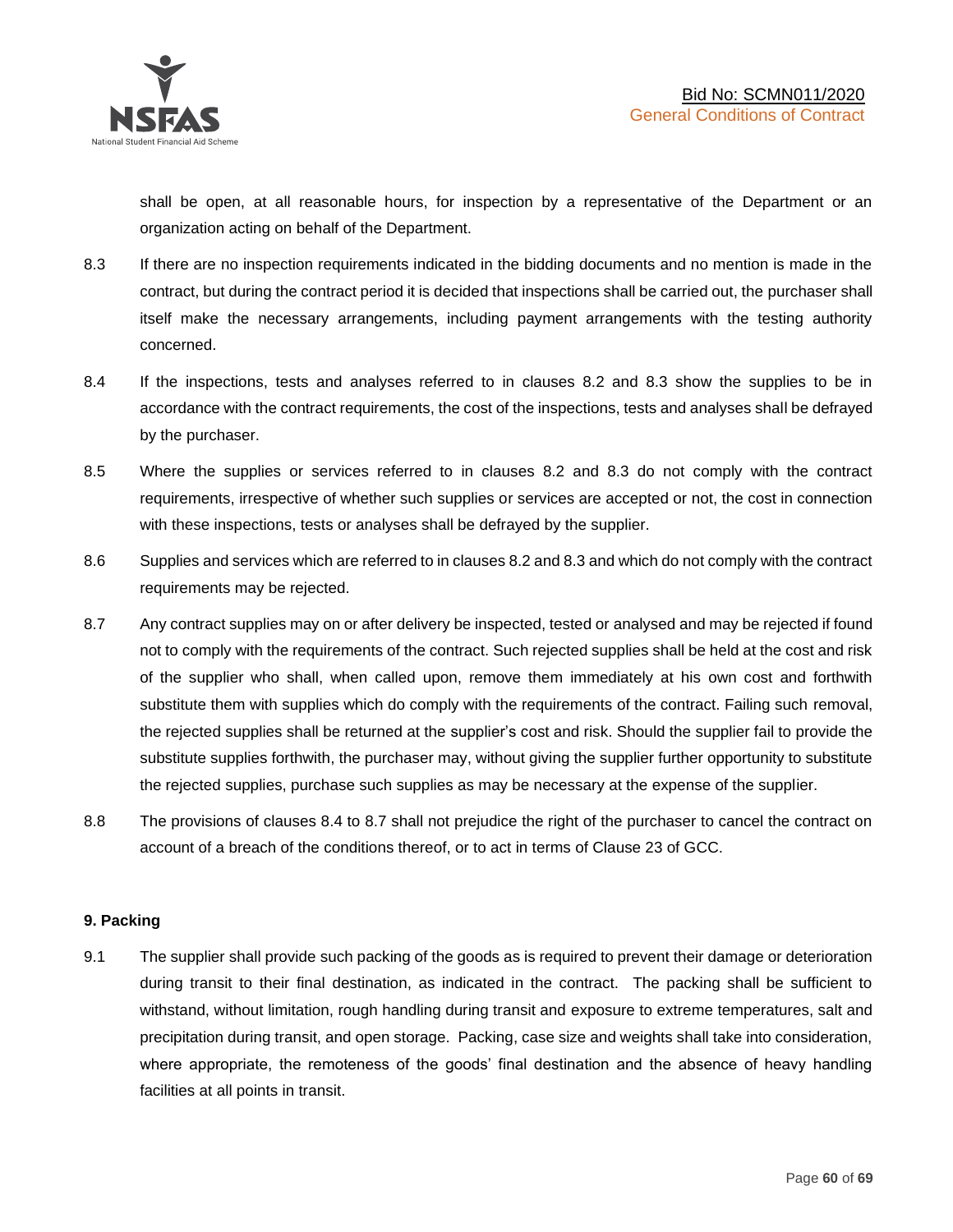

9.2 The packing, marking, and documentation within and outside the packages shall comply strictly with such special requirements as shall be expressly provided for in the contract, including additional requirements, if any, specified in SCC, and in any subsequent instructions ordered by the purchaser.

#### **10. Delivery and documents**

- 10.1 Delivery of the goods shall be made by the supplier in accordance with the terms specified in the contract. The details of shipping and/or other documents to be furnished by the supplier are specified in SCC.
- 10.2 Documents to be submitted by the supplier are specified in SCC.

#### **11. Insurance**

11.1 The goods supplied under the contract shall be fully insured in a freely convertible currency against loss or damage incidental to manufacture or acquisition, transportation, storage and delivery in the manner specified in the SCC.

#### **12. Transportation**

12.1 Should a price other than an all-inclusive delivered price be required, this shall be specified in the SCC.

#### **13. Incidental services**

13.1 The supplier may be required to provide any or all of the following services, including additional services, if any, specified in SCC:

(a) performance or supervision of on-site assembly and/or commissioning of the supplied ` goods;

- (b) furnishing of tools required for assembly and/or maintenance of the supplied goods;
- (c) furnishing of a detailed operations and maintenance manual for each appropriate unit of the supplied goods;
- (d) performance or supervision or maintenance and/or repair of the supplied goods, for a period of time agreed by the parties, provided that this service shall not relieve the supplier of any warranty obligations under this contract; and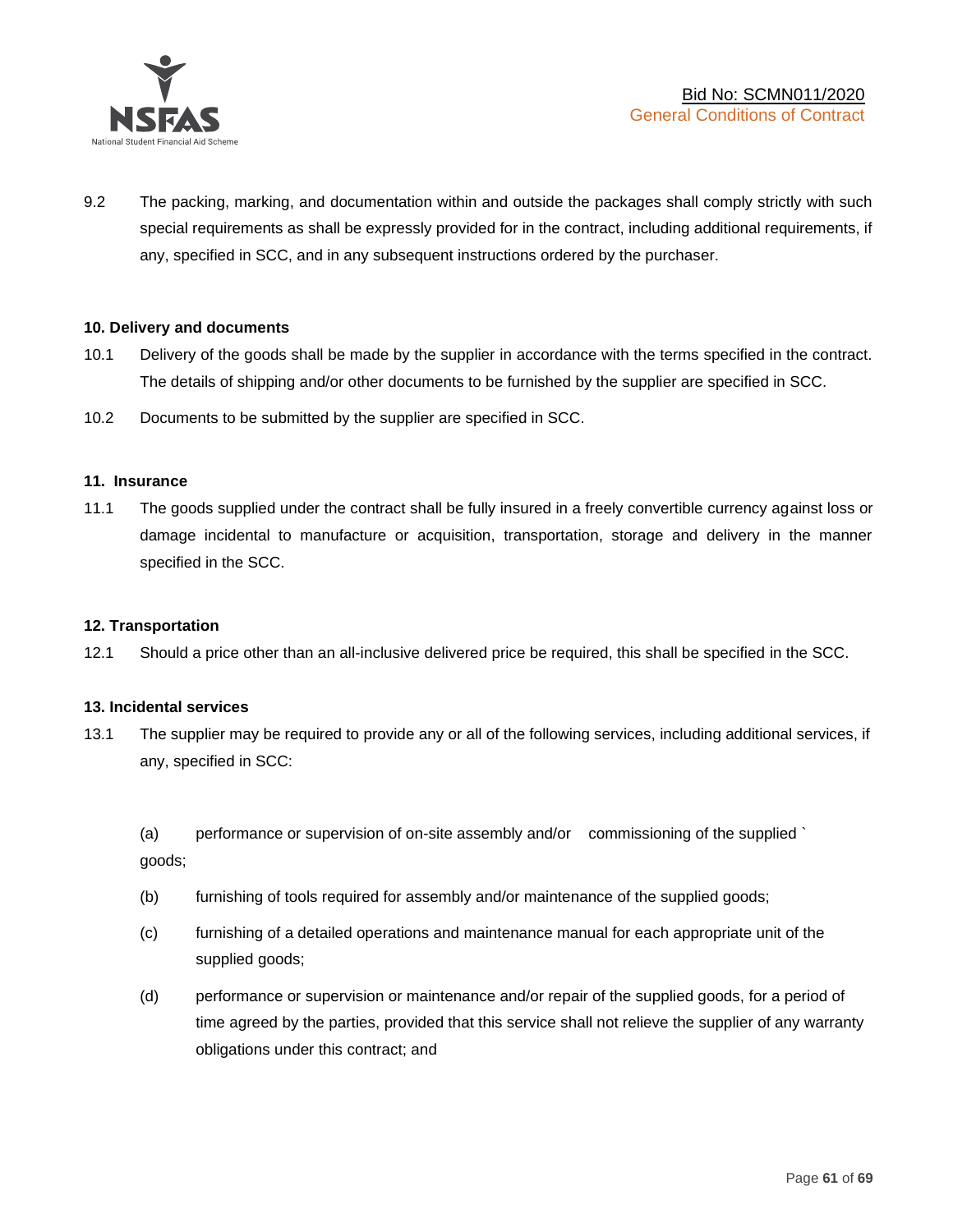

- (e) training of the purchaser's personnel, at the supplier's plant and/or on-site, in assembly, start-up, operation, maintenance, and/or repair of the supplied goods.
- 13.2 Prices charged by the supplier for incidental services, if not included in the contract price for the goods, shall be agreed upon in advance by the parties and shall not exceed the prevailing rates charged to other parties by the supplier for similar services.

### **14. Spare parts**

- 14.1 As specified in SCC, the supplier may be required to provide any or all of the following materials, notifications, and information pertaining to spare parts manufactured or distributed by the supplier:
	- (a) such spare parts as the purchaser may elect to purchase from the supplier, provided that this election shall not relieve the supplier of any warranty obligations under the contract; and
	- (b) in the event of termination of production of the spare parts:

(i) Advance notification to the purchaser of the pending termination, in sufficient time to permit the purchaser to procure needed requirements; and

(ii) following such termination, furnishing at no cost to the purchaser, the blueprints, drawings, and specifications of the spare parts, if requested.

#### **15. Warranty**

- 15.1 The supplier warrants that the goods supplied under the contract are new, unused, of the most recent or current models, and that they incorporate all recent improvements in design and materials unless provided otherwise in the contract. The supplier further warrants that all goods supplied under this contract shall have no defect, arising from design, materials, or workmanship (except when the design and/or material is required by the purchaser's specifications) or from any act or omission of the supplier, that may develop under normal use of the supplied goods in the conditions prevailing in the country of final destination.
- 15.2 This warranty shall remain valid for twelve (12) months after the goods, or any portion thereof as the case may be, have been delivered to and accepted at the final destination indicated in the contract, or for eighteen (18) months after the date of shipment from the port or place of loading in the source country, whichever period concludes earlier, unless specified otherwise in SCC.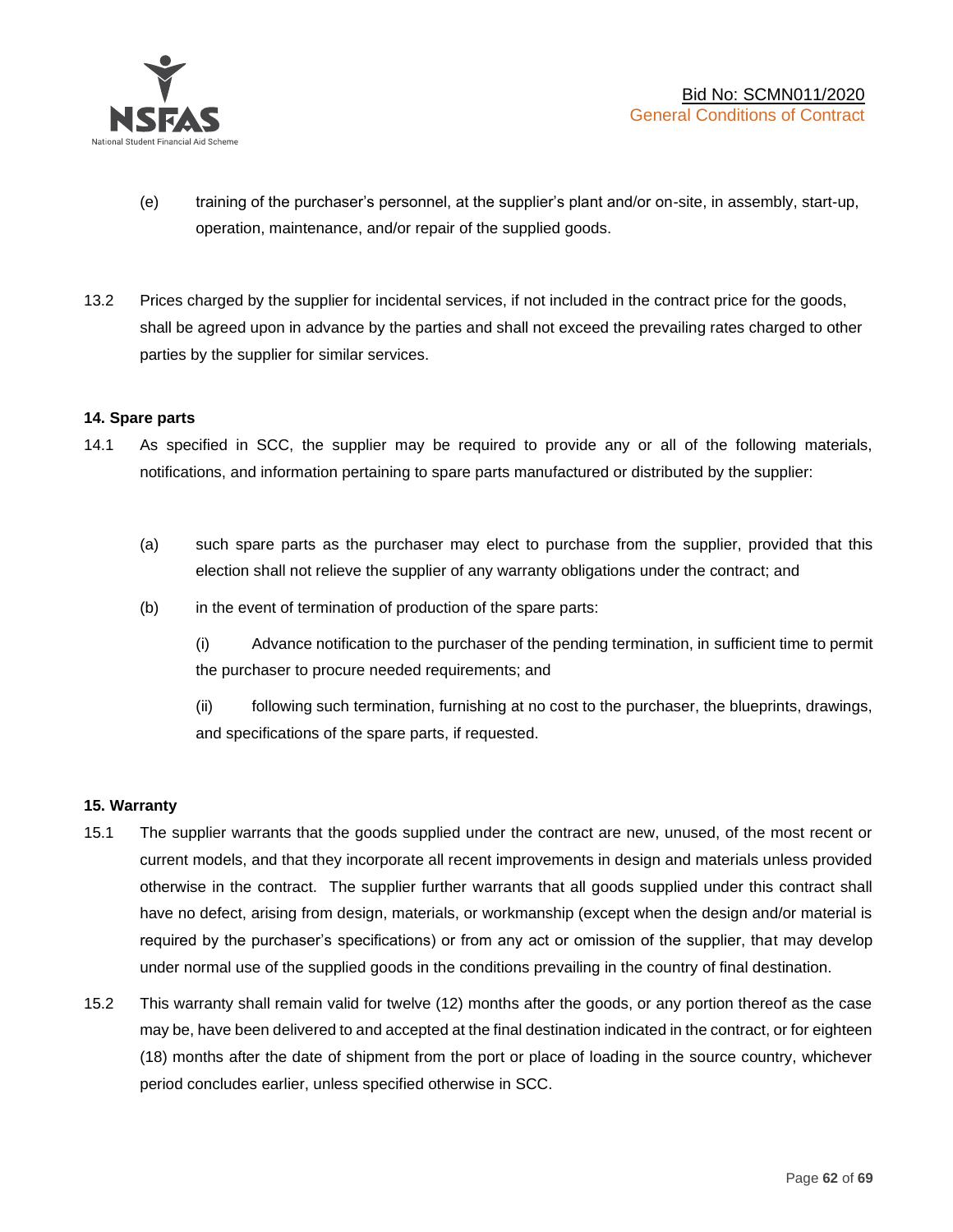

- 15.3 The purchaser shall promptly notify the supplier in writing of any claims arising under this warranty.
- 15.4 Upon receipt of such notice, the supplier shall, within the period specified in SCC and with all reasonable speed, repair or replace the defective goods or parts thereof, without costs to the purchaser.
- 15.5 If the supplier, having been notified, fails to remedy the defect(s) within the period specified in SCC, the purchaser may proceed to take such remedial action as may be necessary, at the supplier's risk and expense and without prejudice to any other rights which the purchaser may have against the supplier under the contract.

### **16. Payment**

- 16.1 The method and conditions of payment to be made to the supplier under this contract shall be specified in SCC.
- 16.2 The supplier shall furnish the purchaser with an invoice accompanied by a copy of the delivery note and upon fulfilment of other obligations stipulated in the contract.
- 16.3 Payments shall be made promptly by the purchaser, but in no case later than thirty (30) days after submission of an invoice or claim by the supplier.
- 16.4 Payment will be made in Rand unless otherwise stipulated in SCC.

#### **17. Prices**

17.1 Prices charged by the supplier for goods delivered and services performed under the contract shall not vary from the prices quoted by the supplier in his bid, with the exception of any price adjustments authorized in SCC or in the purchaser's request for bid validity extension, as the case may be.

#### **18. Contract amendments**

18.1 No variation in or modification of the terms of the contract shall be made except by written amendment signed by the parties concerned.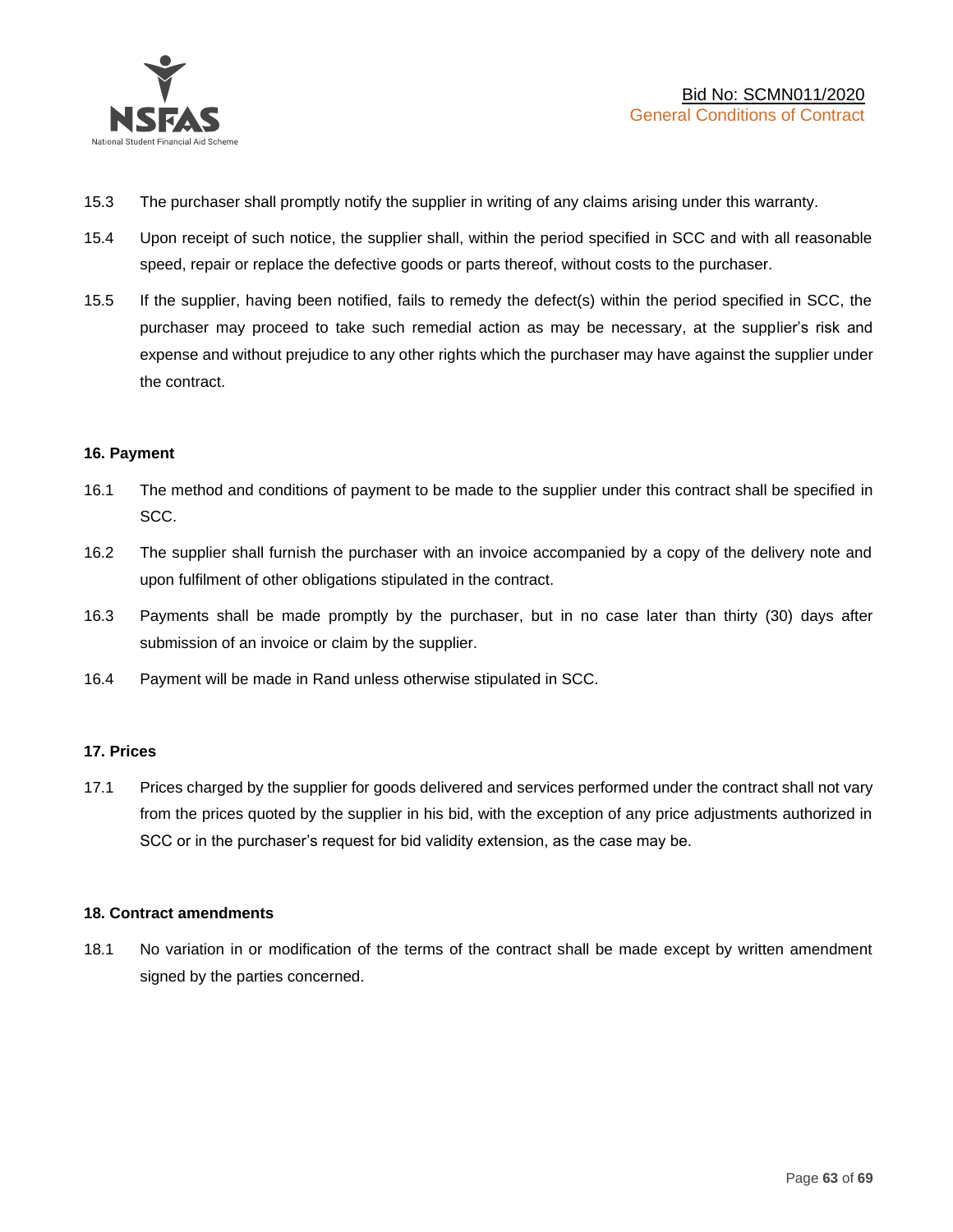

#### **19. Assignment**

19.1 The supplier shall not assign, in whole or in part, its obligations to perform under the contract, except with the purchaser's prior written consent.

#### **20. Subcontracts**

20.1 The supplier shall notify the purchaser in writing of all subcontracts awarded under this contract if not already specified in the bid. Such notification, in the original bid or later, shall not relieve the supplier from any liability or obligation under the contract.

### **21. Delays in the supplier's performance**

- 21.1 Delivery of the goods and performance of services shall be made by the supplier in accordance with the time schedule prescribed by the purchaser in the contract.
- 21.2 If at any time during performance of the contract, the supplier or its subcontractor(s) should encounter conditions impeding timely delivery of the goods and performance of services, the supplier shall promptly notify the purchaser in writing of the fact of the delay, its likely duration and its cause(s). As soon as practicable after receipt of the supplier's notice, the purchaser shall evaluate the situation and may at his discretion extend the supplier's time for performance, with or without the imposition of penalties, in which case the extension shall be ratified by the parties by amendment of contract.
- 21.3 No provision in a contract shall be deemed to prohibit the obtaining of supplies or services from a national department, provincial department, or a local authority.
- 21.4 The right is reserved to procure outside of the contract small quantities or to have minor essential services executed if an emergency arises, the supplier's point of supply is not situated at or near the place where the supplies are required, or the supplier's services are not readily available.
- 21.5 Except as provided under GCC Clause 25, a delay by the supplier in the performance of its delivery obligations shall render the supplier liable to the imposition of penalties, pursuant to GCC Clause 22, unless an extension of time is agreed upon pursuant to GCC Clause 21.2 without the application of penalties.
- 21.6 Upon any delay beyond the delivery period in the case of a supplies contract, the purchaser shall, without cancelling the contract, be entitled to purchase supplies of a similar quality and up to the same quantity in substitution of the goods not supplied in conformity with the contract and to return any goods delivered later at the supplier's expense and risk, or to cancel the contract and buy such goods as may be required to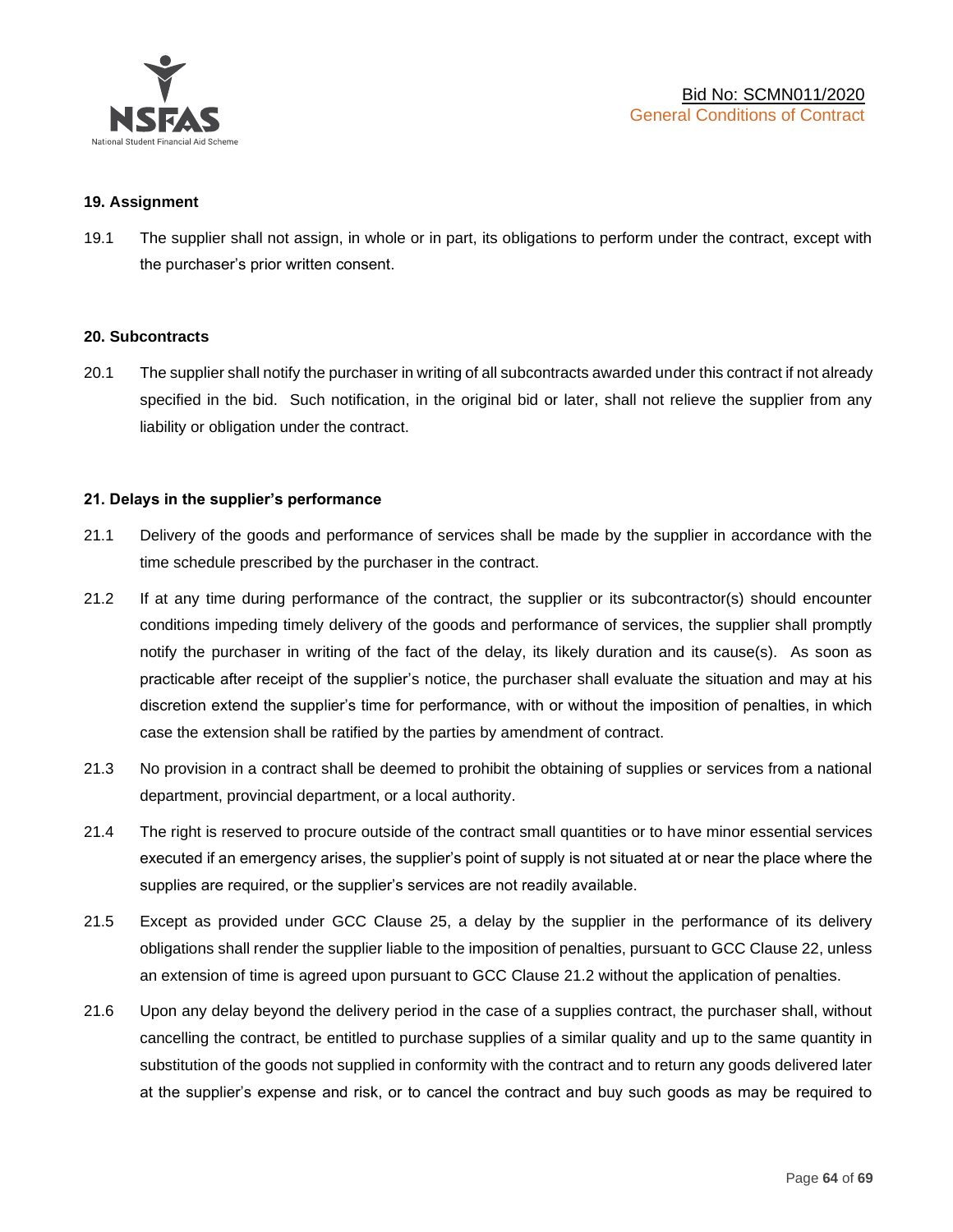

complete the contract and without prejudice to his other rights, be entitled to claim damages from the supplier.

#### **22. Penalties**

22.1 Subject to GCC Clause 25, if the supplier fails to deliver any or all of the goods or to perform the services within the period(s) specified in the contract, the purchaser shall, without prejudice to its other remedies under the contract, deduct from the contract price, as a penalty, a sum calculated on the delivered price of the delayed goods or unperformed services using the current prime interest rate calculated for each day of the delay until actual delivery or performance. The purchaser may also consider termination of the contract pursuant to GCC Clause 23.

### **23. Termination for default**

- 23.1 The purchaser, without prejudice to any other remedy for breach of contract, by written notice of default sent to the supplier, may terminate this contract in whole or in part:
	- (a) if the supplier fails to deliver any or all of the goods within the period(s) specified in the contract, or within any extension thereof granted by the purchaser pursuant to GCC Clause 21.2;
	- (b) if the Supplier fails to perform any other obligation(s) under the contract; or
	- (c) if the supplier, in the judgment of the purchaser, has engaged in corrupt or fraudulent practices in competing for or in executing the contract.
- 23.2 In the event the purchaser terminates the contract in whole or in part, the purchaser may procure, upon such terms and in such manner as it deems appropriate, goods, works or services similar to those undelivered, and the supplier shall be liable to the purchaser for any excess costs for such similar goods, works or services. However, the supplier shall continue performance of the contract to the extent not terminated.
- 23.3 Where the purchaser terminates the contract in whole or in part, the purchaser may decide to impose a restriction penalty on the supplier by prohibiting such supplier from doing business with the public sector for a period not exceeding 10 years.
- 23.4 If a purchaser intends imposing a restriction on a supplier or any person associated with the supplier, the supplier will be allowed a time period of not more than fourteen (14) days to provide reasons why the envisaged restriction should not be imposed. Should the supplier fail to respond within the stipulated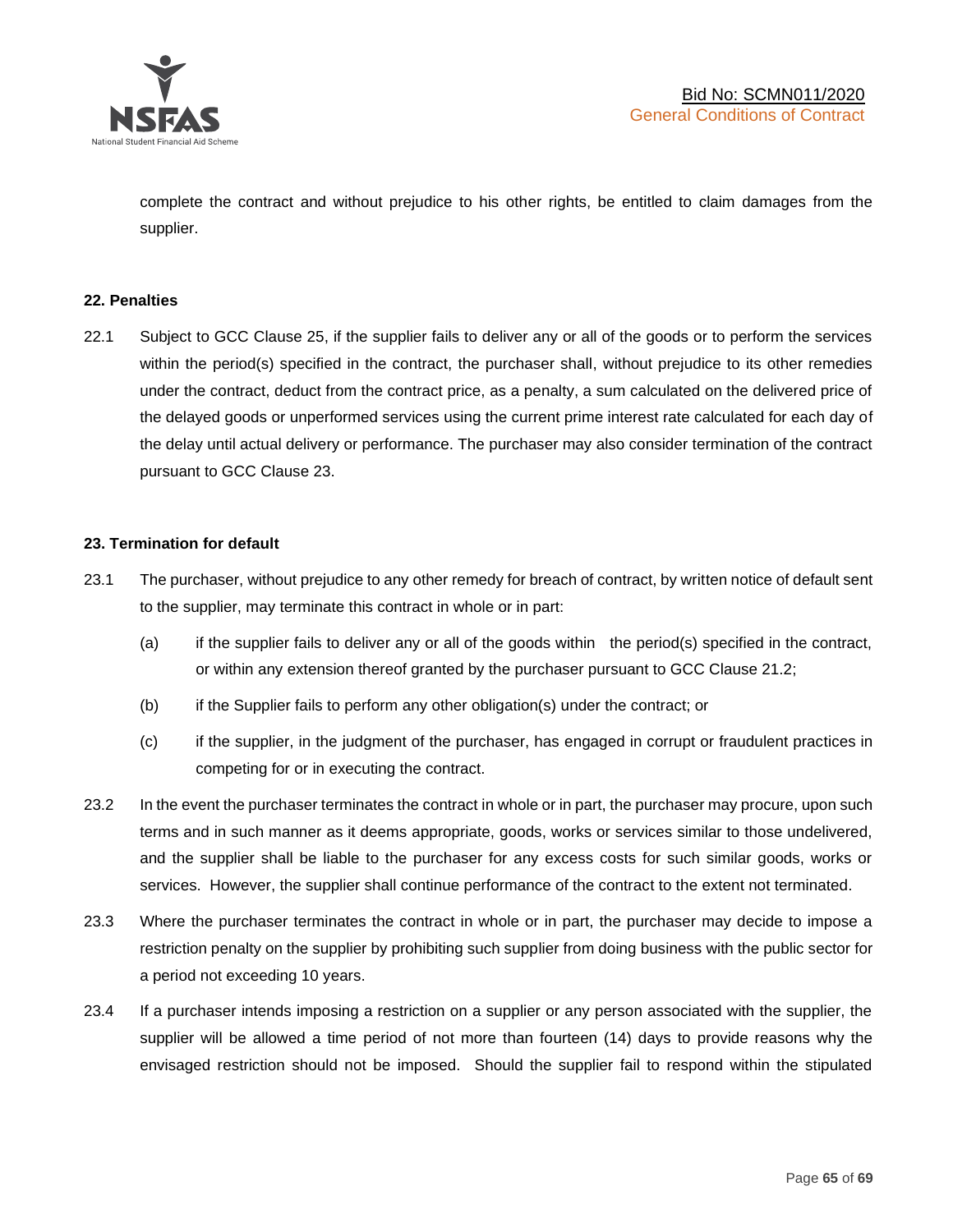

fourteen (14) days the purchaser may regard the intended penalty as not objected against and may impose it on the supplier.

- 23.5 Any restriction imposed on any person by the Accounting Officer / Authority will, at the discretion of the Accounting Officer / Authority, also be applicable to any other enterprise or any partner, manager, director or other person who wholly or partly exercises or exercised or may exercise control over the enterprise of the first-mentioned person, and with which enterprise or person the first-mentioned person, is or was in the opinion of the Accounting Officer / Authority actively associated.
- 23.6 If a restriction is imposed, the purchaser must, within five (5) working days of such imposition, furnish the National Treasury, with the following information:
	- (i) the name and address of the supplier and / or person restricted by the purchaser;
	- (ii) the date of commencement of the restriction
	- (iii) the period of restriction; and
	- (iv) the reasons for the restriction.

These details will be loaded in the National Treasury's central database of suppliers or persons prohibited from doing business with the public sector.

23.7 If a court of law convicts a person of an offence as contemplated in sections 12 or 13 of the Prevention and Combating of Corrupt Activities Act, No. 12 of 2004, the court may also rule that such person's name be endorsed on the Register for Tender Defaulters. When a person's name has been endorsed on the Register, the person will be prohibited from doing business with the public sector for a period not less than five years and not more than 10 years. The National Treasury is empowered to determine the period of restriction and each case will be dealt with on its own merits. According to section 32 of the Act the Register must be open to the public. The Register can be perused on the National Treasury website.

## **24. Anti- dumping and countervailing duties and rights**

24.1 When, after the date of bid, provisional payments are required, or anti-dumping or countervailing duties are imposed, or the amount of a provisional payment or anti-dumping or countervailing right is increased in respect of any dumped or subsidized import, the State is not liable for any amount so required or imposed, or for the amount of any such increase. When, after the said date, such a provisional payment is no longer required or any such anti-dumping or countervailing right is abolished, or where the amount of such provisional payment or any such right is reduced, any such favourable difference shall on demand be paid forthwith by the contractor to the State or the State may deduct such amounts from moneys (if any) which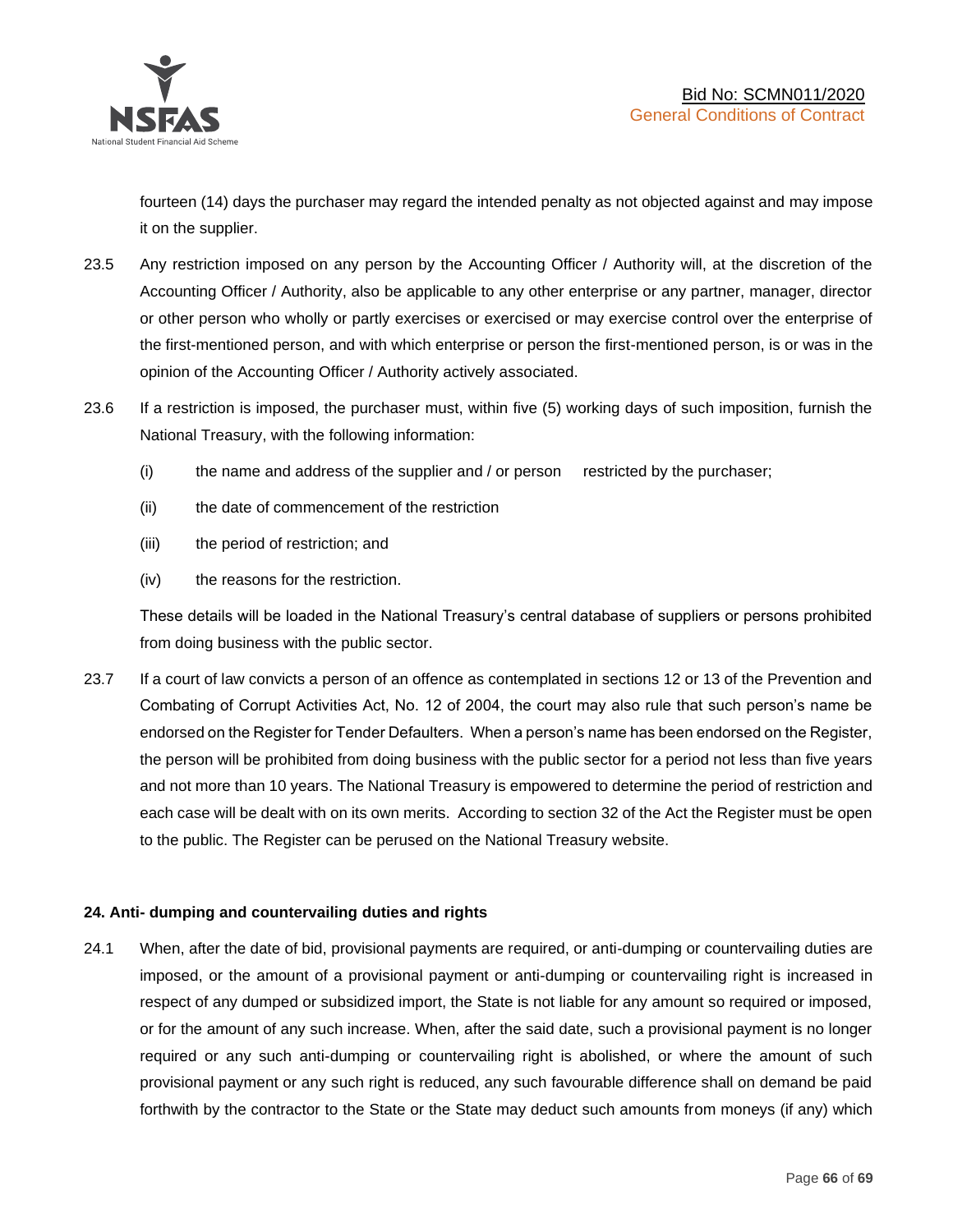

may otherwise be due to the contractor in regard to supplies or services which he delivered or rendered, or is to deliver or render in terms of the contract or any other contract or any other amount which may be due to him

### **25. Force Majeure**

- 25.1 Notwithstanding the provisions of GCC Clauses 22 and 23, the supplier shall not be liable for forfeiture of its performance security, damages, or termination for default if and to the extent that his delay in performance or other failure to perform his obligations under the contract is the result of an event of force majeure.
- 25.2 If a force majeure situation arises, the supplier shall promptly notify the purchaser in writing of such condition and the cause thereof. Unless otherwise directed by the purchaser in writing, the supplier shall continue to perform its obligations under the contract as far as is reasonably practical, and shall seek all reasonable alternative means for performance not prevented by the force majeure event.

#### **26. Termination for insolvency**

26.1 The purchaser may at any time terminate the contract by giving written notice to the supplier if the supplier becomes bankrupt or otherwise insolvent. In this event, termination will be without compensation to the supplier, provided that such termination will not prejudice or affect any right of action or remedy which has accrued or will accrue thereafter to the purchaser.

#### **27. Settlement of Disputes**

- 27.1 If any dispute or difference of any kind whatsoever arises between the purchaser and the supplier in connection with or arising out of the contract, the parties shall make every effort to resolve amicably such dispute or difference by mutual consultation.
- 27.2 If, after thirty (30) days, the parties have failed to resolve their dispute or difference by such mutual consultation, then either the purchaser or the supplier may give notice to the other party of his intention to commence with mediation. No mediation in respect of this matter may be commenced unless such notice is given to the other party.
- 27.3 Should it not be possible to settle a dispute by means of mediation, it may be settled in a South African court of law.
- 27.4 Mediation proceedings shall be conducted in accordance with the rules of procedure specified in the SCC.
- 27.5 Notwithstanding any reference to mediation and/or court proceedings herein,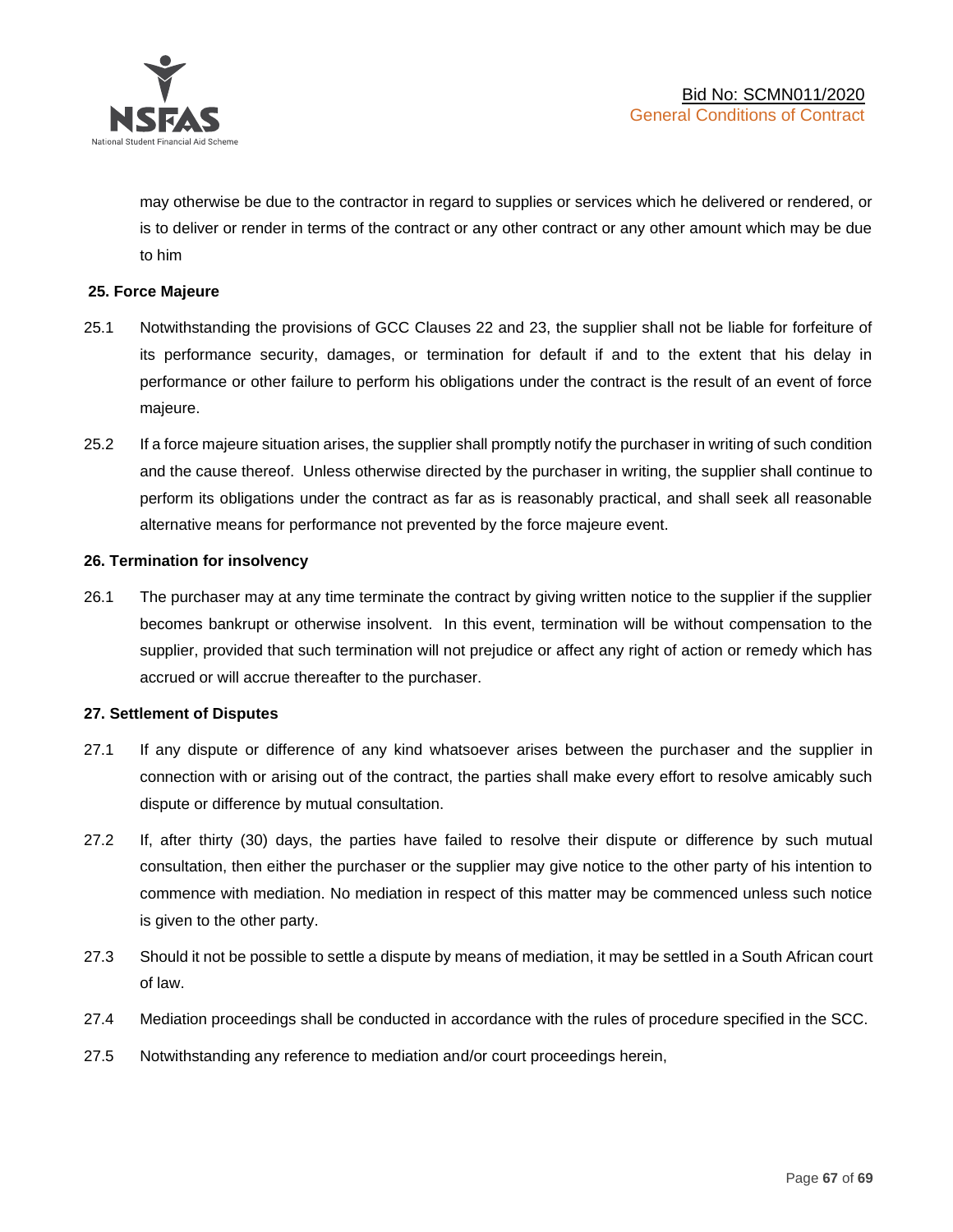

(a) the parties shall continue to perform their respective obligations under the contract unless they otherwise agree; and

(b) the purchaser shall pay the supplier any monies due the supplier.

## **28. Limitation of liability**

28.1 Except in cases of criminal negligence or wilful misconduct, and in the case of infringement pursuant to Clause 6;

(a) the supplier shall not be liable to the purchaser, whether in contract, tort, or otherwise, for any indirect or consequential loss or damage, loss of use, loss of production, or loss of profits or interest costs, provided that this exclusion shall not apply to any obligation of the supplier to pay penalties and/or damages to the purchaser; and

(b) the aggregate liability of the supplier to the purchaser, whether under the contract, in tort or otherwise, shall not exceed the total contract price, provided that this limitation shall not apply to the cost of repairing or replacing defective equipment.

#### **29. Governing language**

29.1 The contract shall be written in English. All correspondence and other documents pertaining to the contract that is exchanged by the parties shall also be written in English.

#### **30. Applicable Law**

30.1 The contract shall be interpreted in accordance with South African laws, unless otherwise specified in SCC.

#### **31. Notices**

31.1 Every written acceptance of a bid shall be posted to the supplier concerned by registered or certified mail and any other notice to him shall be posted by ordinary mail to the address furnished in his bid or to the address notified later by him in writing and such posting shall be deemed to be proper service of such notice

The time mentioned in the contract documents for performing any act after such aforesaid notice has been given, shall be reckoned from the date of posting of such notice.